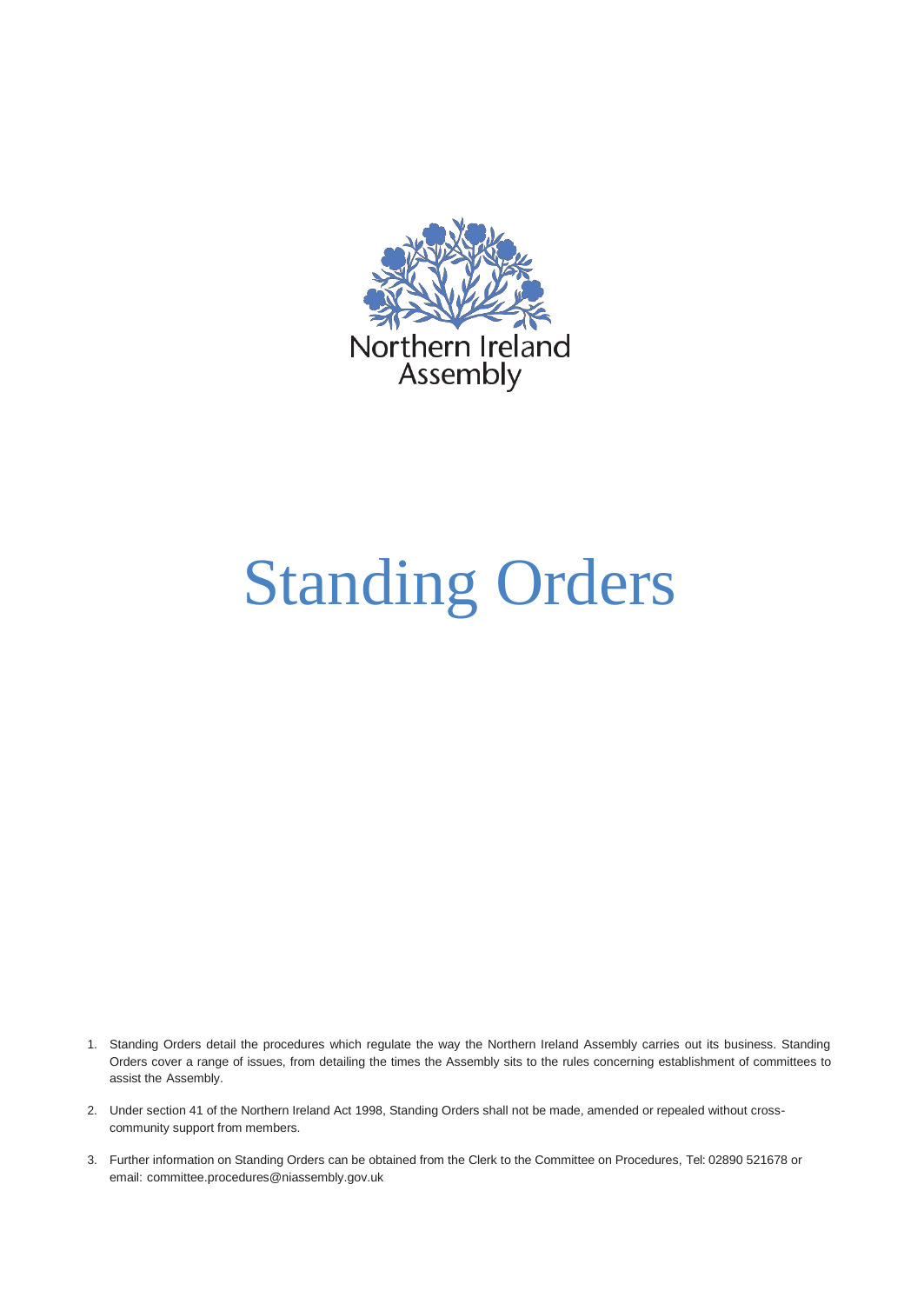# **Contents**

## **Preliminary Arrangements**

- 1. The Speaker
- 2. Notice of First Meeting of New Assembly
- 3. Procedure at First Meeting of New Assembly
- 3A. Political Designation
- 4. Election of Speaker: New Assembly
- 4A. Election of Speaker: Assembly term
- 5. Deputy Speakers
- 5A. Principal Deputy Speaker
- 6. Procedure when Office of Speaker becomes vacant

## **Operations of the Assembly**

- 7. Proceedings to be held in public
- 8. Prayers
- 9. Quorum
- 9A. Temporary Speaker
- 10. Sittings and Adjournments of the Assembly
- 11. Earlier Meetings of the Assembly
- 12. Public Business
- 13. Private Business
- 14. Seconders
- 15. Amendments
- 16. Delaying Motions
- 17. Speeches in the Assembly
- 18. Ministerial Statements
- 18A. Oral Ministerial Statements
- 18B. Written Ministerial Statements
- 19. Questions
- 20. Questions for OralAnswer
- 20A. Topical Questions
- 20B. Questions for Urgent Oral Answer
- 20C. Questions for Written Answer
- 21. Adjournment Debates
- 22. Public Petition
- 23. Presentation of Papers and Accounts
- 24. Matters of the Day
- 24A. Members' Statements

### **Voting**

- 25. Closure of Debate
- 26. Voting –General
- 27. Voting Divisions
- 28. Petition of Concern
- 29. Referral of a Ministerial decision to the Executive Committee

## **Public Legislation**

- 30. Public Bills: Introduction and First Stage
- 31. Stages in Consideration of Public Bills
- 32. Public Bills: Second Stage
- 33. Public Bills: Committee Stage
- 34. Public Bills: Human Rights Issues
- 35. Public Bills: Equality Issues
- 36. Public Bills: Consideration Stage
- 37. Public Bills: Further Consideration Stage
- 37A. Public Bills: Exceptional Further Consideration Stage
- 38. Public Bills: Amendments
- 39. Public Bills: Final Stage
- 40. Public Bills: Reconsideration
- 41. Public Bills: Explanatory and Financial Memoranda
- 42. Public Bills: Special Scheduling Requirements
- 42A. Legislative Consent Motions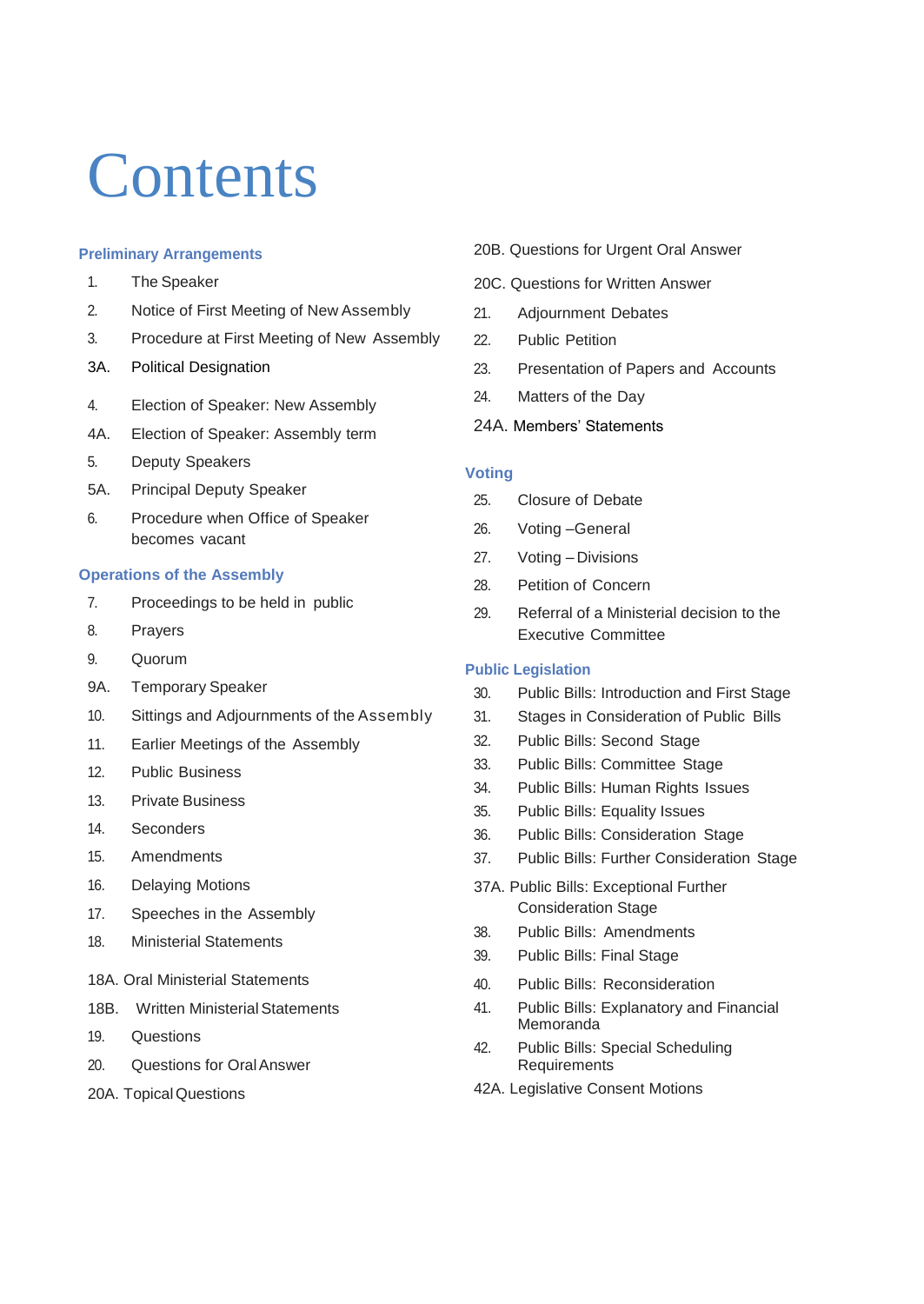### 43. Scrutiny of Statutory Rules

#### **Ministerial Appointments, etc -time limits**

- 44. Ministerial Offices (other than Justice)
- 44A. Office of Minister of Justice
- 45. Junior Ministers
- 45A. The Official Opposition

### **Committees**

- 46. Committees of the Assembly General
- 47. Statutory Committees
- 48. Establishment of Statutory Committees
- 49. Membership of Statutory Committees
- 49A. Membership of the Committee for Justice
- 49B. Changes to Statutory Committees
- 50. Non-Statutory Committees
- 51. Establishment of Standing Committees
- 52. Membership of Standing Committees
- 52A. Changes to Standing Committees
- 53. Establishment of Ad Hoc Committees
- 54. Committee on Procedures
- 55. Business Committee
- 56. Public Accounts Committee
- 57. Committee on Standards and Privileges
- 58. Audit Committee
- 59. Assembly and Executive Review Committee
- 60. Ad Hoc Committee on Conformitywith Equality Requirements
- 61. Service on Committees
- 62. Committee Members Voting in the Chamber
- 63. Sub Committees
- 64. Matters of Joint Concern: Options Available to Committees
- 64A. Matters of Joint Concern: Disposal by one Committee
- 64B. Matters of Joint Concern: Committees Sitting Concurrently
- 64C. Matters of Joint Concern: Establishment of Joint Committee

# **Good Order**

- 65. Order in the Assembly
- 66. Public Access to Assembly Proceedings
- 67. Media Access to Assembly Proceedings
- 68. Deleted 22/02/10

## **Standards and Privilege**

- 69. Members' Interests
- 69A. Northern Ireland Assembly Commissioner for Standards
- 69B. Sanctions
- 69C. Members' Interests: Rectification of Minor Errors
- 70. Privilege

### **Other Orders**

- 71. Oath
- 72. Administration of Oath
- 73. Sub Judice
- 74. Deleted 22/02/10
- 75. Office of Clerk and Records of the Assembly
- 76. Remuneration and Pensions
- 77. Suspension of Standing Orders
- 78. Language
- 79. Appointments to the Assembly Commission
- 80. Official Report (Hansard)
- 81. Interpretation

#### **Private Legislation**

- 82. Preliminary Matters and Interpretation
- 83. Stages In Consideration of Private Bills
- 84. Preliminary Scrutiny Stage
- 85. Introduction and First Stage
- 86. Investigation Stage
- 87. Second Stage
- 88. Committee Stage
- 89. Consideration Stage
- 90. Adjournment of Consideration Stage and Re-Opened Committee Stage
- 91. Further Consideration Stage
- 92. Final Stage
- 93. Reconsideration
- 94. Continuation of Bills into New Session
- 95. Amendments
- 96. Objections
- 97. Human Rights Issues
- 98. Fees and Costs
- 99. Private Bill Committees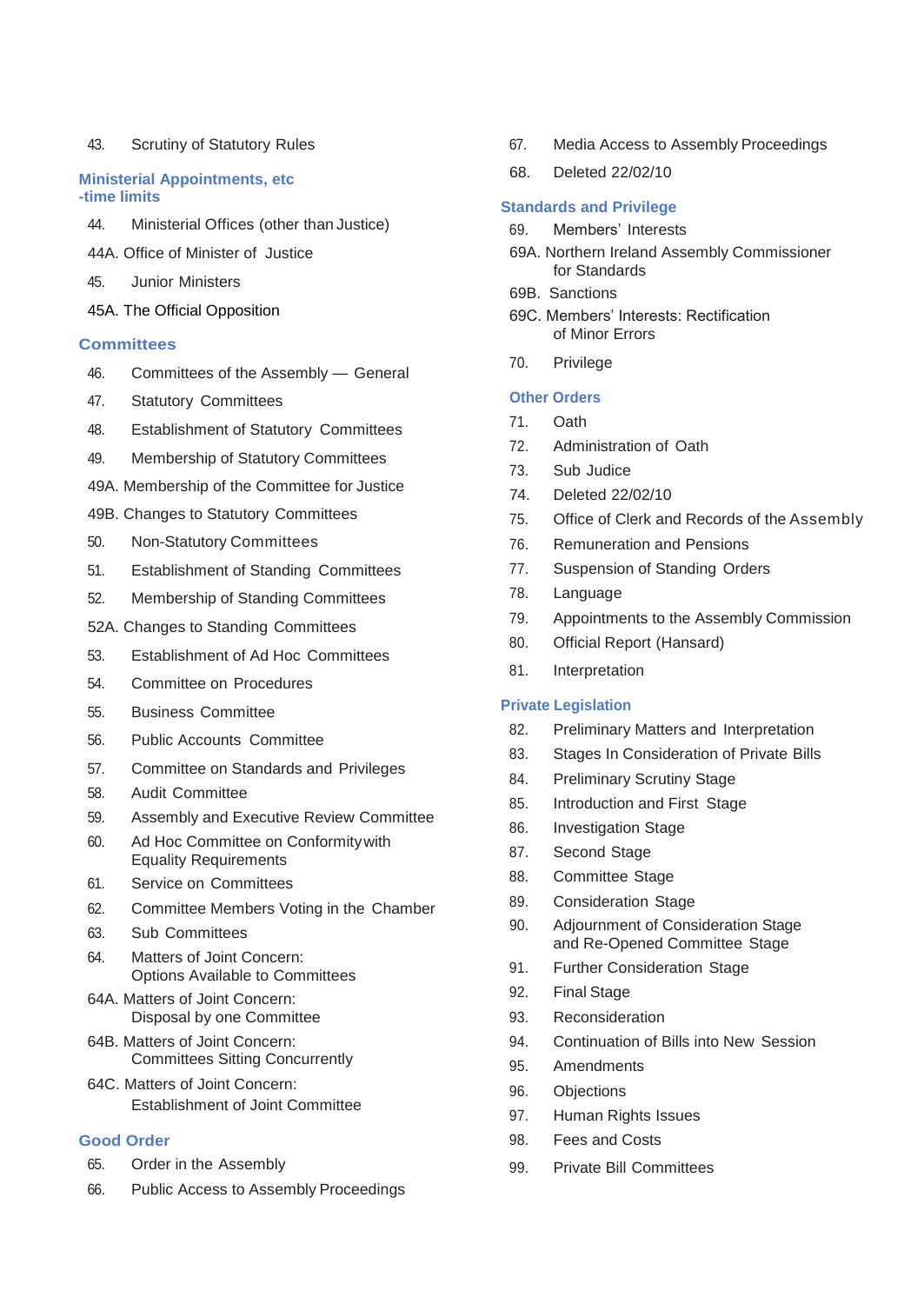### **Hybrid Bills**

- 100. Stages of a Hybrid Bill
- 101. Preliminary Scrutiny Stage
- 102. Introduction and First Stage
- 103. Investigation Stage
- 104. Objections
- 105. Second Stage
- 106. Treatment as a Public Bill
- 107. Treatment as a Hybrid Bill
- 108. Hybrid Bill Committees
- 109. Interpretation

## **Temporary Provisions**

- 110. Temporary Provisions
- 110A. Hybrid Proceedings
- 111. Voting General
- 112. Voting by Proxy
- 113. Voting Divisions
- 114. Financial Acts
- 115. Temporary provision for statutory committees
- 116. Temporary provision for standing committees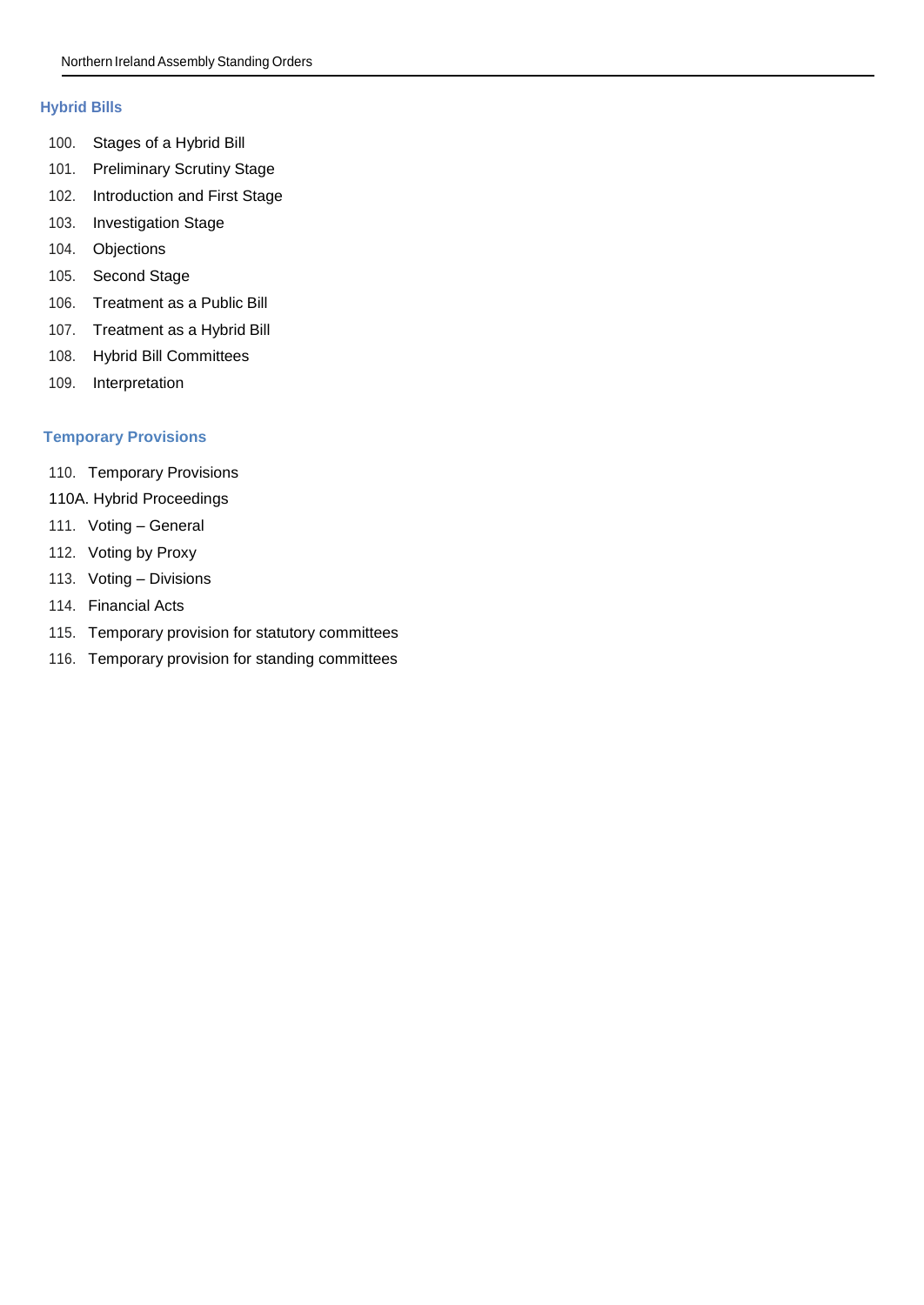# Preliminary Arrangements

### **1. The Speaker**

- (1) A Presiding Officer of the Assembly elected under section 39 of the Northern Ireland Act 1998 may be called "Mr Speaker", "Madam Speaker" or "Speaker", and is referred to in the remaining provisions of these Standing Orders as "the Speaker".
- (2) The Speaker's ruling shall be final on all questions of procedure andorder.
- (3) A Deputy Presiding Officer of the Assembly elected under section 39 of the Northern Ireland Act 1998 is referred to in the remaining provisions of these Standing Orders as "a DeputySpeaker".

### **2. Notice of First Meeting of New Assembly**

- (1) After an Assembly election, the Clerk to the Assembly (in these Standing Orders referred to as "the Clerk") shall send a notice to each member -
	- (a) stating that a meeting of the Assembly will be held as required by section 31(4) of the Northern Ireland Act 1998, and
	- (b) stating the place and time and date of themeeting.
- (2) The Clerk shall send the notice as soon as may be after the election and in any event at least three days before the time stated in the notice.

#### **3. Procedure at First Meeting of New Assembly**

- (1) At the first meeting of an Assembly after dissolution, members having met at the place and time appointed for that meeting -
	- (a) the Clerk shall read the notice sent under Standing Order 2(2) convening the meeting; and (b) the outgoing Speaker shall take the chair.
- (2) If, for any reason, the outgoing Speaker cannot take the chair, it shall be taken by an Acting Speaker, who shall be the oldest member present at the meeting.
- (3) Members shall then take their seats in accordance with paragraph (7).
- (4) All members shall have the opportunity to take their seats before any other formal business is conducted in the Assembly.
- (5) A member shall not participate in Assembly proceedings or have title to the privileges of office until the member has taken his or her seat.
- (6) The decision of the Speaker or Acting Speaker as to whether a member has taken his or her seat shall be final.
- (7) A member shall take his or her seat by -

(a) giving the undertaking set out in section 40A(1) of the Northern Ireland Act 1998; and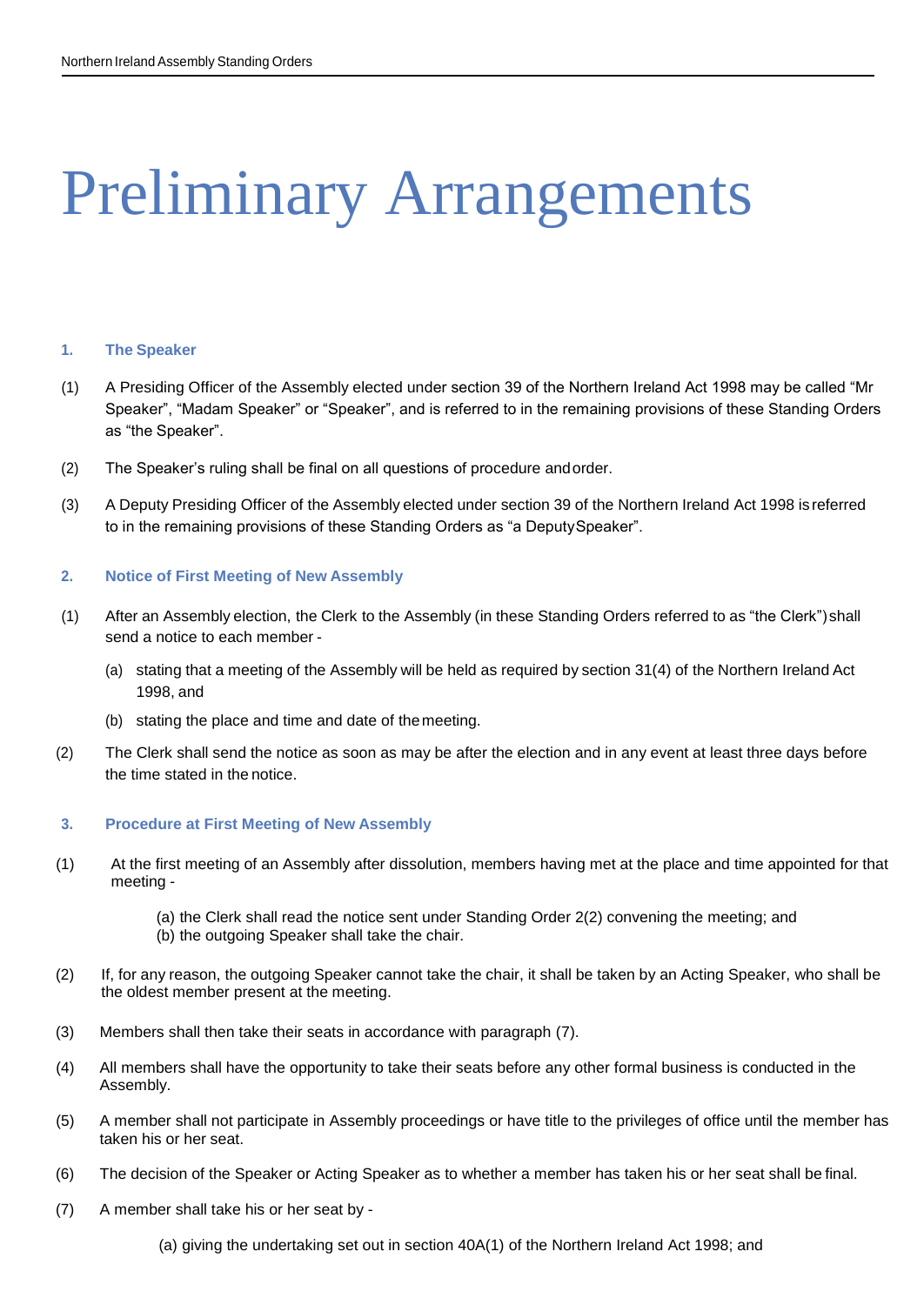(b) after the member has given that undertaking, by signing the Roll of Membership.

- (8) A member shall give the undertaking by signing a document provided for that purpose.
- (9) At the first meeting of an Assembly after dissolution, the document referred to in paragraph (8) and the Roll of Membership shall be located in the Chamber.
- (10) Where a member does not take his or her seat at the first meeting of an Assembly after dissolution, he or she may do so thereafter by arrangement with the Speaker and in accordance with paragraph (7).
- (11) The Clerk shall draw up a list of the party affiliations of the members. Each member shall have the opportunity to confirm or correct his or her affiliation as stated in that list.
- (12) A member may change his or her party affiliation at any time. Any such change takes effect seven days after notification in writing is submitted to the Speaker.

### **3A. Political Designation**

- (1) After signing the Roll of Membership, a member may enter in the Roll his or her political designation.
- (2) A member's political designation may be "Nationalist", "Unionist" or "Other".
- (3) A member may change his or her political designation only if—
	- (a) (being a member of a political party) he or she becomes a member of a different political party or he or she ceases to be a member of any political party;
	- (b) (not being a member of any political party) he or she becomes a member of a political party.
- (4) Any change in political designation takes effect immediately after notification in writing is submitted to the Speaker.
- (5) Where the Speaker has received a Notice of Political Designation from any member before the first meeting of an Assembly after dissolution, the Speaker shall report the contents of that Notice to the Assembly.
- (6) A Notice of Political Designation shall
	- (a) be submitted by a member only where exceptional circumstances prevent that member attending in person the first meeting of an Assembly after dissolution;
	- (b) be in writing;
	- (c) detail the exceptional circumstances which make it necessary for the member to submit the Notice; and
	- (d) detail that member's political designation (see paragraph (2)).
- (7) A Notice of Political Designation shall have effect only if received by the Speaker before the first meeting of an Assembly after dissolution.
- (8) Except where paragraph (3) applies, when a Member who has submitted a Notice of Political Designation takes his or her seat, he or she shall enter the designation set out in that Notice in the Roll of Membership.
- (9) A member who does not specify a political designation (whether by entering it in the Roll or by submitting a Notice of Political Designation) may be designated "Other" for the purposes of these Standing Orders and the Northern Ireland Act 1998.
- (10)In this Standing Order the term "the Speaker" includes where relevant an outgoing Speaker or Acting Speaker (see Standing Order 3).

#### **4. Election of Speaker: New Assembly**

- (1) When all members have had the opportunity to take their seats and specify a political designation, the Assembly shall proceed to elect a Speaker in the following manner.
- (2) If the outgoing Speaker is in the chair and is seeking re-election as Speaker, he or she shall leave the chair, and the chair shall be taken by an Acting Speaker, who shall be the oldest member present at the meeting who is not seeking election as Speaker.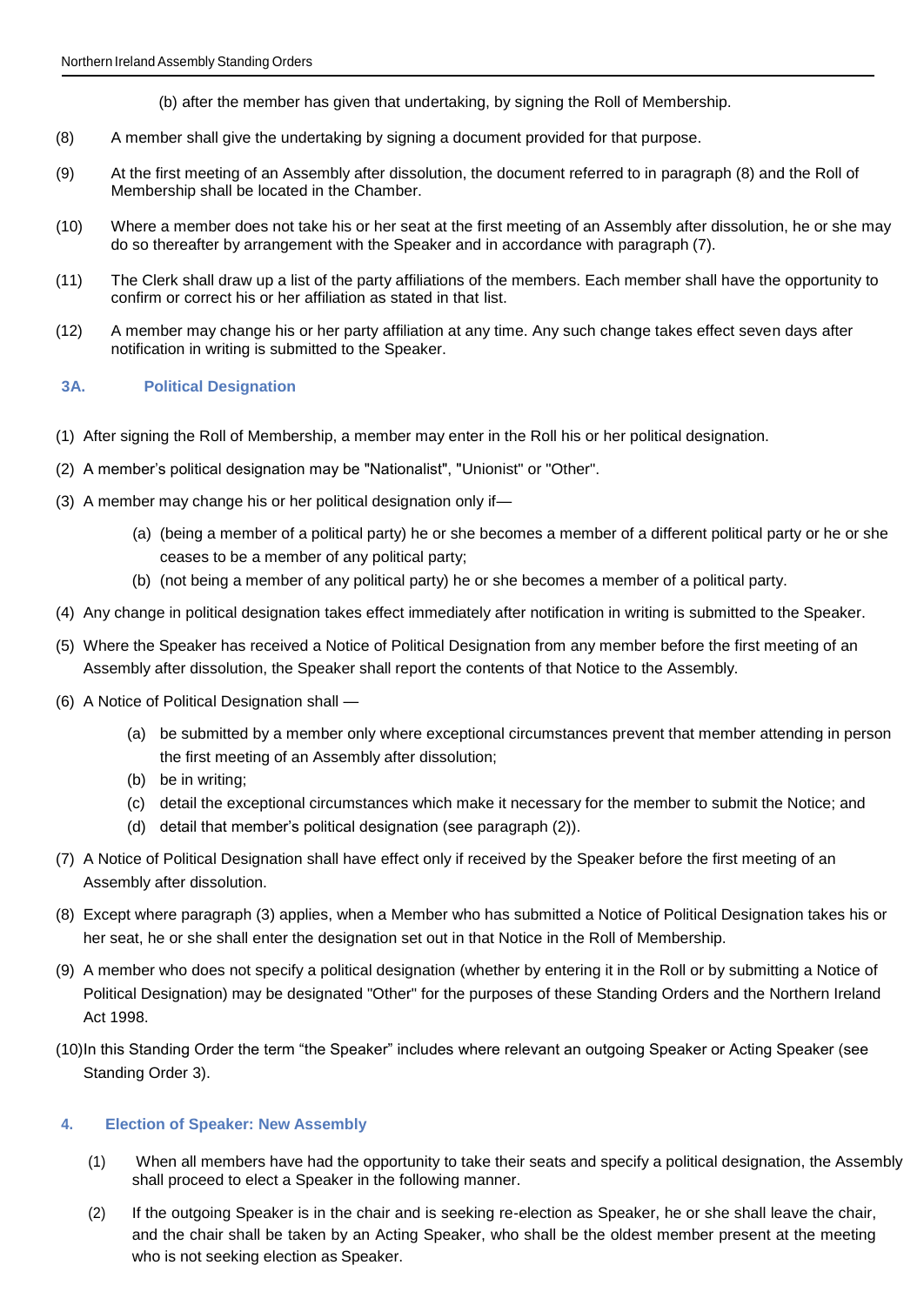- (3) ..................................................................................................................................................................................... Any member, addressing himself or herself to the outgoing Speaker or Acting Speaker, may propose a candidate (a member whether or not present) to the Assembly for the Office of Speaker and move "That be Speaker of this Assembly". If that motion is seconded, the candidate proposed and seconded may accept nomination by making an oral or written statement to that effect.
- (4) Where a candidate is proposed and seconded and has accepted nomination as a candidate for the Office of Speaker, the outgoing Speaker or Acting Speaker shall then ask
	- "Is there any further proposal?" and-
		- (a) if there is no further proposal the outgoing Speaker or Acting Speaker shall say "The time for proposals has expired" and a debate relevant to the election may then take place in which no member shall speak more than once;
		- (b) if more than one candidate is proposed and seconded and has accepted nomination as a candidate for the office of Speaker, the outgoing Speaker or Acting Speaker shall say "The time for proposals has expired", and a debate relevant to the election may then take place in which no member shall speak more than once.
- (5) Upon the conclusion of the debate, or if there is no debate, the outgoing Speaker or Acting Speaker shall put the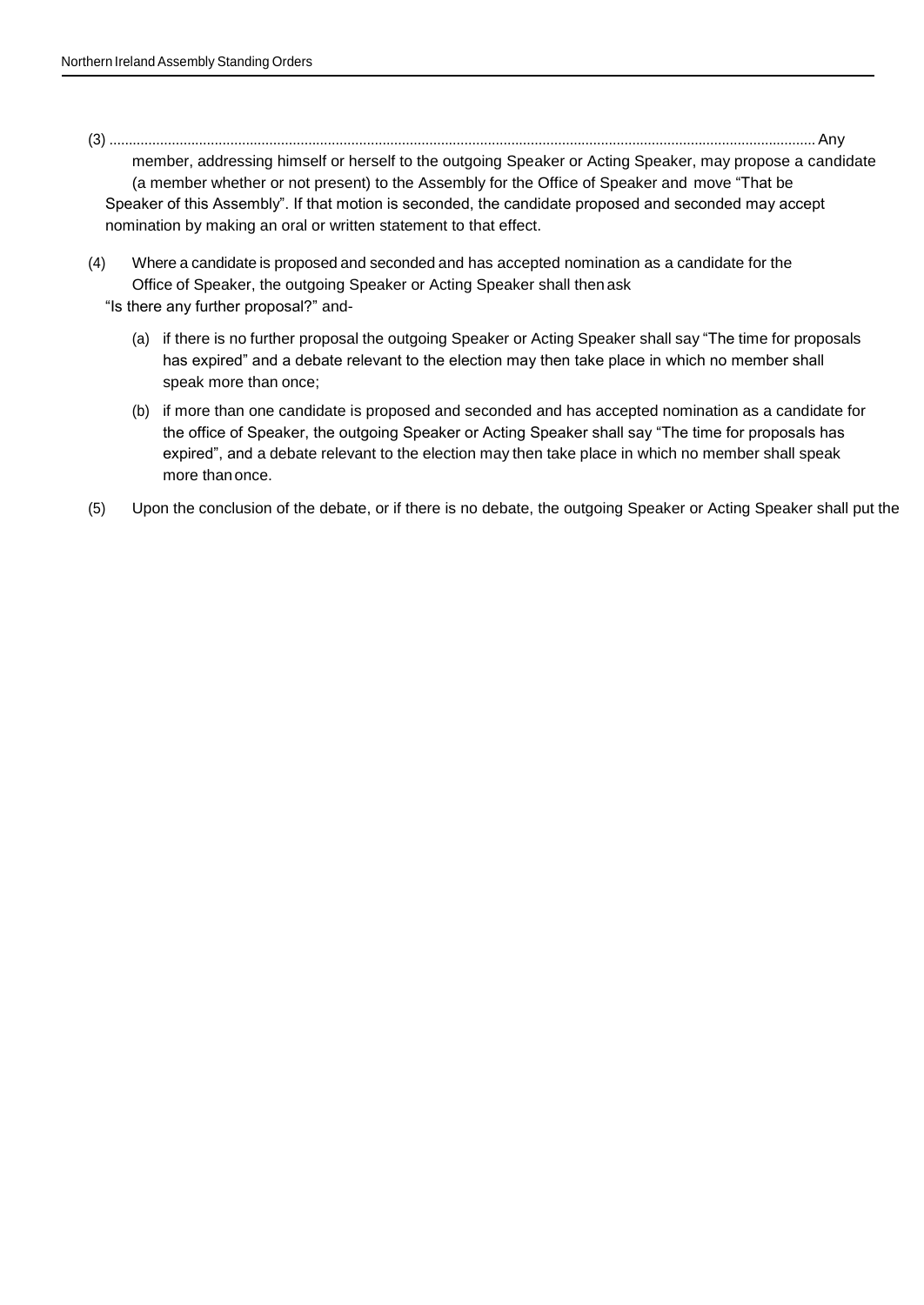question, "That (being the only candidate proposed, or the candidate first proposed) be Speaker of this Assembly".

- (6) If the question is not carried with the cross-community support required bysection 39(7) of the Northern Ireland Act 1998, the out•••going Speaker or Acting Speaker shall put a similar question in relation to the second candidate proposed; whereupon if affirmed in the positive in accordance with section 39(7) of that Act, that candidate shall be declared by the Speaker or Acting Speaker to be elected and shall immediately take the chair; and this shall be done in relation to each candidate proposed in the order that they are proposed as often as necessary until a candidate is chosen to be Speaker.
- (7) Where the Assembly is unable to elect a Speaker under the foregoing provisions of this order, but where a Deputy Speaker has been elected by virtue of Standing Order 5, the Deputy Speaker shall act as Speaker. In the case of more than one Deputy Speaker being elected they shall act in turn until a Speaker is elected.
- (8) Where the Assembly is unable to elect either a Speaker under the foregoing provisions of this order, or a Deputy Speaker by virtue of Standing Order 5, the chair shall be taken, until a Speaker or Deputy Speaker is elected, by an Acting Speaker who shall be the oldest member of theAssembly.

## **4A. Election of Speaker: Assembly term**

- (1) Where the Speaker gives notice in writing to the Clerk of his intention to resign from the Office of Speakerduring an Assembly term, the Speaker shall continue to hold office until a new Speaker has been elected.
- (2) A new Speaker shall be elected in the manner provided for by Standing Order 4.
- (3) If the Speaker cannot take the chair for the proceedings to elect a new Speaker, the chair shall be taken by an Acting Speaker, who shall be the oldest member present at the meeting who is not seeking election asSpeaker.

#### **5. Deputy Speakers**

- (1) There shall be elected three Deputy Speakers. The process of election shall be as set out in Standing Order 4.
- (2) Where the Speaker wishes to authorise a Deputy Speaker to exercise functions on his or her behalf, he or she shall notify the Deputy Speaker of the duties which that person is to perform and the authority which that personis to exercise.
- (3) In Standing Orders, references to the Speaker shall, unless the context requires otherwise, include a Deputy Speaker acting as Speaker -
	- (a) under section 39(4) of the Northern Ireland Act 1998, or
	- (b) under the authorisation of the Speaker in accordance with paragraph(2).
- (4) A Deputy Speaker may be called "Mr Deputy Speaker", "Madam Deputy Speaker" or "DeputySpeaker".

## **5A. Principal Deputy Speaker**

- (1) Any Member of the Assembly may nominate a Deputy Speaker, who has been elected in accordance with Standing Order 5(1), to act as Principal Deputy Speaker.
- (2) Once a nomination under paragraph (1) has been made, no further nomination under that paragraph shall be made, unless the person nominated does not agree to act as Principal Deputy Speaker or the nomination is not approved, in which case a further nomination may be made.
- (3) A nomination to act as Principal Deputy Speaker shall not take effect unless the person nominated agrees to act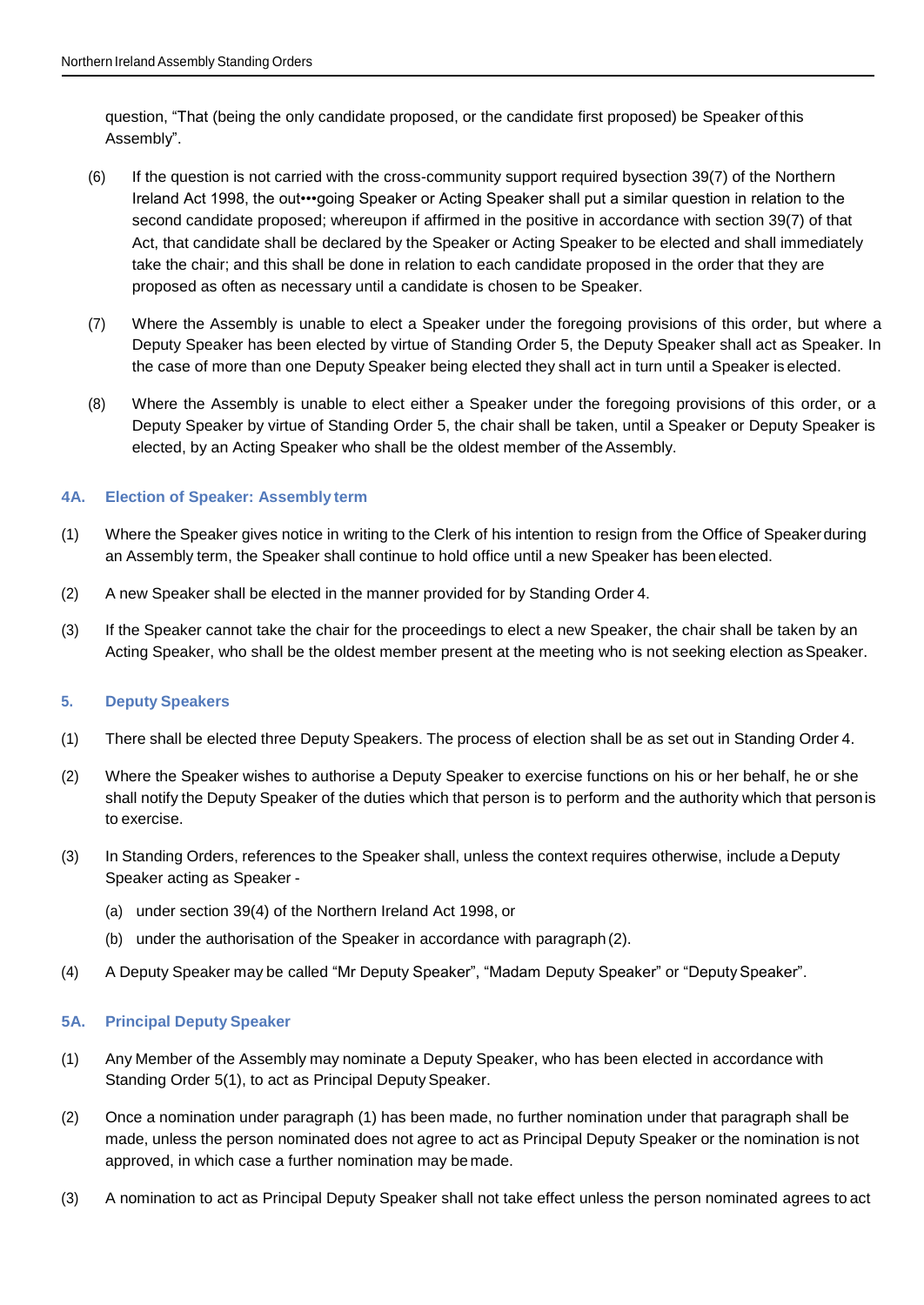as Principal Deputy Speaker and the nomination is approved by resolution of the Assembly.

- (4) Where a nomination has taken effect in accordance with paragraph (3), the person so preferred may be called"Mr Principal Deputy Speaker", "Madam Principal Deputy Speaker", or "Principal Deputy Speaker".
- (5) If the Assembly resolves that the person acting as Principal Deputy Speaker should no longer so act, it may, in accordance with the provisions of this Standing Order, nominate another Deputy Speaker to act as Principal Deputy Speaker.
- (6) Where the Principal Deputy Speaker ceases to hold office as a Deputy Speaker, any Member of theAssembly may, in accordance with the provisions of this Standing Order, nominate another Deputy Speaker to act as Principal Deputy Speaker.
- (7) Where a Deputy Speaker is nominated to act as Principal Deputy Speaker under paragraph (1) or a motion is moved for a resolution under paragraph (5), a debate relevant to that nomination or resolution may take place in which no member shall speak more than once.
- (8) A resolution under paragraph (3) or (5) shall not be passed without cross-communitysupport.

### **6. Procedure when Office of Speaker becomes vacant**

- (1) Where a vacancy in the Office of Speaker of the Assembly occurs during an Assembly term, a Deputy Speaker shall report the vacancy to the Assembly at the opening of its next meeting and the Assembly shall, as soon as may be, proceed to elect a Speaker in the manner provided by Standing Order4.
- (2) For the purposes of that election, the chair shall be taken by an Acting Speaker, who shall be the oldestmember present at the meeting who is not seeking election as Speaker.
- (3) Where there is no agreement on the election of a Speaker, meetings of the Assembly shall be chaired by the Deputy Speakers in weekly rotation in the order in which they were elected in so far as this is possible.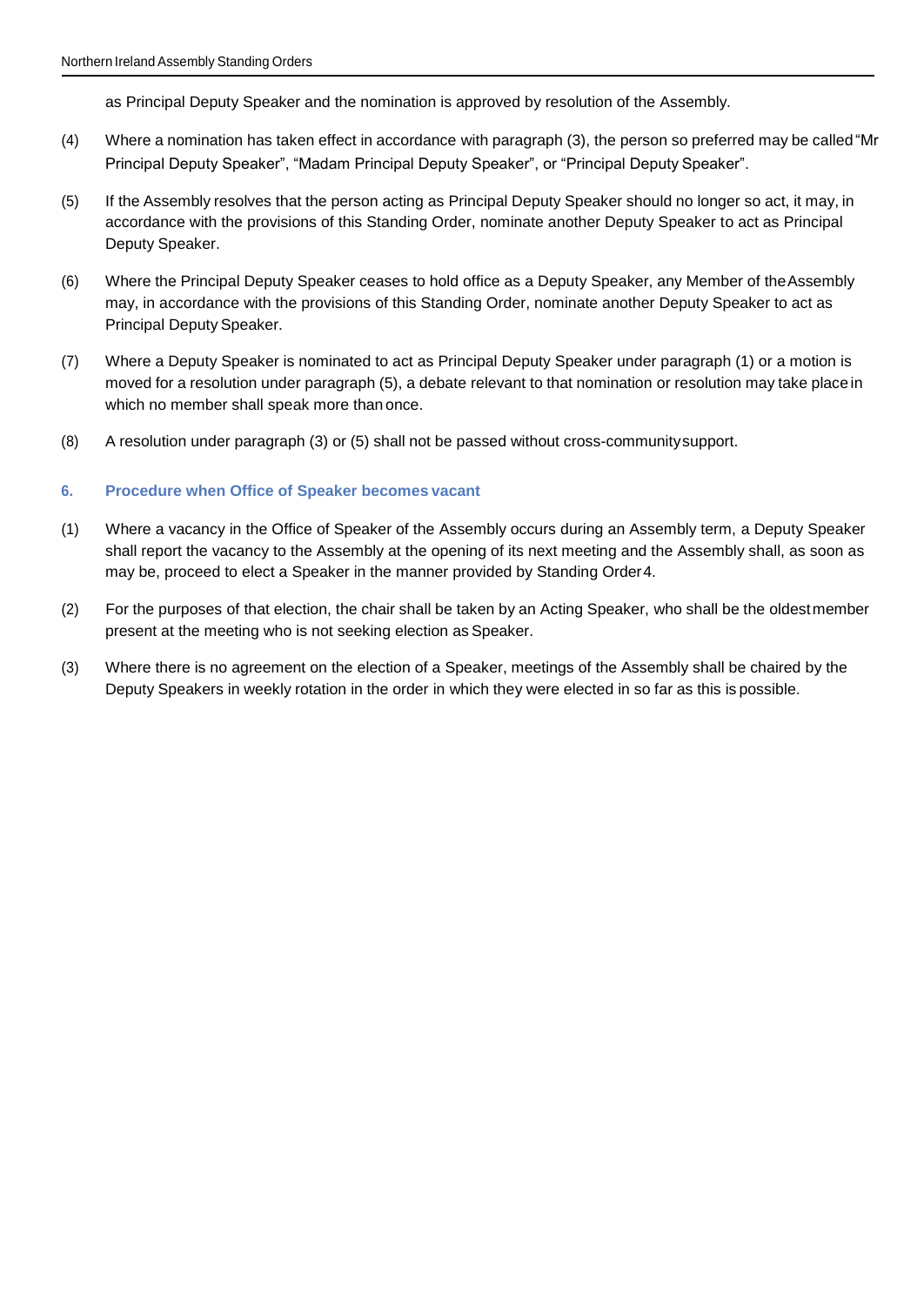# Operations of the Assembly

#### **7. Proceedings to be held inPublic**

Except as otherwise prescribed in Standing Orders the proceedings of the Assembly shall be held in public.

#### **8. Prayers**

Before the commencement of business the Speaker shall announce the commencement of a period of two minutes silent prayer or contemplation. This period shall be known as Prayers; it shall take place in private and shall be the first item on the Order Paper for the day.

#### **9. Quorum**

- (1) The quorum of the Assembly shall be ten members including theSpeaker.
- (2) If, at any time, a quorum is not present and the Speaker's attention is directed to that fact, he or she shall order the division bells to be rung. If at the expiration of five minutes a quorum is present, it shall not be in order to direct the attention of the Speaker to the absence of a quorum for a period of one hour from that time.
- (3) If at the expiration of five minutes a quorum is not present, the Speaker shall, without question put, either-
	- (a) suspend the Assembly to a later time; or
	- (b) adjourn the Assembly until the next sitting day.
- (4) Where the Assembly is suspended under paragraph (3), the outstanding business on the Order Paper for that day shall be, subject to any direction of the Speaker to the contrary, the first business when the Assemblyresumes.
- (5) Where the Assembly is adjourned under paragraph (3), the outstanding business on the Order Paper for that day shall be, subject to any direction of the Speaker to the contrary, the first business when the Assembly nextsits.

#### **9A. Temporary Speaker**

- (1) If neither the Speaker nor any Deputy Speaker is able to chair a sitting of the Assembly, the sitting shallbe chaired by a temporary Speaker.
- (2) Paragraph (1) does not apply in cases where Standing Order 3(2) or 4(2) applies. If the Acting Speaker under Standing Order 4(8) is unable to chair a sitting, the sitting shall be chaired by a temporarySpeaker.
- (3) The temporary Speaker shall be the member, present at the sitting, who has served the Assembly the longest number of days, and in the case of a tie, the oldest of the longest-serving members present. Ministers and junior Ministers are not eligible to be considered as temporary Speakers.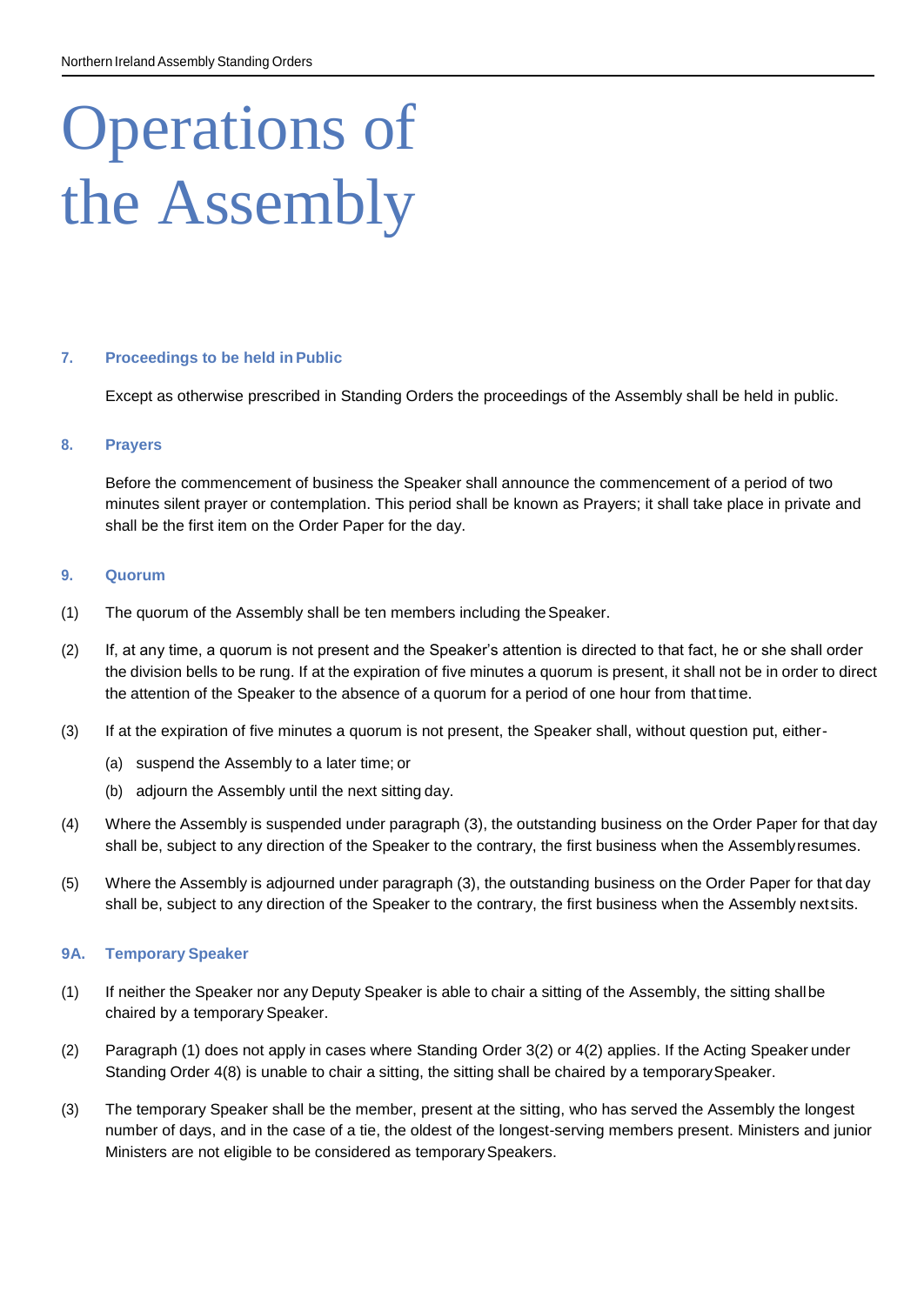## **10. Sittings and Adjournments of the Assembly**

- (1) The categories of business to be conducted in the Assembly shall consist of the following
	- (a) Assembly Business;
	- (b) Executive Committee Business;
	- (c) Committee Business;
	- (d) Questions;
	- (e) Opposition Business;
	- (f) Private Members' Business;
	- (g) Private Business;
	- (h) Adjournment Debates;
	- (i) Party Business;
	- (j) Matters of the Day; and
	- (k) Members' Statements
- (2) Subject to the authority of the Business Committee to determine the time for commencement of business in plenary session, the sittings of the Assembly shall be arranged as follows-

Monday noon – 6.00 pm Tuesday 10.30 am – 6.00 pm.

The allocation of time for business within these sittings shall be determined by the Business Committee, except that -

- (a) there shall be a period for questions as set out in Standing Orders 20 to 20B;
- (b) at the end of each sitting up to one hour may be set aside for an adjournment debate.
- (3) Where business on the Order Paper has not been disposed of by 6.00 pm on Monday, the Speaker mayallow business to continue until 7.00 pm or until the outstanding business is completed, whichever is earlier.
- (3A) Where it appears that Monday's business may not be completed by 7.00 pm, a motion to extend the sitting into the evening may be moved by –
	- (a) a member of the Executive Committee (in respect of outstanding Executive Committee Business);
	- (b) a member of the Business Committee (in respect of any other outstandingbusiness).
- (3B) A motion under paragraph (3A) may only be moved if
	- (a) notice of the motion has been given to the Speaker by
		- (i) 11.00 am on the Monday in question; or
		- (ii) such later time as the Speaker may allow;and
	- (b) the motion specifies the latest time at which the Assembly is to adjourn and the Speaker considers that time to be reasonable.
- (3C) Consideration of business on the Order Paper not concluded by the time the Assembly adjourns on a Monday shall be postponed until such time as the Business Committee determines.
- (4) If at the time the Assembly is to adjourn a division is in progress, or a question is being put and a division or a vote in the Chamber results, adjournment of the Assembly shall be deferred until after the declaration of theresult of the division or vote in the Chamber.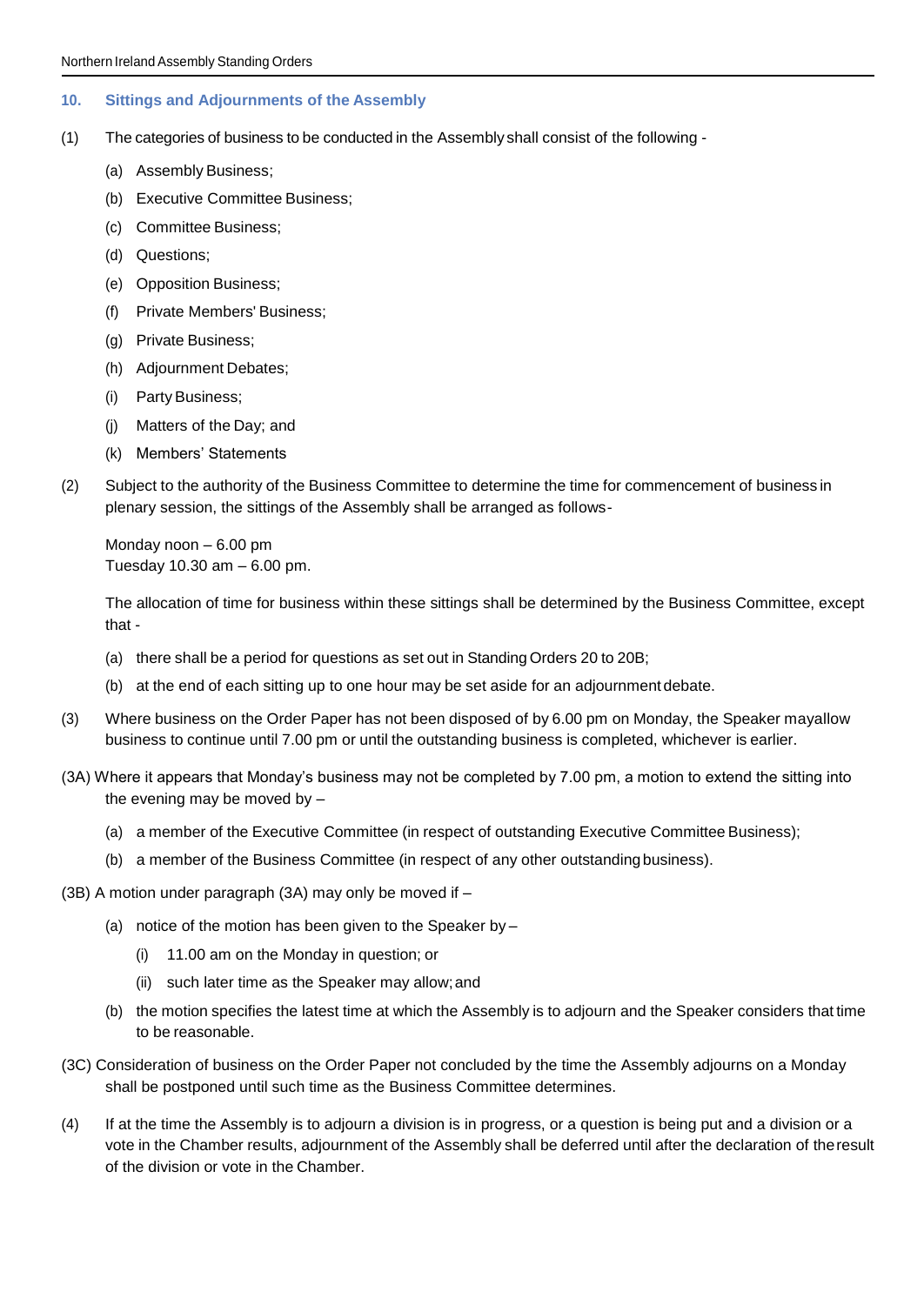- (5) If Tuesday's business cannot be completed in the allocated time, the sitting may be extended into the evening, into Wednesday, or both.
- (6) Additional sittings may be arranged by the Business Committee according to the exigencies of the Assembly.
- (7) Where an oral Ministerial statement made under Standing Order 18A impinges upon the time bands specified in this order, the Speaker shall act in accordance with Standing Order18A(6).
- (8) An adjournment of the Assembly shall mean an adjournment until the next sitting day unless the Assembly, on a motion moved by a member of the Executive Committee after notice, has ordered an adjournment to some other definite date.
- (9) A session of the Assembly shall be that period from the commencement of business following the summer recess until the end of the subsequent summer recess. The Business Committee shall determine the dates forrecess.

## **11. Earlier Meetings of the Assembly**

- (1) Whenever notice is given to the Speaker by the First Minister and deputy First Minister or by not less than 30 members that the Assembly should meet at an earlier date than that to which it stands adjourned for the purpose of discussing a specific matter of urgent public importance, or several such matters, the Speaker shall, as soonas may be, summon the Assembly tomeet.
- (2) The notice given to the Speaker under paragraph (1) of this order shall be in writing over the signature of the First Minister and deputy First Minister or the signatures of the members desiring the recall and shall contain a statement of the specific matter or matters to be discussed.
- (3) The business to be transacted on the day on which the Assembly shall meet shall be the specific matter or matters referred to in the notice given to the Speaker and when that business has been disposed of the Assembly shall either stand adjourned to the date to which it originally stood adjourned or determine differently on a motion from a member when it shall next meet.

#### **12. Public Business**

- (1) Public business shall consist of stages of Public Bills, statutory committee reports and notices of motions and shall include Executive Committee, opposition and private members business.
- (2) Notice of future public business shall be given in writing to the Clerk who shall prepare a No Day Named List from time to time listing the motions received by him or her.
- (3) The items of public business to be taken on a particular day shall be disposed of in the order in which theyhave been arranged on the Order Paper.
- (4) At the times laid down for Executive Committee business, the Executive Committee shall have the right of placing its business in any order that it pleases prior to the issue of the Order Paper.
- (4A) Where there is an opposition, in each session of the Assembly ten days shall be allotted for opposition business.
- (5) Unless the Assembly otherwise directs, by motion made after notice, private members' business shall be arranged on the Order Paper in such order as the Business Committee shall thinkfit.
- (6) In determining the order of private members' business the Business Committee shall have regardto-
	- (a) the wishes expressed by the members in charge of the various items;
	- (b) the relative public importance in its opinion of the various items;and
	- (c) the desirability of giving precedence to those Bills which are furthest advanced in their passage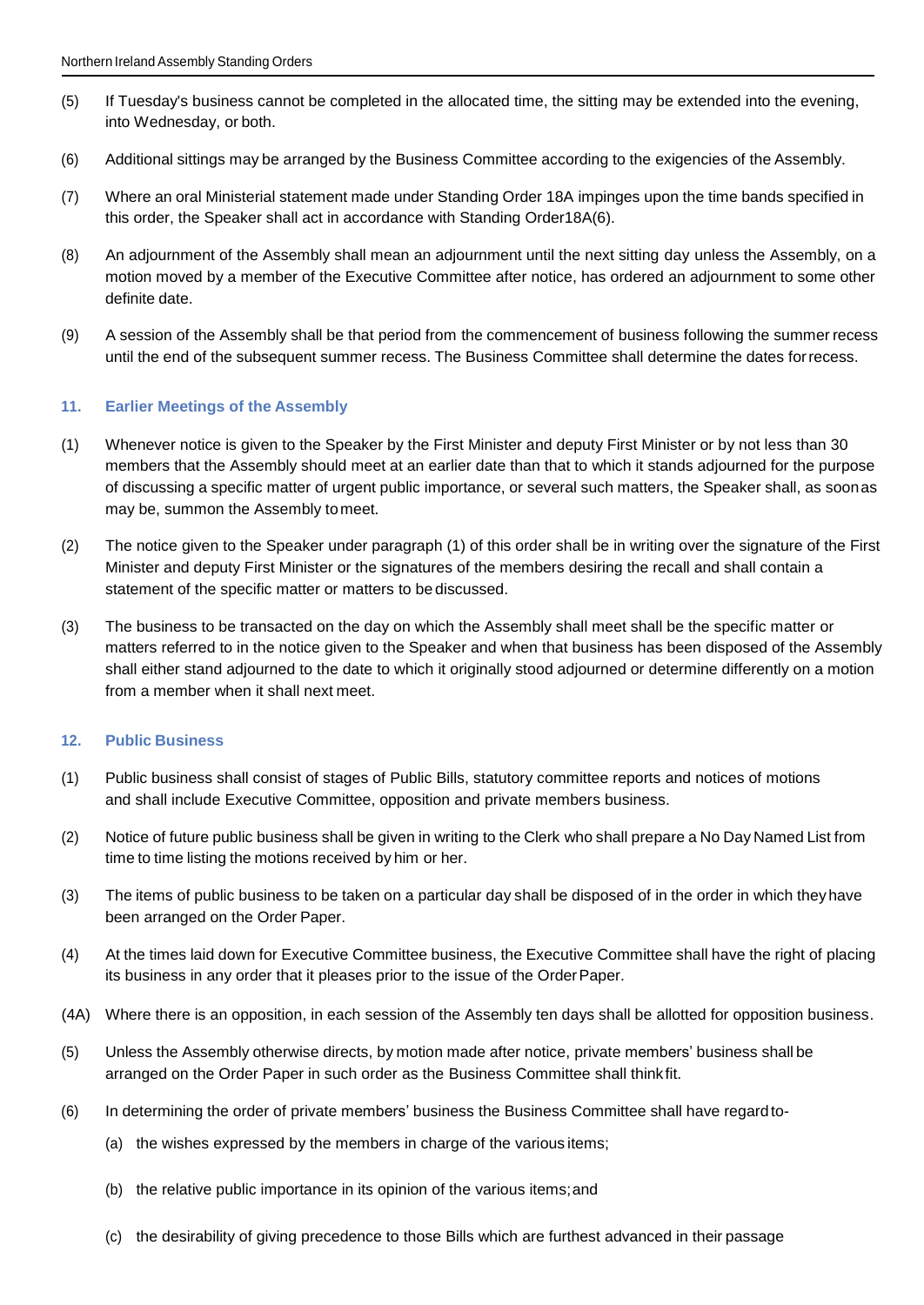through the Assembly.

- (7) Motions relating to the business of the Assembly
	- (a) subject to Standing Order 10(3B)(a)(ii), shall be taken at the commencement of public business afternotice; and
	- (b) shall be decided without amendment or debate.

### **13. Private Business**

- (1) The stages and procedures for Private Bills shall be as set out in the provisions of Standing Orders dealing with Private Bills.
- (2) All private business which is set down for any sitting day and which is not disposed of in the time allotted for it shall, without question being put, be postponed until such time as the Business Committee determines.
- (3) Where the time allocated for private business is insufficient for the transaction of all private business tabled, the private business to be transacted shall be chosen by ballot and the resulting unopposed private business shall have precedence over the resulting opposed private business.

## **14. Seconders**

No motion or amendment (other than the nomination of a candidate for the election of a Speaker or Deputy Speaker) shall require to be seconded before the question is put thereon.

#### **15. Amendments**

- (1) Except as provided for in paragraphs (2) and (3), any amendment to a motion shall be given in writing to the Speaker not later than 9.30 am two working days before the day on which the motion is to be taken.
- (2) Any amendment to a motion to be debated on a day on which the Business Committee has arranged an additional sitting of the Assembly under Standing Order 10(6) shall, where the time between such decisionof the Business Committee and the day of the additional sitting is less than two working days, be given to the Speaker not later than 9.30 am on the day of the additional sitting.
- (3) Any amendment to a motion to be debated on a day on which the Assembly is summoned to meet earlier than that to which it stood adjourned shall, where the time between the Speaker's summons and the meeting towhich the Speaker's summons relates is less than two working days, be given to the Speaker not later than 9.30 am on the day on which the Assembly is summoned to meet.
- (4) When any amendment has been moved, the question to be put shall be, "That the amendment be made".Where any amendment is agreed the question to be put shall be "That the motion, as amended, be agreed". Where any amendment is rejected the question on the substantive motion shall beput.
- (5) In respect of any motion or Bill under consideration in the Assembly, the Speaker shall have power to select the new clauses, schedules or amendments to be proposed and may, if he or she thinks fit, call upon any member who has given notice of any amendment to give such explanation of the object of the amendment as mayenable him or her to form a judgement upon it.
- (6) Any amendment may be withdrawn prior to debate with the agreement of the member or members proposing the amendment.
- (7) By leave of the Assembly any amendment may be withdrawn before a division is called.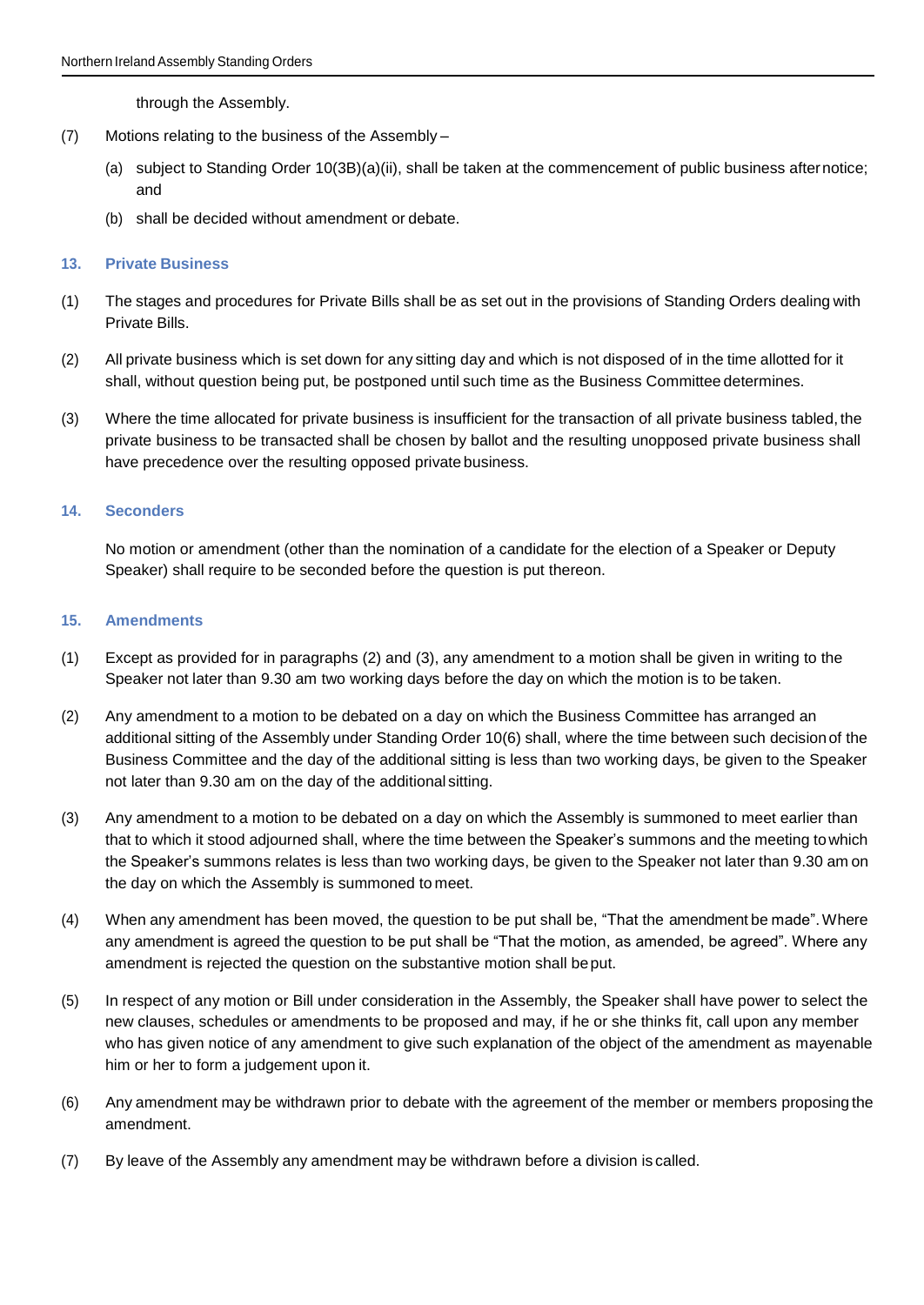## **16. Delaying Motions**

- (1) When a motion is made for the adjournment of a debate, or of the Assembly during any debate, any debate on the motion shall be confined to the matter of such motion; and any member, having moved any such motion, shall not be entitled to move any similar motion during the samedebate.
- (2) Where a motion is made for the adjournment of a debate the motion shall specify the length of adjournment and in any case it shall not be for a period greater than seven days. The Speaker shall not permit more than one adjournment on the same debate except by leave of theAssembly.
- (3) If the Speaker shall be of the opinion that a motion for the adjournment of a debate, or of the Assembly, is an abuse of the rules of the Assembly, he or she may immediately put the question on the motion without debate or he or she may decline to put the question on the motion to the Assembly.

## **17. Speeches in the Assembly**

- (1) A member shall not address the Assembly unless called on to speak by the Speaker. When the Speaker rises to speak, the member addressing the Assembly shall cease speaking and resume his or her place.
- (2) A member may not speak more than once to the same motion, but a right of reply shall be allowed to amember who has moved a motion or an amendment.
- (3) Notwithstanding paragraph (2) any member may seek to intervene while another member is speaking subject to that member's consent, but may not persist in so doing if the member refuses to give way.
- (4) The Business Committee shall consult with the Speaker in order to establish the total time to be allocated to each debate and the general arrangements for the debate including those set out in paragraph (5) below.
- (5) The Speaker shall determine the order of speaking and the number of speakers in any debate having dueregard to the balance of opinion on the matter, the party strengths in the Assembly and the number of members who have indicated a desire to speak.
- (6) The Speaker shall announce to the Assembly the established speaking times as above for any debate as a preliminary to the debate.
- (7) The Speaker, after having called the attention of the Assembly to the conduct of a member who persists in irrelevance or tedious repetition, may direct the member to discontinue his or her speech.

## **18. Ministerial Statements**

- (1) Ministers shall make statements to the Assembly on matters relating to their official responsibilities, which maybe either –
	- (a) oral Ministerial statements (see Standing Order 18A); or
	- (b) written Ministerial statements (see Standing Order18B).
- (2) A statement shall be oral unless the Minister considers it appropriate to make a written statement, having regard to, among other things, whether the statement relates to a matter of public importance and when the Assembly will next sit.

## **18A. Oral Ministerial Statements**

(1) The Minister shall deliver the oral Ministerial statement in the Assembly.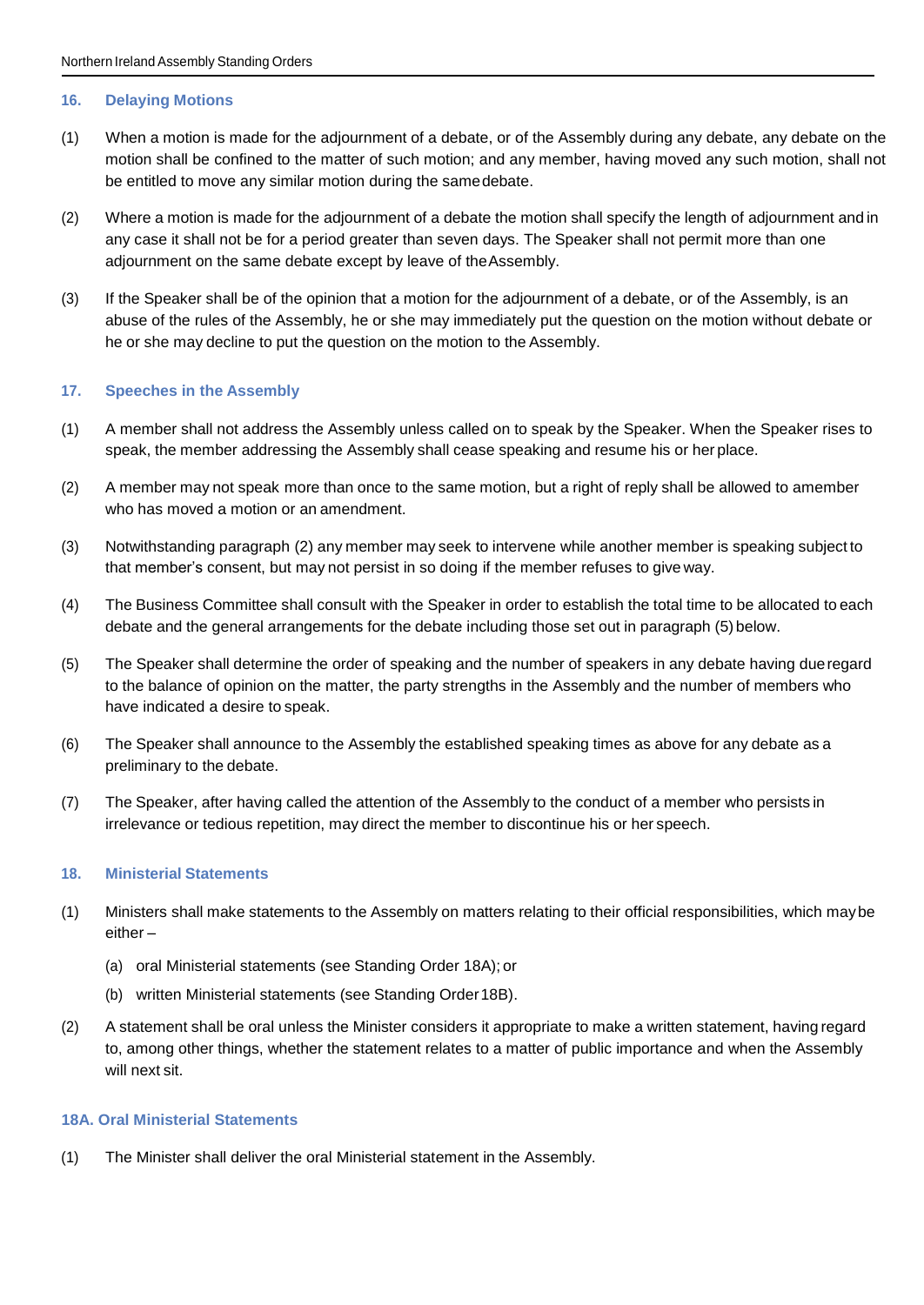- (2) The Minister shall make a written copy of the statement available to members as early as possible and in any event at least 30 minutes before delivering the statement in the Assembly. Where this has not been possible heor she shall state to the Assembly thereason.
- (3) The written copy, whether or not embargoed, shall not be given to members of the news media before it ismade available to members.
- (4) Notice of a statement shall be given to the Speaker not later than 9.30 am on the working day before the day, or in cases of urgency  $2 \frac{1}{2}$  hours before, it is due to be made and the Speaker shall communicate such information to members as soon as is practicable.
- (5) After a statement has been delivered in the Assembly a period of questions on the statement, which shall last no more than one hour, may then ensue. The Speaker shall determine the period taking into consideration the content of the statement, the number of members wishing to ask questions and the pressure of other business.
- (5A) Where there is an opposition, the first question on the statement shall be asked by a member of the opposition.
- (6) Statements shall ordinarily be made outside the time bands specified in Standing Order 10(2) for questions and adjournment debates. However, where a statement is of urgent public importance it may impinge upon those bands. In such cases, the Speaker shall make arrangements for appropriate additional time to be scheduled under Standing Order 10 for questions and/or an adjournment debate unless, by leave, the Assemblydetermines to dispense with this requirement.

### **18B. Written Ministerial Statements**

- (1) The written statement shall be delivered to the Speaker not later than 24 hours (or in cases of urgency  $2 \frac{1}{2}$  hours) before it is –
	- (a) made public; or
	- (b) given, whether or not embargoed, to members of the news media;

whichever comes first.

(2) The statement shall be included in the Official Report(Hansard).

## **19. Questions**

- (1) A member may ask questions of
	- (a) a Minister, on matters relating to the Minister's officialresponsibilities;
	- (b) a member representing the Assembly Commission, on matters relating to the Commission'sofficial responsibilities.
- (2) A question should not contain
	- (a) statements of facts or names of persons, unless they are necessary to make the question intelligible and can be authenticated;
	- (b) arguments, inferences or imputations;
	- (c) adjectives, unless they are necessary to make the questionintelligible;
	- (d) ironical expressions;
	- (e) hypothetical matter; or
	- (f) requests for expressions of opinion, legal or otherwise.
- $(3)$  A question may be –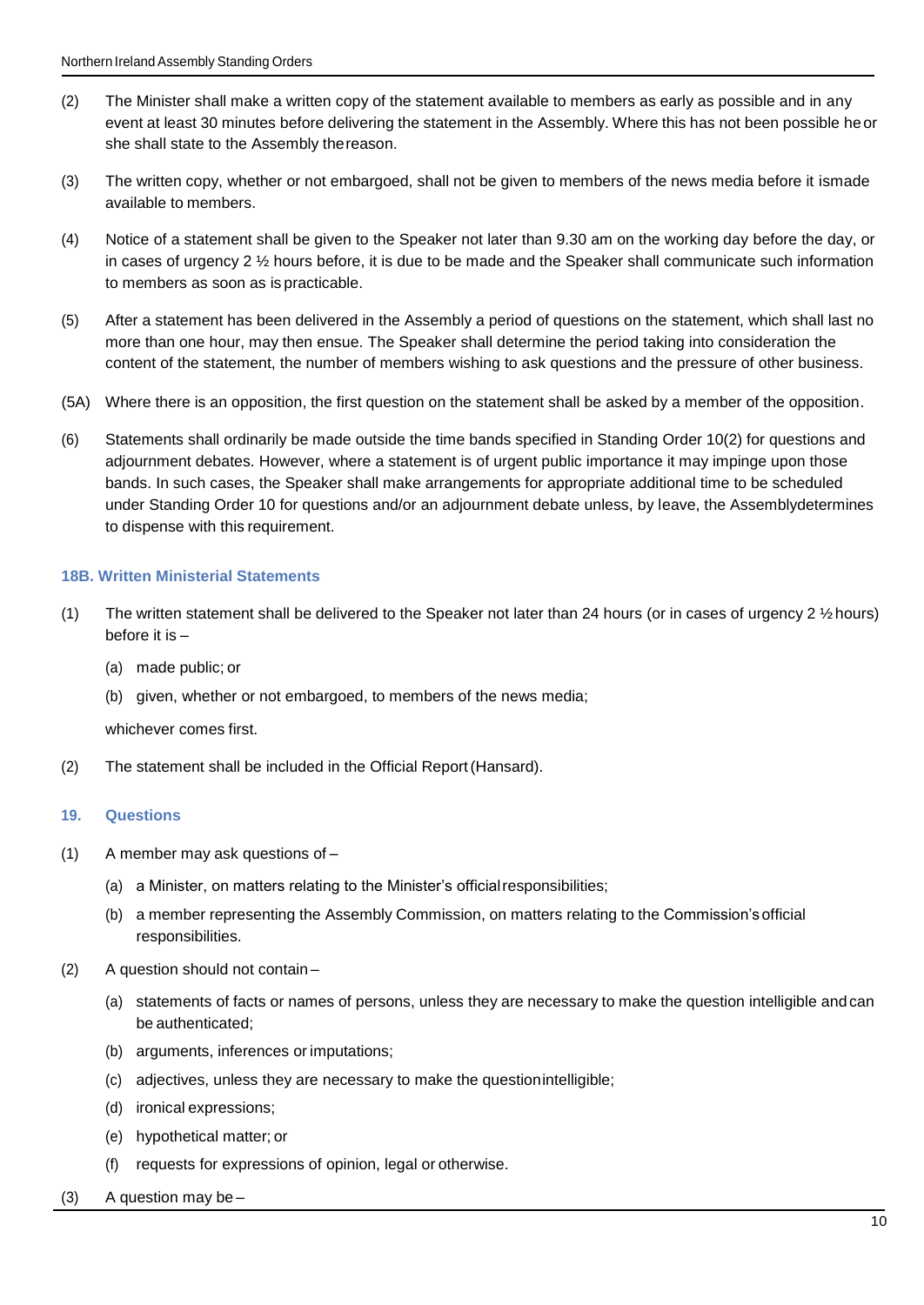- (a) for oral answer (see Standing Order 20);
- (b) a topical question for oral answer (see Standing Order20A);
- (c) for urgent oral answer (see Standing Order 20B); or
- (d) for written answer (see Standing Order 20C).
- (4) A question (other than a topical question) must
	- (a) be in writing;
	- (b) indicate the type of answer sought, within the meaning of paragraph (3);
	- (c) be submitted to the Business Office by the member, or by the person authorised in writing by the member;
	- (d) be submitted by hand, by post, or electronically.
- (5) A question must be answered as clearly and as fully aspossible.

### **20. Questions for Oral Answer**

- (1) Questions for oral answer for Ministers shall be taken between 2.00 pm and 3.30 pm on those Mondays and Tuesdays on which the Assembly is sitting. Where questions for members representing the Assembly Commission are to be taken, they shall be taken after questions forMinisters.
- (2) If for any reason the Assembly does not sit on a day when questions for oral answer would normally be taken, the Speaker may allocate additional time for questions on the nearest sitting day.
- (3) The Speaker shall from time to time consult the Business Committee on the need to provide additional time for questions.
- (4) A rota, agreed by the Business Committee, shall determine who should answer questions on a particular day.
- (5) A member who wishes to ask a question of a Minister at a particular sitting shall submit his or her name in advance to the Speaker who shall select 15 members byballot.
- (6) Each member selected shall submit his or her question to the Business Office, and the Business Officeshall publish the questions on the penultimate Friday before the day they are due to be taken.
- (7) The Speaker shall determine, by means of a random selection, the order in which questions are taken. However, the first question may not be from a member of the same party as the Minister to whom it is addressed, unless all the questions are from members of that party.
- (8) Answers may not be debated, but the member asking the question may ask a supplementary question. Further supplementary questions may be asked at the discretion of the Speaker. A supplementary question may contain no more than one enquiry.
- (8A) Answers (including those to supplementary questions) may be no longer than two minutes. This period may be extended at the discretion of the Speaker.
- (9) Where
	- (a) the member who submitted the question is not present to ask it; or
	- (b) the question is not reached in the time allocated forquestions;

the Minister or member representing the Assembly Commission to whom the question is addressed shall give a written answer. This question and answer shall be published in the Official Report (Hansard).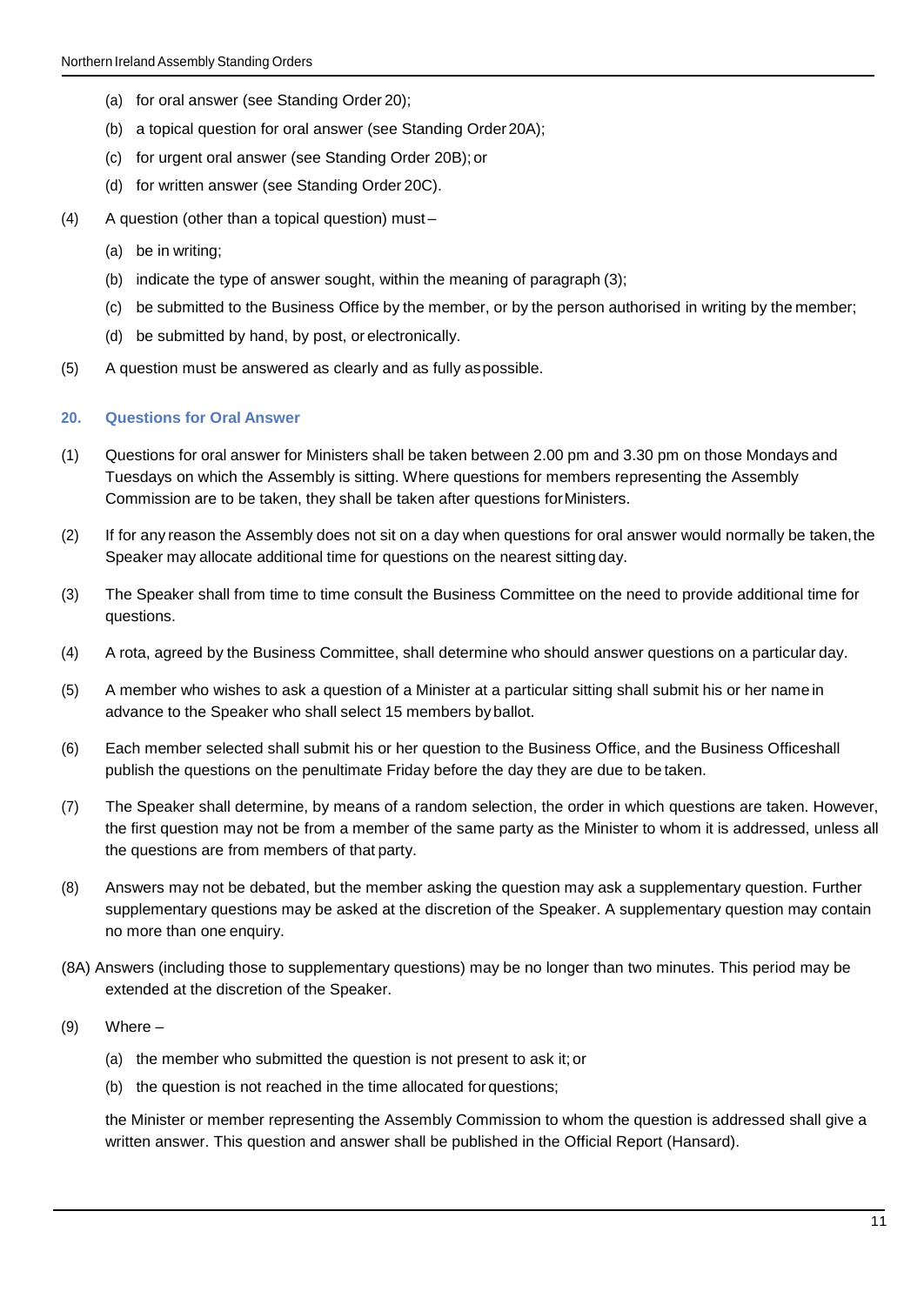- (10) No question shall be taken outside the time allocated for questions except a question which has not been answered in consequence of the absence, in exceptional circumstances, of the Minister or memberrepresenting the Assembly Commission to whom it is addressed.
- (11) Where a question or supplementary question is asked of the First Minister and deputy First Minister which relates to a matter in respect of which the junior Ministers in the Executive Office have been assigned a specific responsibility by the First Minister and deputy First Minister, the First Minister or deputy First Minister, as appropriate, may call upon a junior Minister in the Executive Office to answer the question. The First Minister or deputy First Minister shall be present in the Chamber during the time for questions for oralanswer.

# **20A. Topical Questions**

- (1) Topical questions for a Minister shall be taken during the last 15 minutes of the time allocated for questions for oral answer by that Minister.
- (2) No topical questions shall be asked of the AssemblyCommission.
- (3) A member who wishes to ask a topical question of a Minister at a particular sitting shall submit his or her name in advance to the Speaker.
- (4) The Speaker shall allow up to 10 members to ask a topicalquestion.
- (5) Except where paragraphs 6-8 apply, the Speaker shall determine, by means of a random selection, the order in which members may ask a topical question.
- (6) Where—
	- (a) there is an official opposition; and
	- (b) at least one member of the official opposition has submitted his or her name to the Speaker under paragraph (3),

the first topical question must be asked by a member of the official opposition.

- (7) Where more than one member of the official opposition has submitted his or her name to the Speaker under paragraph (3), the Speaker shall determine by which member of the official opposition the first topical question is to be asked.
- (8) Where the first topical question is to be asked by a member of the official opposition, the Speaker shall determine, by means of a random selection, the order in which subsequent questions aretaken.
- (9) The first topical question may not be from a member of the same party as the Minister to whom it is addressed, unless all the topical questions are from members of thatparty.
- (10) The Speaker shall inform
	- (a) members; and
	- (b) the Ministers to whom the questions will be addressed at thesitting;

in advance, of the names and order in which questions are to betaken.

(11) Answers may not be debated, but the member asking the question may ask a supplementary question. A supplementary question may contain no more than oneenquiry.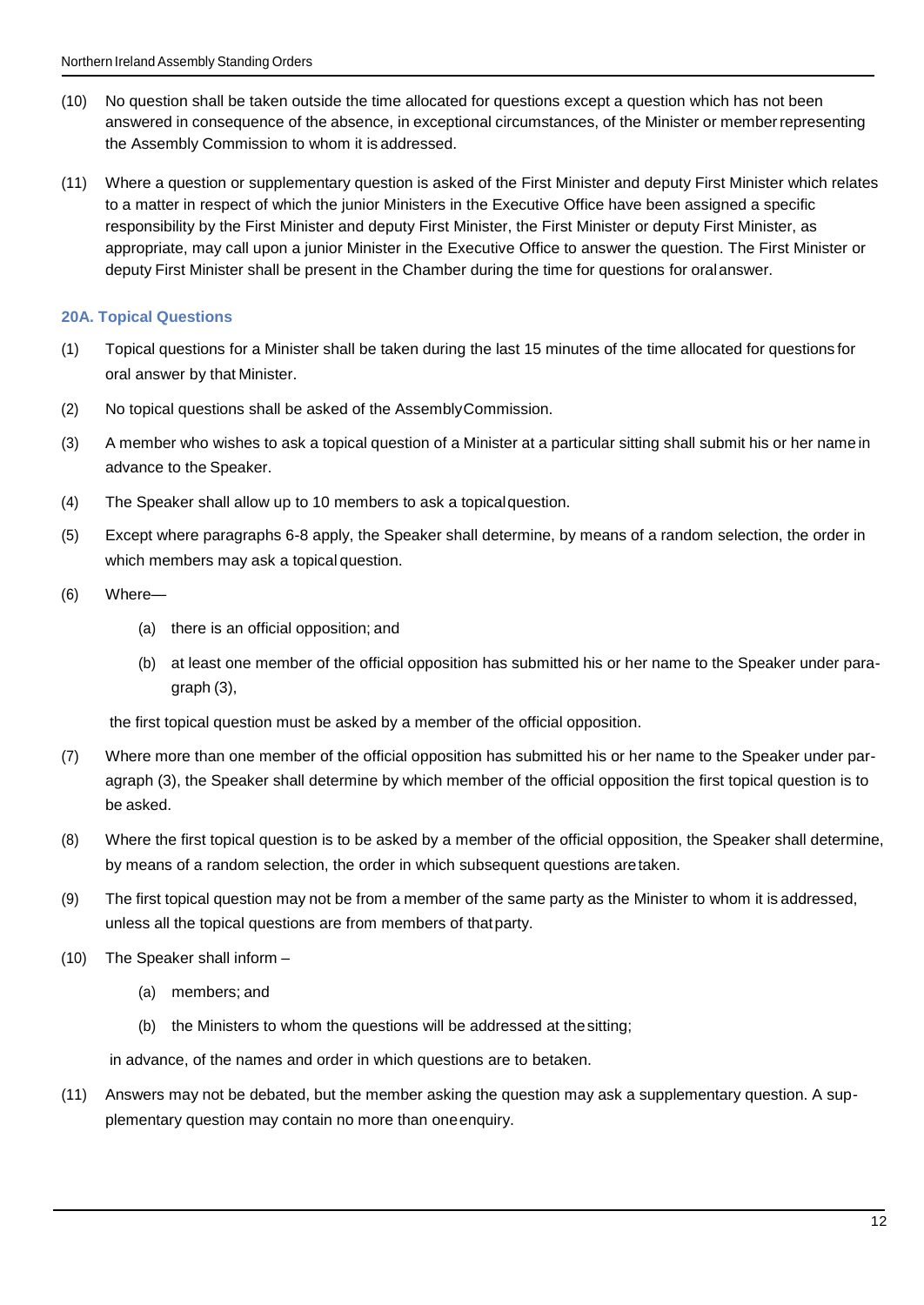- (12) Where a member is not present to ask a topical question, the Speaker shall move to the next member in accordance with the order determined under paragraph (5).
- (13) Paragraphs (1)(a) and (2) of Standing Order 19 and paragraphs (2), (8A), (10) and (11) of Standing Order 20 shall apply to topical questions as they apply to questions for oralanswer.

# **20B. Questions for Urgent Oral Answer**

- (1) A question for urgent oral answer may be taken if, in the opinion of the Speaker, it is of an urgent nature and relates to a matter of public importance. The question may only be asked on a sitting day.
- (2) A member may ask a question if
	- (a) it is submitted before 10.30 am; and
	- (b) the Minister or member representing the Assembly Commission to whom it is addressed is given aminimum of four hours' notice.
- (3) Subject to paragraph (2)(b), the time for taking questions shall be at the discretion of theSpeaker.
- (4) Paragraphs (8) and (11) of Standing Order 20 shall apply to questions for urgent oral answer as they applyto questions for oral answer.

## **20C. Questions for Written Answer**

- (1) A member may submit up to five questions for written answer each working day, one of which may be for priority answer.
- (2) Priority questions shall indicate whether an answer is sought within two, three, four or five workingdays.
- (3) The Business Office shall publish all writtenquestions.
- (4) The Minister or member representing the Assembly Commission to whom a question is addressed shall answer it –
	- (a) by the end of ten working days after it is published;or
	- (b) in the case of a question for priority answer, by the end of two, three, four or five working days (as thecase may be) after it is published.
- (5) A question for priority answer should not request a large amount of historical or statistical information.
- (6) The Minister or member representing the Assembly Commission to whom a written question is addressed shall cause the question and answer to be published in the Official Report(Hansard).

# **21. Adjournment Debates**

- (1) At such time as is set aside in Standing Orders, the question shall be put by the Speaker, "That the Assemblydo now adjourn", upon which question a member who has the leave of the Speaker may raise anymatter.
- (2) Any member who wishes to raise a matter under the provisions of this order shall give notice to the Speaker of at least eight days.
- (3) Where the subject matter of an adjournment debate is the responsibility of a member of the Executive Committee ten minutes shall be allotted for a Ministerial response at the end of thedebate.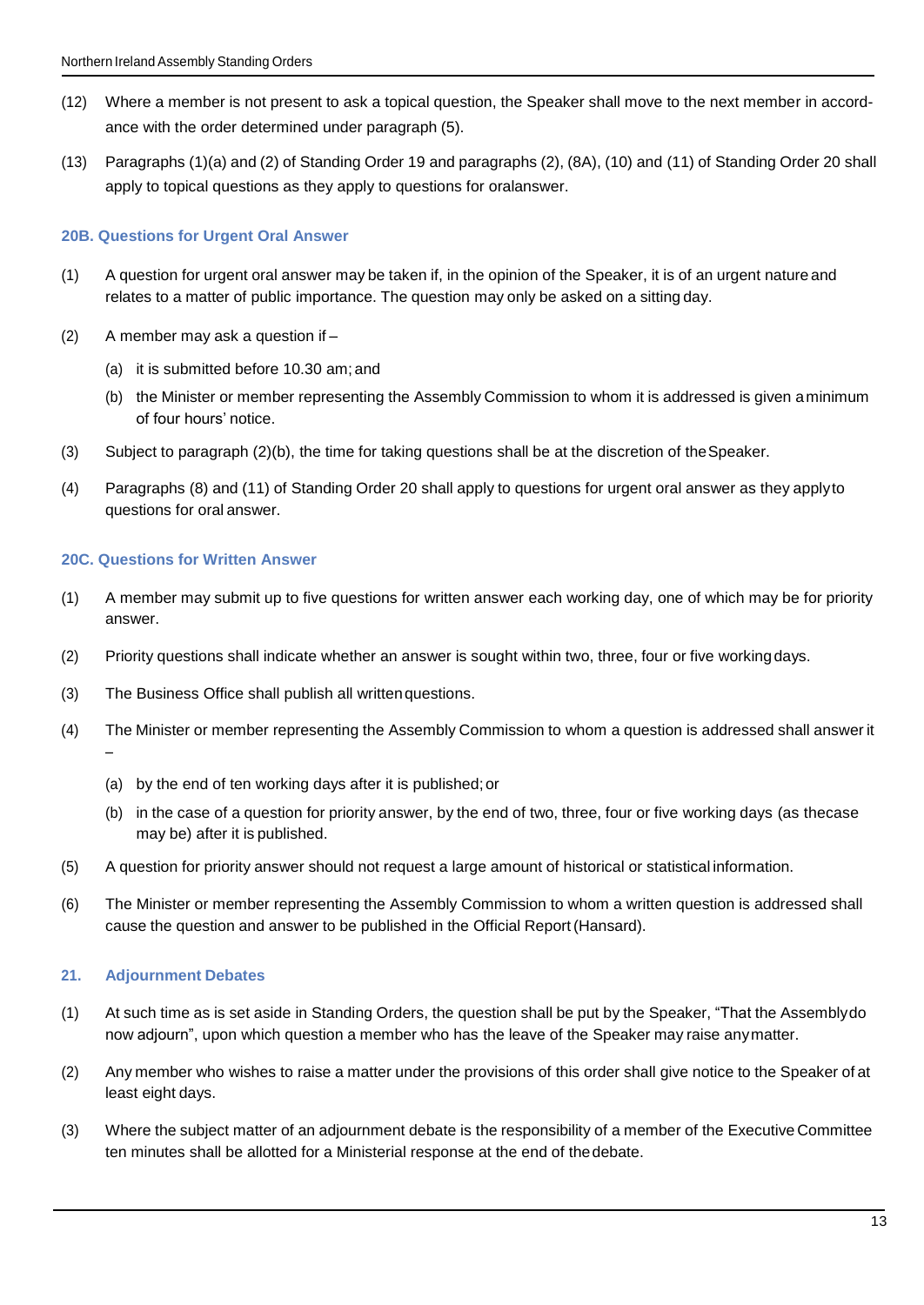## **22. Public Petition**

- (1) Every member offering to present a petition to the Assembly, shall confine himself or herself to a statement of the parties from whom it comes, the number of signatures attached to it and the material allegations contained in it, and to reading the prayer of such petition.
- (2) Every petition presented under this order, not containing matter in breach of the privileges of the Assembly,shall be notified to the Clerk of the Business Committee, and that committee shall consider whether and when it shall be taken in the Assembly.
- (3) A petition shall relate to matters that are within the legislative competence of theAssembly.

## **23. Presentation of Papers and Accounts**

- (1) Papers and accounts which are to be presented to the Assembly shall be delivered to the Business Office of the Assembly and the listing of the same in the Journal of Proceedings of the Assembly shall constitute presentation for all purposes. Any papers or accounts so placed shall be regarded as matters for the public domain.
- (2) The above procedure shall also be followed when there is a statutory requirement to lay any document before the Assembly.
- (3) Any papers or accounts not subject to a requirement to be laid or presented to the Assembly which are deposited in the Assembly Library shall be published in accordance with law.

## **24. Matters of the Day**

- (1) A member may seek leave of the Speaker to make a statement to the Assembly on a matter which fulfils the criteria specified in paragraph (2) by making a formal request not later than the time provided for in paragraph (3), which formal request shall outline the subject matter of the proposedstatement.
- (2) In deciding whether to grant leave to a member who has made a formal request under paragraph (1) theSpeaker shall take account of the following criteria –
	- (a) whether the proposed statement relates to a matter which has occurred and has come to public attention since the Assembly last stoodadjourned;
	- (b) whether the proposed statement relates to a matter which is of exceptional publicinterest;
	- (c) whether the proposed statement relates to a matter which directly affects the people of Northern Ireland;
	- (d) that the specific subject matter of the proposed statement is not, and has not previously been, the subject of or directly related to a statement, application, notice or referral made or given under this or any other Standing Order.
- (3) Any request under this order shall be made not laterthan–
	- (a) 9.30 am on any sitting day; or
	- (b) if the Speaker is satisfied that the event or incident to which the formal request relates came to the attention of the member at such time that the member could not reasonably have made a formal request by the time stipulated in sub-paragraph (a), such later time as the Speaker maydirect.
- (4) As soon as possible after receipt of a formal request under this order the Speaker shall decide whether to give a member who has made the formal request under this order leave to make a statement, and shall immediately notify the member of that decision. If the Speaker gives leave for a statement to be made he or she shall allowthe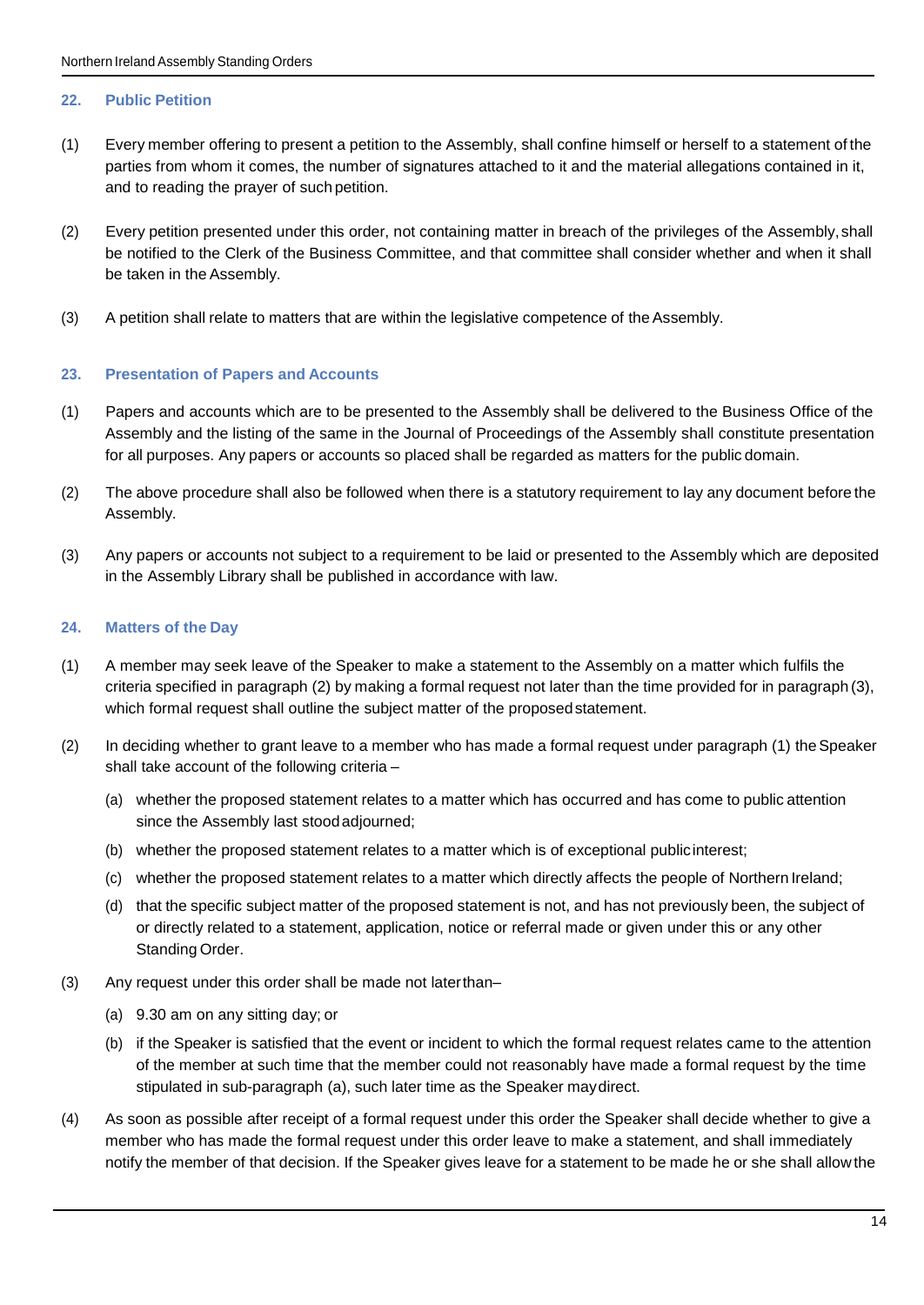member (together with such other members as the Speaker may select) to make the statement as soon as reasonably practicable.

(5) No member may intervene during a member's statement under this order and there will be no questions and no vote will be taken at the conclusion of the statement or statements.

## **24A. Members' Statements**

- (1) This order shall apply in any period set aside for members' statements.
- (2) A member who wishes to make a statement must rise in his or her place, and may be selected by the Speaker.
- (3) When selecting a member to make a statement, the Speaker shall have regard to the balance of opinions in the Assembly.
- (4) No member may intervene during a statement.
- (5) No vote will be taken, and there shall be no questions, following a statement.
- (6) A statement must relate to a topical matter of public interest and must not:
	- (a) exceed three minutes in duration;
	- (b) relate to a matter scheduled for debate in the Assembly;
	- (c) address a question that has already been decided by the Assembly within the previous 6 months; or
	- (d) be used to impugn or to attack another member.".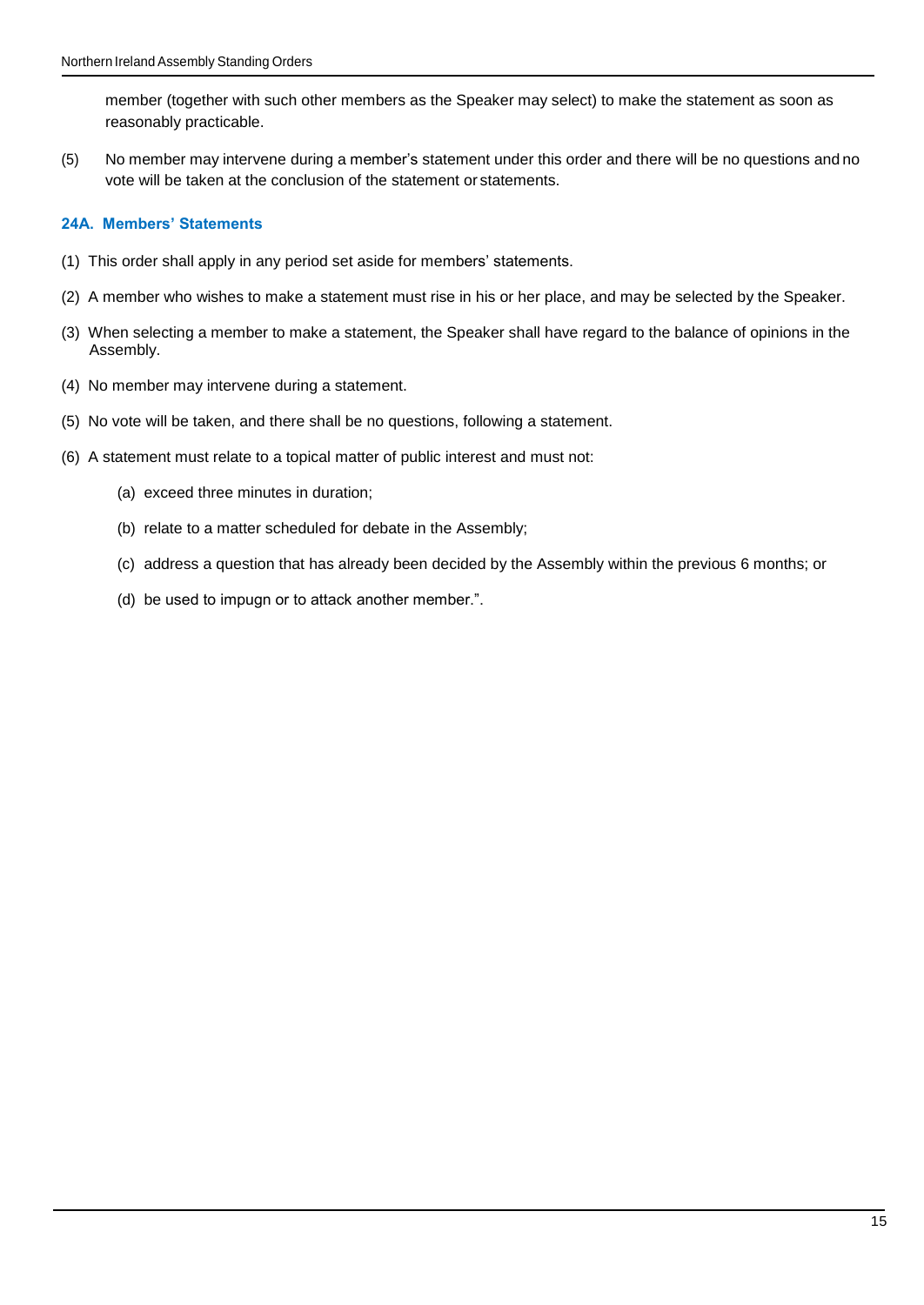# Voting

#### **25. Closure of Debate**

- (1) After "the question" of a motion has been proposed, any member who has not already spoken to it, or to any amendment to it which has been proposed, may move that "the question be now decided"; and unless it shall appear to the Speaker that any of the parties present has not had a reasonable opportunity to contribute to the debate or that such motion is otherwise an abuse of these orders, the question that "the question be now decided" shall be put immediately and decided without amendment or debate.
- (2) Where a division is held on a question for the closure of debate on an issue the resolution of which requires cross-community support the question shall not be carried unless at least 30 members have voted in support of it.
- (3) If a question for the closure of debate has been carried, the Speaker shall immediately put the question on any amendment already proposed to the motion and the question on any other amendment which he or she may then select to be proposed, and shall then immediately put the question on the motion or (as the case may be) on the motion as amended.

### **26. Voting – General**

- (1) Every decision of the Assembly shall be taken by a simple majority of those voting other than a decision
	- (a) in relation to which any statutory provision or Standing Orders provide otherwise; or
	- (b) on a vote, resolution or Act which
		- (i) appropriates a sum out of the Consolidated Fund of Northern Ireland or increases a sum to be appropriated; or
		- (ii) imposes or increases a tax.

The decisions mentioned in sub-paragraph (b) shall require cross-community support within the meaning of section 4(5) of the Northern Ireland Act 1998.

- (2) The Speaker, or a Deputy Speaker when in the chair, shall not be entitled to a vote on anymatter.
- (3) Subject to Standing Order 27, the Speaker shall judge whether the question be carried or not by collecting voices.
- (4) A vote shall not be taken on any matter if a quorum is notpresent.

## **27. Voting - Divisions**

- (1) Subject to paragraph (1A), the Speaker shall direct that the lobbies be cleared and the division bells sounded if
	- (a) the Speaker is unsure whether or not a question is carried following the collection of voices under Standing Order 26; or
	- (b) the Speaker's judgement as to whether a question is so carried ischallenged.
- (1A) Where a question is put immediately after the result of a previous division is announced, and paragraph 1(a) or (b)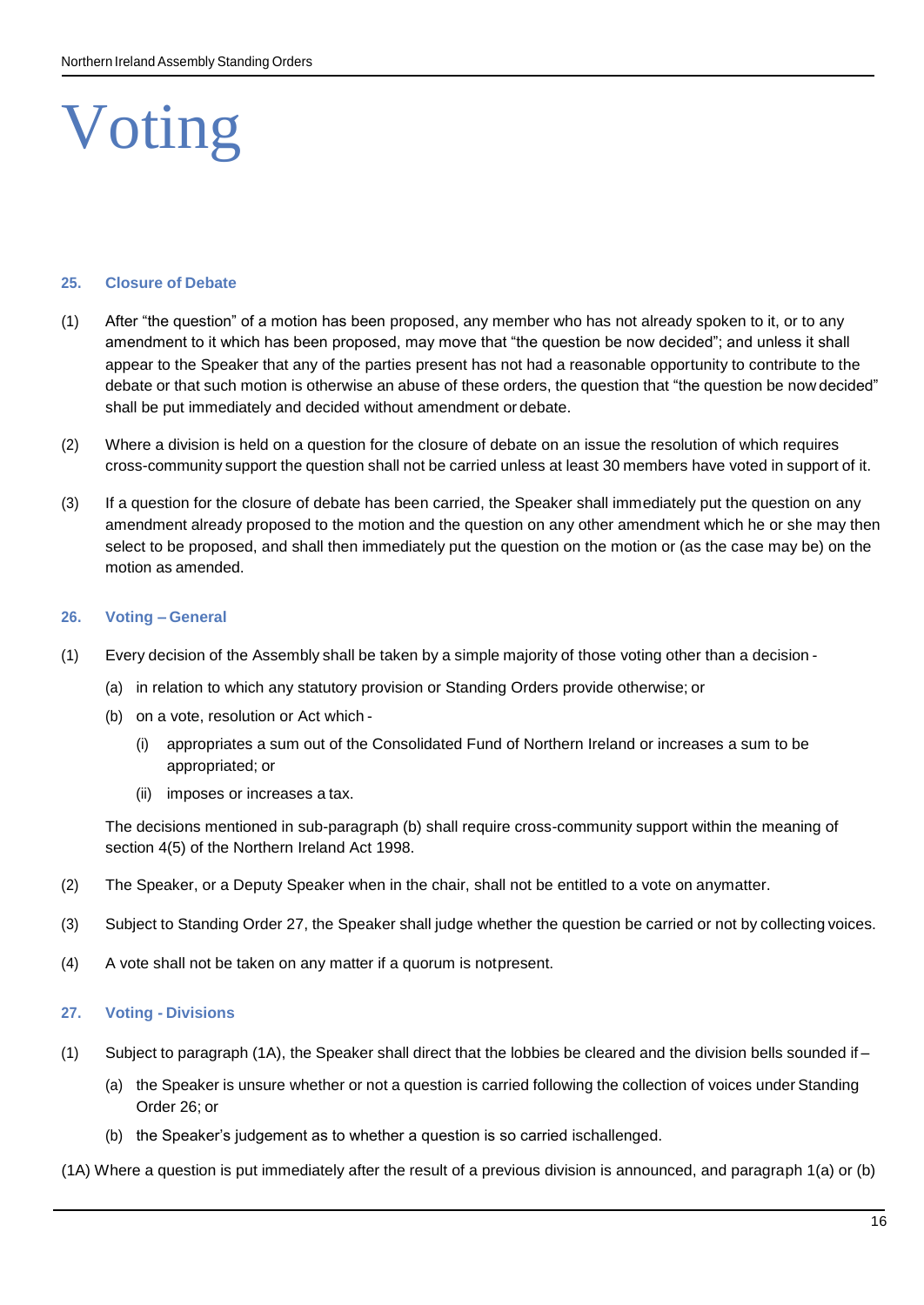applies –

- (a) the Speaker may direct that the lobbies be cleared and the division bells sounded; or
- (b) the Speaker may direct that the lobbies be cleared and proceed immediately in accordance withparagraphs (4) to (11)

and in deciding whether to direct that the lobbies be cleared and the division bells sounded under this paragraph, the Speaker shall have regard to any representations made by any party whip.

- (2) Three minutes after a direction under paragraph (1) or (1A)(a), the Speaker shall put the question again, and if paragraph (1)(a) or (b) still applies, he or she shall proceed as set out below. Otherwise he or she shall judge whether the question be carried in accordance with Standing Order 26(3).
- (3) If, in the Speaker's opinion, his or her judgement is unnecessarily challenged, he or she may take the vote of the Assembly by calling upon the members who support and who challenge his or her judgement successively to rise in their places and he or she shall thereupon, as he or she thinks fit, declare the determination of the Assembly without proceeding as set out below.
- (4) The Speaker shall call for the nomination of two tellers for each side of the question but, if within a reasonable time after this call –
	- (a) two tellers for one side but not the other have been nominated, the determination of the Assembly shall be that of the side which has nominated the two tellers;
	- (b) two tellers for each side have not been nominated, the question shall not becarried.
- (5) After tellers have been nominated, the Speaker shall direct the Assembly to divide, "ayes" to the right and"noes" to the left, and that the division bells be againsounded.
- (6) Four minutes after this direction, the Speaker shall direct that the doors from the corridors to the Chamber and lobbies are secured.
- (7) When all members in the lobbies have voted, the tellers shall bring the division lists to the table clerks who will announce the result.
- (8) A member may vote in a division although he or she did not hear the questionput.
- (9) A member shall not be obliged to vote.
- (10) If the votes in a division are equal the question shall not becarried.
- (11) If any member is present within the precincts of the Assembly and is disabled by infirmity from passing through a lobby, his or her name may be communicated by his or her party whip to the lobby clerks and tellers and may be included in the numbers counted.

## **28. Petition of Concern**

- (1) A Petition of Concern in respect of any matter shall be in the form of a notice signed by at least 30 members presented to the Speaker. No vote may be held on a matter which is the subject of a Petition of Concern until at least one day after the Petition of Concern has been presented.
- (2) Other than in exceptional circumstances, a Petition of Concern shall be submitted at least one hour before the vote is due to occur. Where no notice of the vote was signalled or such other conditions apply that delay the presentation of a Petition of Concern the Speaker shall determine whether the Petition is time-barred or not.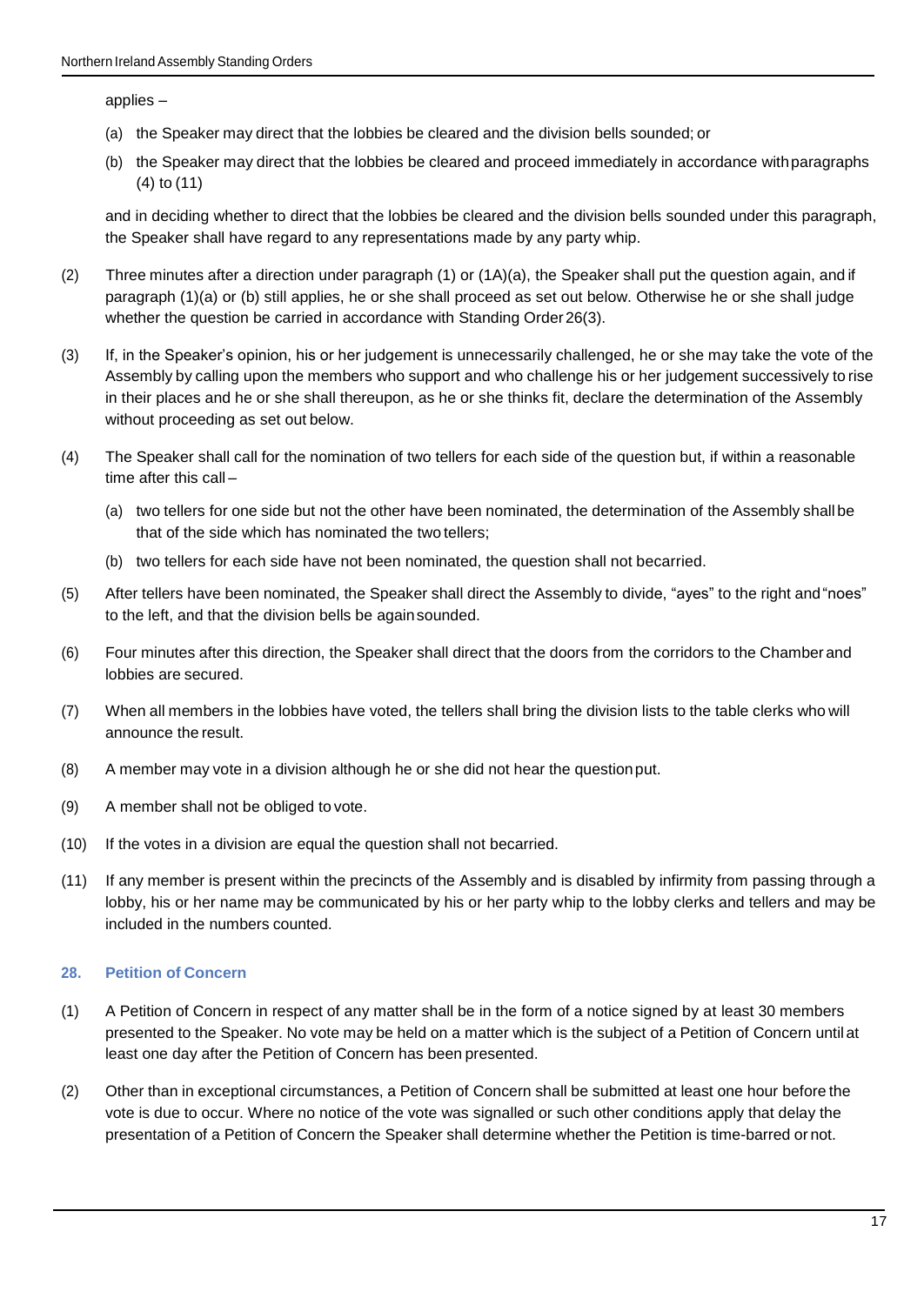## **29. Referral of a Ministerial Decision to the ExecutiveCommittee**

- (1) A petition to refer a Ministerial decision to the Executive Committee under section 28B of the Northern Ireland Act 1998 shall be in the form of a notice signed by at least 30 members presented to the Speaker.
- (2) If, on receipt of the petition, the Speaker determines
	- (a) that the decision has not been the subject of a previous reference under that section; and
	- (b) that the time limit specified in section 28B(5) of the Northern Ireland Act 1998 has not elapsed, the Speaker shall consult the political parties whose members hold seats in the Assembly.
- (3) That consultation
	- (a) shall be completed before the expiry of the time limit specified in section 28B(5) of the Northern Ireland Act 1998; and
	- (b) shall be in such form as the Speaker maydetermine.
- (4) The Speaker shall, on completing that consultation, certify whether or not the decision relates to a matter of public importance.
- (5) If the Speaker certifies that the decision relates to a matter of public importance, the Speaker shall immediately refer the decision to the Executive Committee.
- (6) The Speaker shall announce
	- (a) the receipt and disposal of a petition under section 28B of the Northern Ireland Act 1998;
	- (b) the receipt of a notification under section 28B(4) of the Northern Ireland Act 1998, to the Assembly at the earliest opportunity.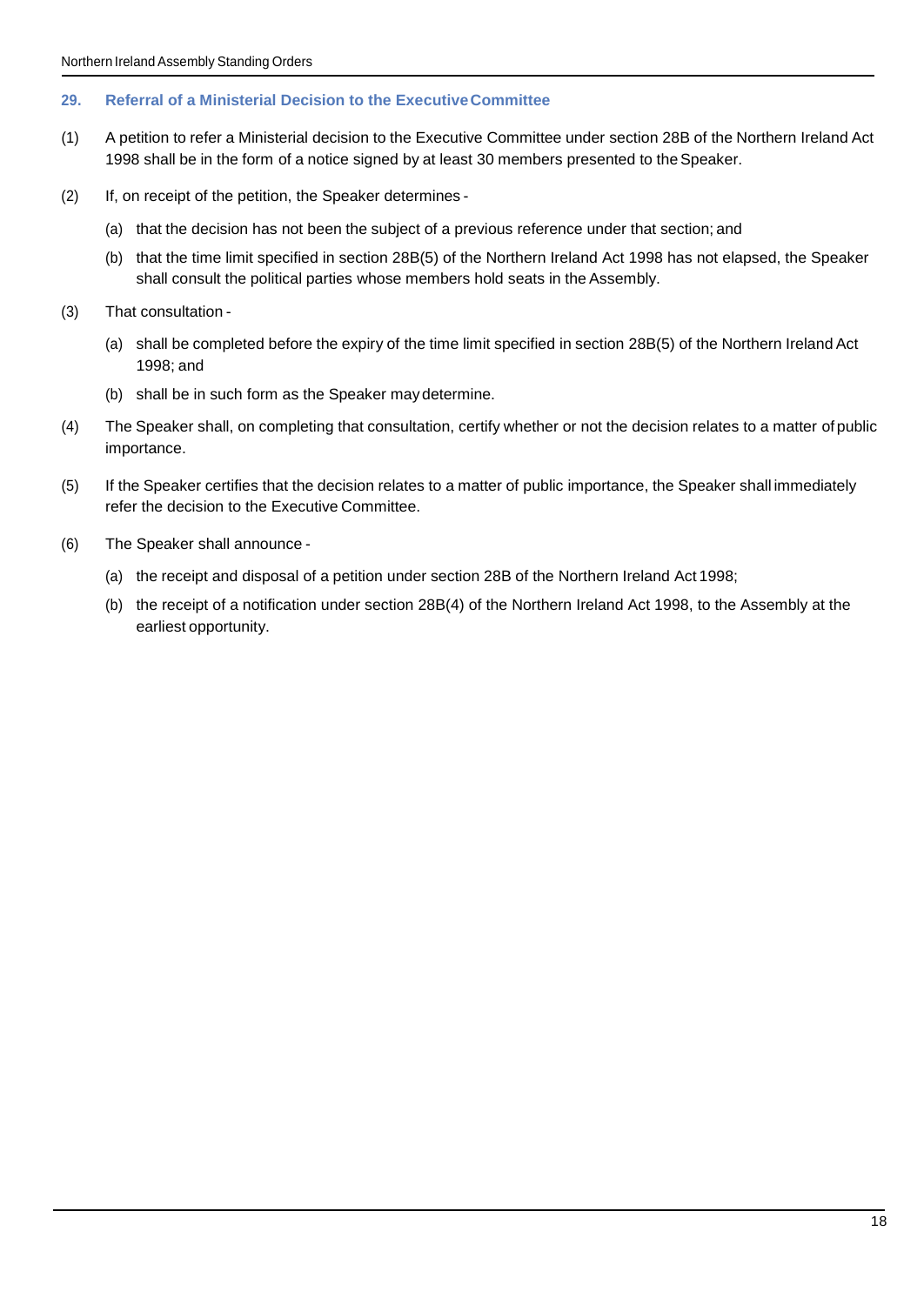# Public Legislation

#### **30. Public Bills: Introduction and First Stage**

- (1) A Minister or member of the Assembly who proposes to introduce a Public Bill shall submit the full text of the Bill to the Speaker not less than seven days (excluding Saturdays and Sundays) before the date proposed for the introduction of the Bill in the Assembly.
- (2) A member of the Assembly in charge of a Private Member's Bill shall, when submitting the text of the Bill to the Speaker, in accordance with paragraph (1), also submit a statement in writing to the effect that in his or her view the Bill would be within the legislative competence of the Assembly. The statement shall be published with the Bill on its introduction.
- (3) No Bill shall be introduced in the Assembly if the Speaker decides that any provision of it would not be within the legislative competence of the Assembly.
- (3A) Where the Speaker is of the opinion that a Bill is a Hybrid Bill, the Speaker shall direct that the Bill be referred for Preliminary Scrutiny in accordance with Standing Order 101.
- (4) When the Speaker has signified to the Minister or member of the Assembly in charge of the Bill that in his or her opinion it may properly be introduced, notice of introduction may be given for any subsequent sitting day.
- (5) On the introduction of a Bill, its title shall be read to the Assembly by a table clerk and this shall constitute the Bill's First Stage; the Bill shall be ordered to be printed and shall be set down in the list of pending future business until a date for its Second Stage is determined.
- (6) The Speaker shall, as soon as is reasonably practicable after the introduction of a Bill, send a copy of it to the Northern Ireland Human Rights Commission.
- (7) Subject to paragraph (8), a Bill which is in the same or similar terms to a Bill which has fallen or been rejected by the Assembly –
	- (a) must not be introduced in the Assembly within a period of 6 months from the date of that fall or rejection; but
	- (b) may be introduced at any time following the dissolution of the Assembly in which the fallen or rejected Bill was introduced.
- (8) In exceptional circumstances, the Assembly may, on a motion by the appropriate person, allow the introduction of a Bill to which paragraph (7) applies. The 'appropriate person' is –
	- (a) where the Bill is proposed to be introduced by a Minister, that Minister;
	- (b) where the Bill is proposed to be introduced by a member of the Assembly, that member.

#### **31. Stages in Consideration of Public Bills**

Subject to Standing Orders 33(1), 37A, 40 and 42(2) to (4), the stages in the Assembly's consideration of a Public Bill shall be as follows –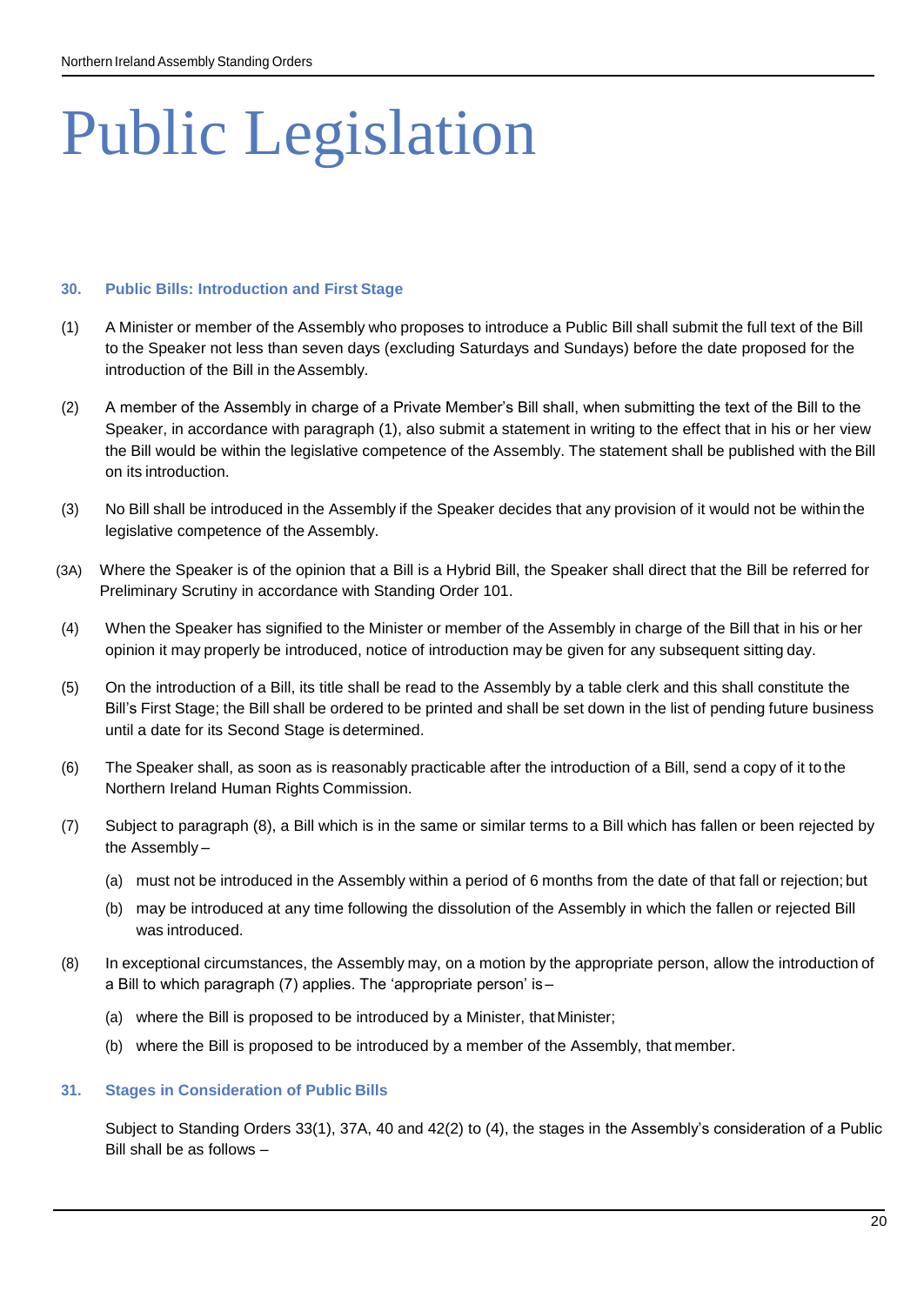- (a) Second Stage: a general debate on the Bill, with an opportunity for members to vote on its general principles.
- (b) Committee Stage: detailed investigation by a committee, followed by report to the Assembly.
- (c) Consideration Stage: consideration of and an opportunity for members to vote on the details of the Bill including amendments proposed to the Bill.
- (d) Further Consideration Stage: an opportunity for members to consider and vote on amendments proposed to the Bill.
- (e) Final Stage: passing or rejection of the Bill, without further amendment.

## **32. Public Bills: Second Stage**

- (1) The debate on the motion, "That the Second Stage of the...........Bill be agreed" shall be confined to the general principles of the Bill.
- (2) Amendments may be proposed to this motion, to leave out the words after "That" and insert words which state a reason for the Assembly not to agree to the Second Stage of theBill.
- (3) If an amendment proposed in accordance with paragraph (2) of this order is negatived the Speaker shall immediately put the question that the Second Stage of the Bill beagreed.

# **33. Public Bills: Committee Stage**

- (1) On the Second Stage of a Bill being agreed, the Bill shall stand referred to the appropriate statutory committee, unless the Assembly shall order otherwise.
- (2) A statutory committee to which a Bill stands referred under this order, may, within the period of 30 working days from the date of referral, consider and take evidence on the provisions of the Bill, and report its opinion thereon to the Assembly.
- (3) A report made to the Assembly under paragraph (2) may include proposals for amendments to the Bill that may be proposed at Consideration Stage.
- (4) Before the conclusion of the period specified in paragraph (2), a motion may be moved in the Assembly by
	- (a) a Minister; or
	- (b) the chairperson of the relevant statutory committee (or deputy chairperson acting in the chairperson's stead)

to extend the period until a date specified in the motion.

(5) On a report being made to the Assembly under paragraph (2), or on the conclusion of any period specified in this order or extended by the Assembly under this order, the Bill shall be set down on the list of pending future business until a date for its Consideration Stage is determined.

# **34. Public Bills: Human Rights Issues**

- (1) For the purpose of obtaining advice as to whether a Bill, draft Bill or proposal for legislation is compatible with human rights (including rights under the European Convention on Human Rights) the Assembly may proceed on a motion made in pursuance of paragraph (2).
- (2) Notice may be given by any member of a motion "That the Northern Ireland Human Rights Commission be asked to advise whether the..........Bill (or draft Bill or proposal for legislation) is compatible with humanrights".
- (3) In the case of a draft Bill or proposal for legislation, notice of such a motion may be given at any time afterthe draft Bill or proposal for legislation is published for public consultation.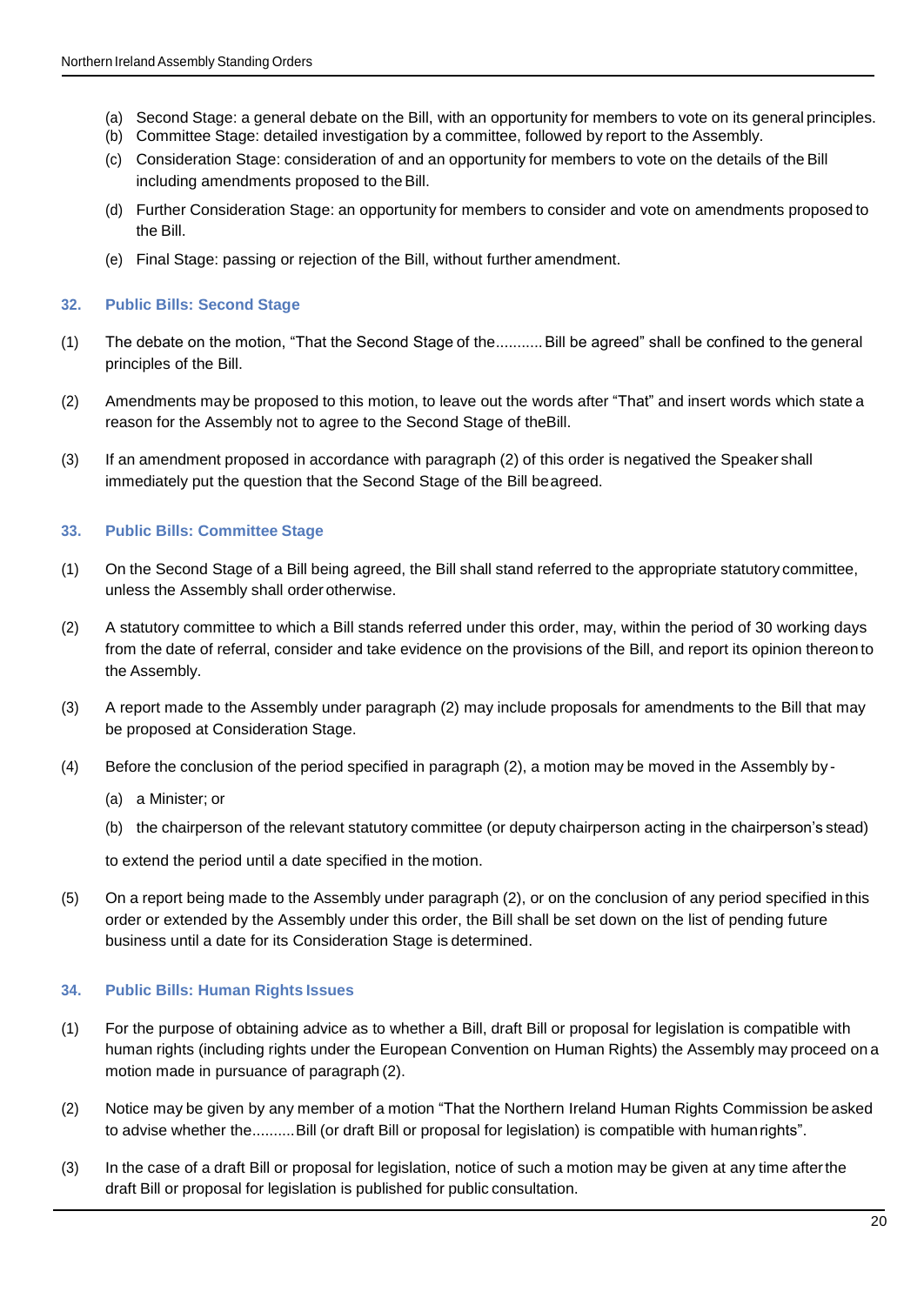- (4) In the case of a Bill, notice of such a motion may be given at any time after the Bill's introduction.
- (5) On a motion being made under paragraph (2) a brief explanatory statement may be made by the member who proposes the motion and by a member who opposes it, and the Speaker shall then put the question without further debate.
- (6) Any advice tendered to the Assembly by the Northern Ireland Human Rights Commission in response to a request made in pursuance of paragraph (2) shall be circulated to all members of the Assembly and published in a manner determined by the Speaker.

## **35. Public Bills: Equality Issues**

- (1) For the purpose of obtaining advice as to whether a Bill, draft Bill or proposal for legislation is compatible with equality requirements (including rights under the European Convention on Human Rights) the Assembly may proceed on a motion made in pursuance of paragraph (2).
- (2) Notice may be given by
	- (a) any member of the Executive Committee, or
	- (b) the chairperson of the appropriate statutory committee (or another member of that statutory committee acting on the chairperson's behalf),

of a motion "That the …… Bill (or draft Bill or proposal for legislation) be referred to an Ad Hoc Committee on Conformity with Equality Requirements".

- (3) On a motion being made under paragraph (2), a brief explanatory statement may be made by the member who proposes the motion and by a member who opposes it, and the Speaker shall then put the question without further debate.
- (4) In the case of a draft Bill or proposal for legislation, notice of such a motion may be given at any time afterthe draft Bill or proposal for legislation is published for public consultation.
- (5) In the case of a draft Bill or proposal for legislation, if a motion under paragraph (2) is agreed, an Ad Hoc Committee on Conformity with Equality Requirements shall consider and report only whether the provisions of the draft Bill or proposal are in conformity with the requirements for equality and observance of human rights. The committee shall report its opinion thereon to the Assembly within the period of 30 working days after the motion is agreed or at a time agreed by the Assembly.
- (6) In the case of a Bill, notice of such a motion may be given at any time after the Bill's introduction.
- (7) Except as provided in paragraph (9) an Ad Hoc Committee on Conformity with Equality Requirements shall consider and report only whether the provisions of the Bill are in conformity with the requirements for equalityand observance of human rights. The committee shall report its opinion thereon to the Assembly within the period of 30 working days after the motion is agreed to or at a time agreed by theAssembly.
- (8) If notice of such a motion is given at the conclusion of the Second Stage of a Bill, the motion shall also specify whether -
	- (a) the Bill is to be referred to an Ad Hoc Committee on Conformity with Equality Requirements instead of the appropriate statutory committee, and
	- (b) whether the Bill is to be referred to the appropriate statutory committee after the Assembly receives the report of an Ad Hoc Committee on Conformity with Equality Requirements.
- (9) If the Bill is referred to an Ad Hoc Committee on Conformity with Equality Requirements instead of thestatutory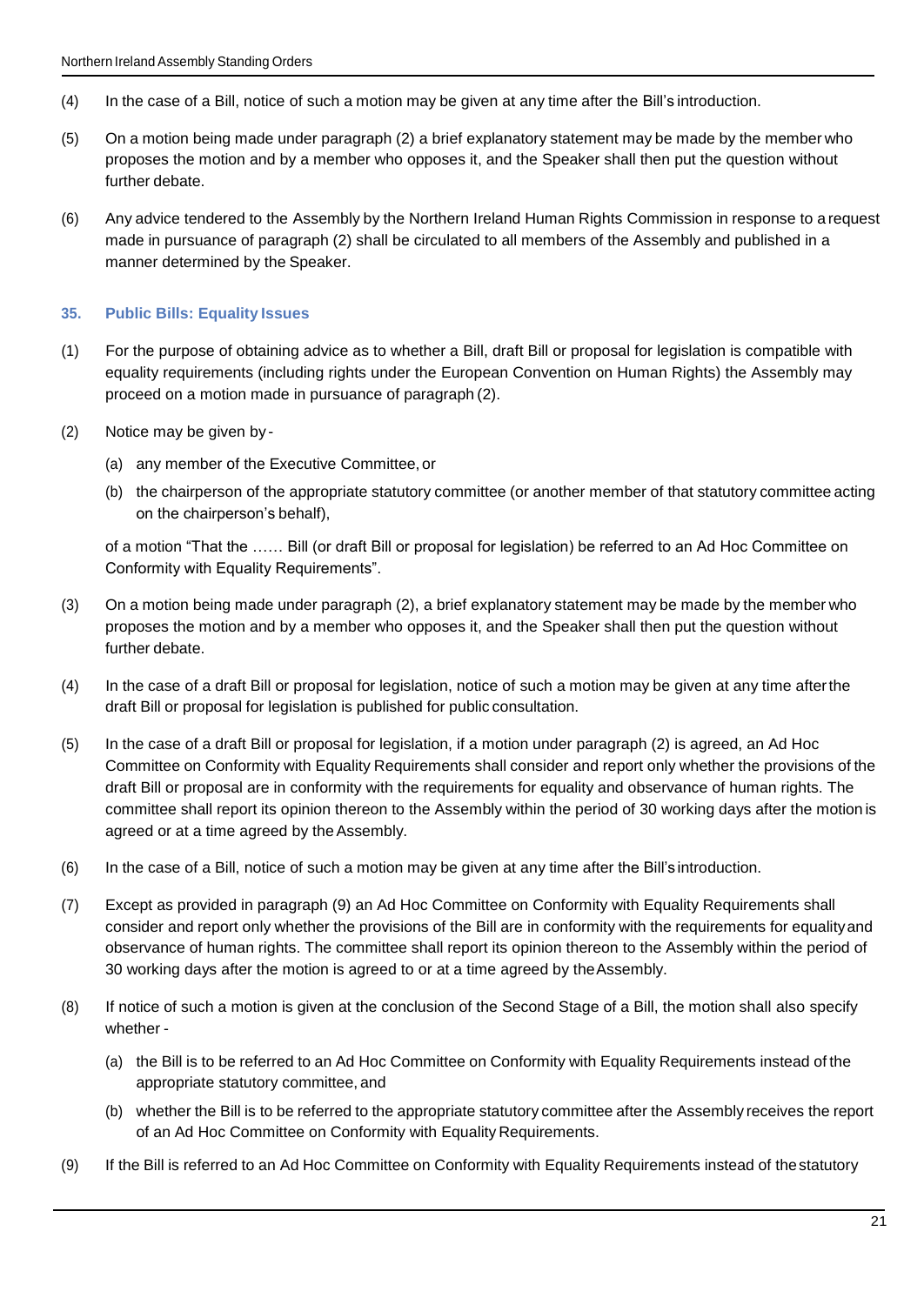committee, the provisions of Standing Order 33 shall apply to the consideration of the Bill by an Ad Hoc Committee on Conformity with Equality Requirements.

- (10) If notice of such a motion is given after a Bill has been referred to a statutory committee, and beforethat committee has reported or the period for reporting has expired, the motion shall also-
	- (a) order that the Bill be transferred from the statutory committee to an Ad Hoc Committee on Conformitywith Equality Requirements, and
	- (b) specify whether an Ad Hoc Committee on Conformity with Equality Requirements shall-
		- (i) consider only and report only whether the provisions of the Bill are in conformity with the requirementsfor equality and observance of human rights, or
		- (ii) in addition to considering and reporting on those matters, carry out the role of the statutory committeein relation to the Bill.
- (11) In the case of a motion specifying that an Ad Hoc Committee on Conformity with Equality Requirements should act as mentioned in paragraph (10)(b)(i), the Bill shall stand referred to the statutory committee again when anAd Hoc Committee on Conformity with Equality Requirements reports to theAssembly.
- (12) In the case of a motion specifying that an Ad Hoc Committee on Conformity with Equality Requirements should act as mentioned in paragraph (10)(b)(ii), the Committee Stage of the Bill shall be complete when an Ad Hoc Committee on Conformity with Equality Requirements reports to theAssembly.
- (13) If such a motion is agreed after the appropriate statutory committee has reported, or the time for reporting has expired, the Consideration Stage of the Bill shall not begin until an Ad Hoc Committee on Conformity with Equality Requirements reports to the Assembly.
- (14) If such a motion is agreed after the Consideration Stage of the Bill has begun but before that stage has been completed, the Consideration Stage shall be adjourned until an Ad Hoc Committee on Conformity with Equality Requirements reports to the Assembly.
- (15) On resuming an adjourned Consideration Stage, the Assembly may, instead of considering the remainingclauses and schedules in the order in which they stand in the Bill, on a motion moved by the member in charge of the Bill decide to consider them in a different order, and to consider again and amend, provisions of the Bill which have already been ordered to stand part of the Bill, and to consider new clauses and schedules even if the time for considering them has passed.
- (16) If such a motion is agreed after the end of the Consideration Stage of a Bill, no date shall be determined for the Further Consideration Stage of the Bill until an Ad Hoc Committee on Conformity with Equality Requirements reports to the Assembly.
- (17) If such a motion is agreed after the Further Consideration Stage of the Bill has begun but before that stage has been completed, the Further Consideration Stage shall be adjourned until an Ad Hoc Committee on Conformity with Equality Requirements reports to the Assembly.
- (18) On resuming an adjourned Further Consideration Stage, the Assembly may, instead of considering the remaining amendments in the order in which the relevant clauses or schedules stand in the Bill, on a motion moved by the member in charge of the Bill decide to consider them in a different order, and to consider again and amend, provisions of the Bill which have already been agreed, and to consider new clauses and schedules even if the time for considering them has passed.
- (19) If such a motion is agreed after the end of the Further Consideration Stage of a Bill, no date shall be determined for the Final Stage of the Bill until an Ad Hoc Committee on Conformity with Equality Requirements reports tothe Assembly.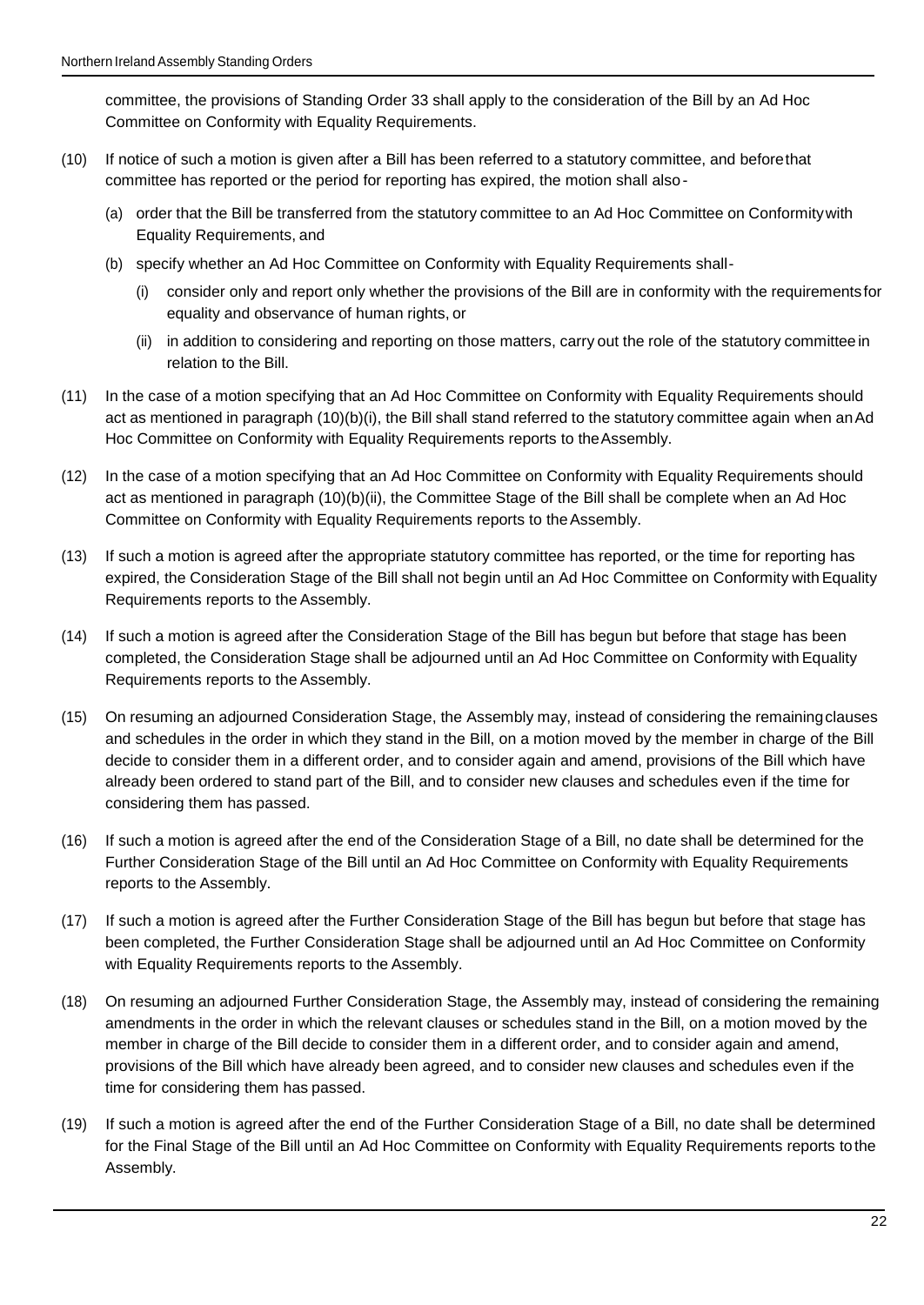- (19A) Paragraphs (17) to (19) apply to Exceptional Further Consideration Stage as they do to Further Consideration Stage.
- (20) A decision by the Assembly to agree to a report by an Ad Hoc Committee on Conformity with Equality Requirements under paragraph (7) shall require cross-community support within the meaning of the Northern Ireland Act 1998.

# **36. Public Bills: Consideration Stage**

- (1) Any amendments proposed to be made to a Bill at Consideration Stage shall be deposited with the Clerk intime for inclusion on a Notice Paper circulated on a day before the day appointed for the Consideration Stage. Amendments shall be arranged in the order in which the Bill is to be considered. Amendments may be moved, at the discretion of the Speaker, in very exceptional circumstances without suchnotice.
- (2) On consideration of a Bill, the clauses and schedules shall be considered in the order in which they stand in the Bill unless the Assembly, on a motion moved after notice by the member in charge of the Bill, decides otherwise. The question shall be put in respect of each clause and schedule, that the clause or schedule (or, as the case may be, the clause or schedule, as amended) stand part of theBill.
- (3) The preamble and the long title shall stand postponed until after the consideration of the clauses and of any schedules.
- (4) Members may speak more than once in debate during the Consideration Stage. At the completion of the Consideration Stage, the Bill shall stand referred to the Speaker.

# **37. Public Bills: Further Consideration Stage**

- (1) Any amendments proposed to be made to a Bill at Further Consideration Stage shall be deposited with the Clerk in time for inclusion on a Notice Paper circulated on a day before the day appointed for the Further Consideration Stage, and shall be arranged in the order in which the Bill is to be considered; provided, however, that at the discretion of the Speaker, amendments may be moved in very exceptional circumstances without such notice.
- (2) During proceedings at Further Consideration Stage, debate and vote shall be confined to those amendments which have been selected. The amendments shall be considered in the order in which the relevant clauses or schedules stand in the Bill.
- (3) Any amendments selected which relate to the long title shall be considered after those relating to the clauses and schedules of the Bill.
- (4) Members may speak more than once in debate during the Further Consideration Stage.
- (5) At the conclusion of the debate on the Further Consideration Stage the Bill shall stand referred to the Speaker.

# **37A. Public Bills: Exceptional Further Consideration Stage**

- (1) If, after the Further Consideration Stage of a Bill, and prior to its Final Stage, the Minister or member ofthe Assembly in charge of the Bill submits a statement to the Speaker, in writing, asserting—
	- (a) that, as a consequence of an amendment made to the Bill, either a provision of the Bill is outside the legislative competence of the Assembly, or the Bill has a serious technical defect, and
	- (b) that the Assembly had not fully considered prior to making, or not making, any relevant amendment that the Bill might, as a result, be outside the legislative competence of the Assembly or have a serious technical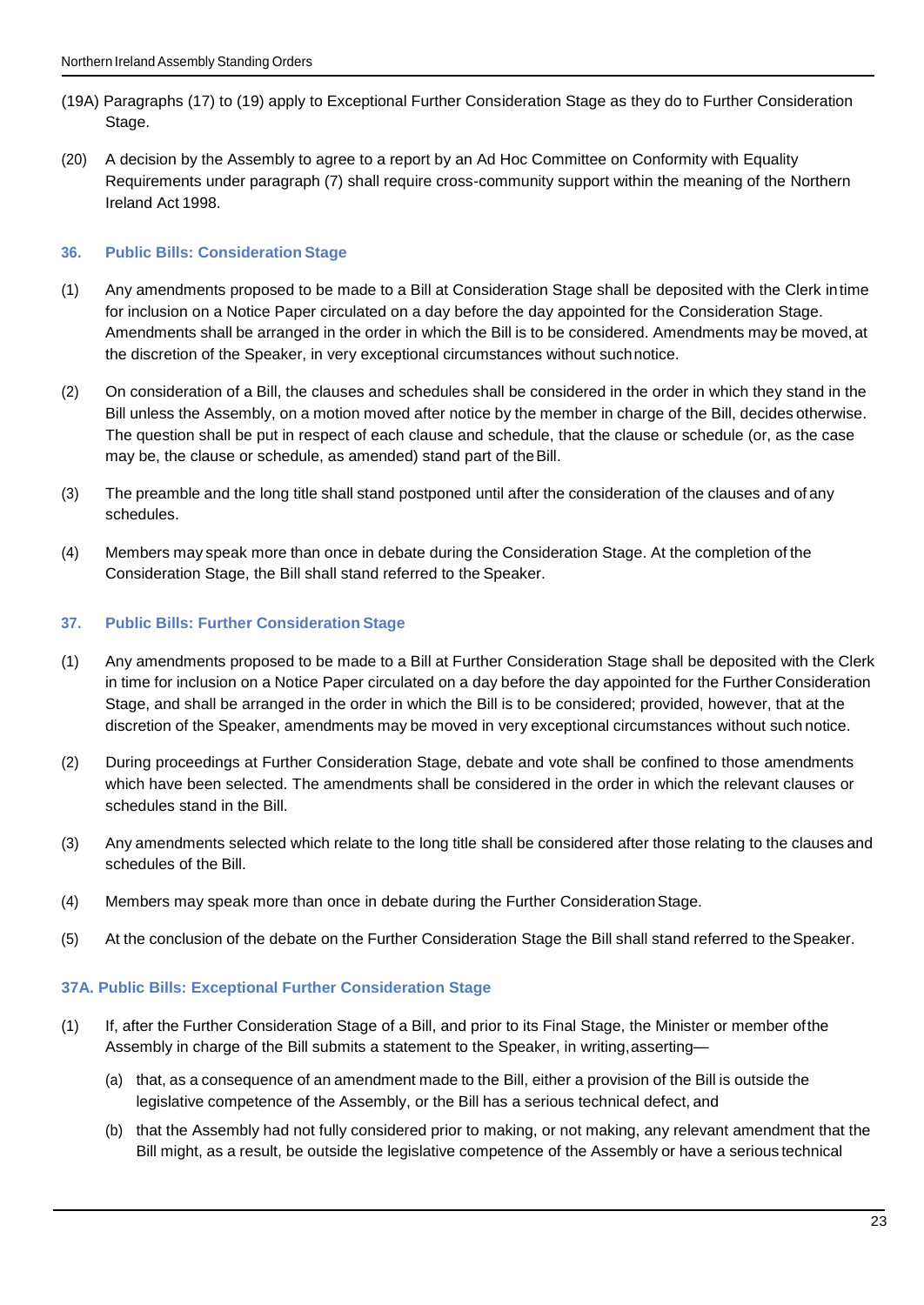## defect,

the Bill shall be set down on the list of pending future business until a date for Exceptional Further Consideration Stage is determined.

- (2) A statement submitted to the Speaker under paragraph (1) shall be circulated to all members of the Assembly, as soon as is practicable, and published in a manner determined by theSpeaker.
- (3) An amendment proposed to a Bill at Exceptional Further Consideration Stage shall only be selected if the Speaker is satisfied—
	- (a) that the amendment is intended either
		- (i) to bring the Bill within the legislative competence of the Assembly, or
		- (ii) to correct any serious technical defect;
	- (b) that the proposed amendment deals with a matter specified in the statement under paragraph (1)(a) and which has arisen as a consequence of an amendment made to the Bill; and
	- (c) that the Assembly had not fully considered prior to making, or not making, any relevant amendment that the Bill might, as a result, be outside the legislative competence of the Assembly or have a serious technical defect.
- (4) Subject to paragraphs (1) to (3) above, the provisions of Standing Order 37 and Standing Order 39 shall apply to Exceptional Further Consideration Stage of a Bill as if in those Standing Orders for 'Further Consideration Stage' there were substituted 'Exceptional Further Consideration Stage'.

## **38. Public Bills: Amendments**

Amendments proposed to a Bill shall be relevant to the provisions of the Bill and shall not be in conflict with the principle of the Bill as agreed to at Second Stage.

# **39. Public Bills: Final Stage**

- (1) After the completion of the Further Consideration Stage of a Bill, the Bill shall be set down on the list of pending future business until a date for its Final Stage isdetermined.
- (2) No date may be determined for the Final Stage of a Bill until-
	- (a) the Speaker has considered the Bill in accordance with section 10 of the Northern Ireland Act 1998 and signified to the Minister or member of the Assembly in charge of the Bill that in his or her opinion it may properly proceed to its Final Stage; or
	- (b) if the Bill is referred to the Secretary of State by the Speaker under section 10(2)(b) of that Act, the Secretary of State has signified his or her consent, or informed the Assembly of his or her opinion, under section  $10(2)(c)$  of that Act.
- (3) Debate at the Final Stage shall be on the motion "That the Bill do now pass" and shall be confined to the content of the Bill. No amendments may be made to the Bill at the FinalStage.

# **40. Public Bills: Reconsideration**

- (1) Notwithstanding that a Bill has been passed under Standing Order 39 or approved under paragraph (3) of this order, it shall be set down in the list of pending future business as awaiting reconsideration if (but only if) -
	- (a) the Supreme Court decides that any provision of the Bill is not within the legislative competence ofthe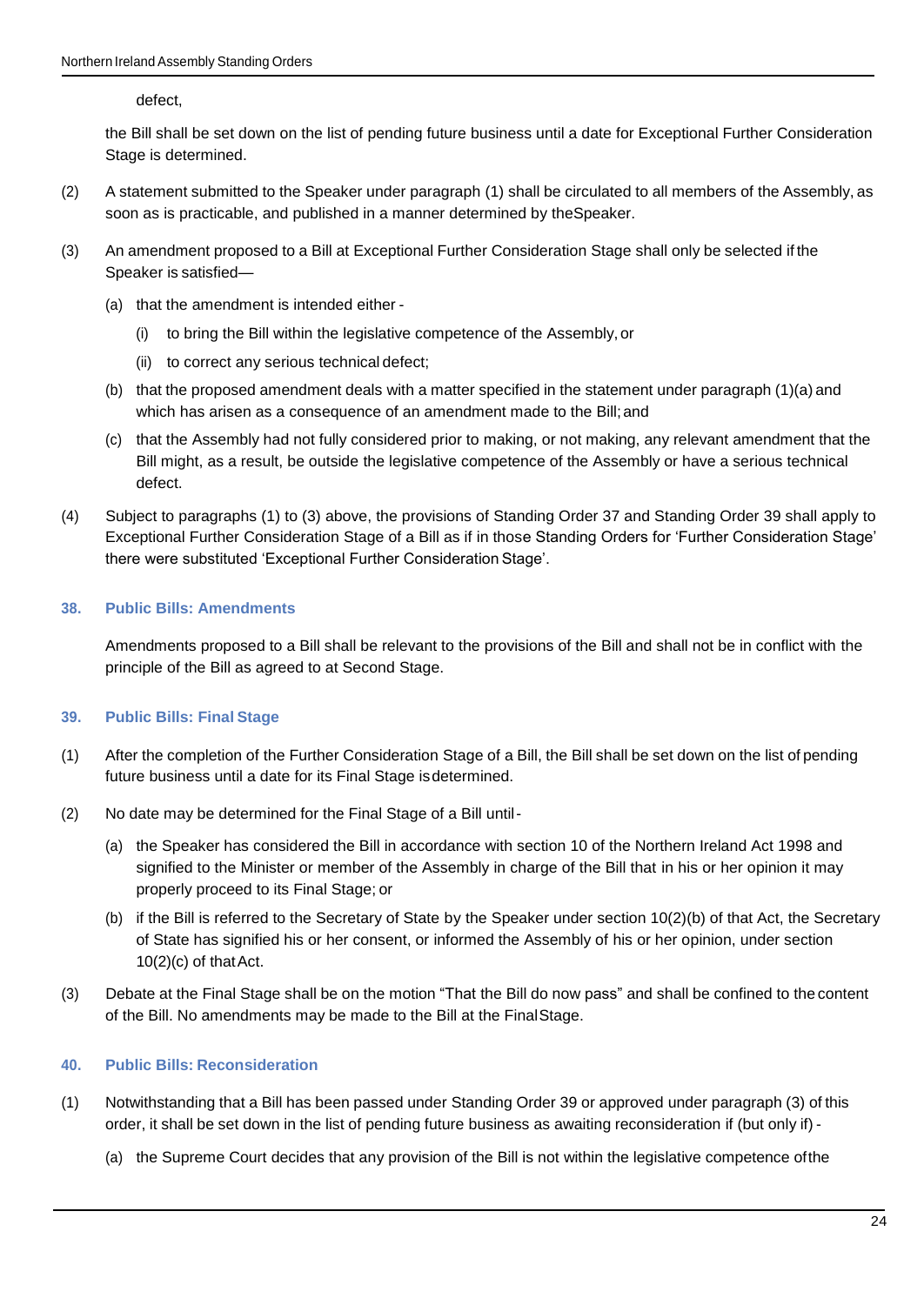## Assembly;

- (b) a reference to the Supreme Court made by the Advocate General for Northern Ireland or the AttorneyGeneral for Northern Ireland in relation to a provision of the Bill under section 11 of the Northern Ireland Act 1998 has been withdrawn following a request for withdrawal under section 12 of that Act;
- (c) a decision is made by the Secretary of State under section 14(4) or (5) of that Act not to submit the Bill for Royal Assent; or
- (d) a motion under section 15(1) of that Act that the Bill shall not be submitted for Royal Assent has been passed by either House of Parliament.
- (2) During proceedings on reconsideration of a Bill, the Assembly shall consider only amendments proposedtobe made to the Bill; and the provisions of Standing Order 36(1) shall apply to such amendments.
- (3) Where a Bill has been amended during proceedings on reconsideration, the question, that the Bill, as amended, be approved shall be put immediately and decided without amendment ordebate.

## **41. Public Bills: Explanatory and Financial Memoranda**

Public Bills on introduction shall be accompanied by an explanatory and financial memorandum detailing as appropriate -

- (a) the nature of the issue the Bill is intended to address;
- (b) the consultative process undertaken;
- (c) the main options considered;
- (d) the option selected andwhy;
- (e) the cost implications of the proposal/s.

## **42. Public Bills: Special Scheduling Requirements**

- (1) There shall be a minimum interval of five working days between each stage of a Bill, save in the following cases
	- (a) between Second Stage and Committee Stage; and
	- (b) where a Bill is subject to the accelerated passage procedure in accordance with paragraph (2) or(4).
- (2) Where on or before the Second Stage of a Budget Bill the chairperson of the Committee for Finance (or another member of that committee acting on his or her behalf) confirms to the Assembly that the committee is satisfied that there has been appropriate consultation with it on the public expenditure proposals containedin the Bill, the Bill shall proceed under the accelerated passage procedure which shall exclude any Committee Stage.
- (3) Where, exceptionally, a Bill (other than a Budget Bill) is thought to require accelerated passage, which shall exclude any Committee Stage, the member in charge of the Bill shall, before introduction of the Bill in the Assembly, explain to the appropriate committee -
	- (a) the reason or reasons for accelerated passage;
	- (b) the consequences of accelerated passage not being granted; and, if appropriate,
	- (c) any steps he or she has taken to minimise the future use of the accelerated passageprocedure.
- (4) Before Second Stage the member in charge of the Bill shall move a motion "That the …. Bill proceed under the accelerated passage procedure". In moving the motion the member shall explain to the Assembly-
	- (a) the reason or reasons for accelerated passage;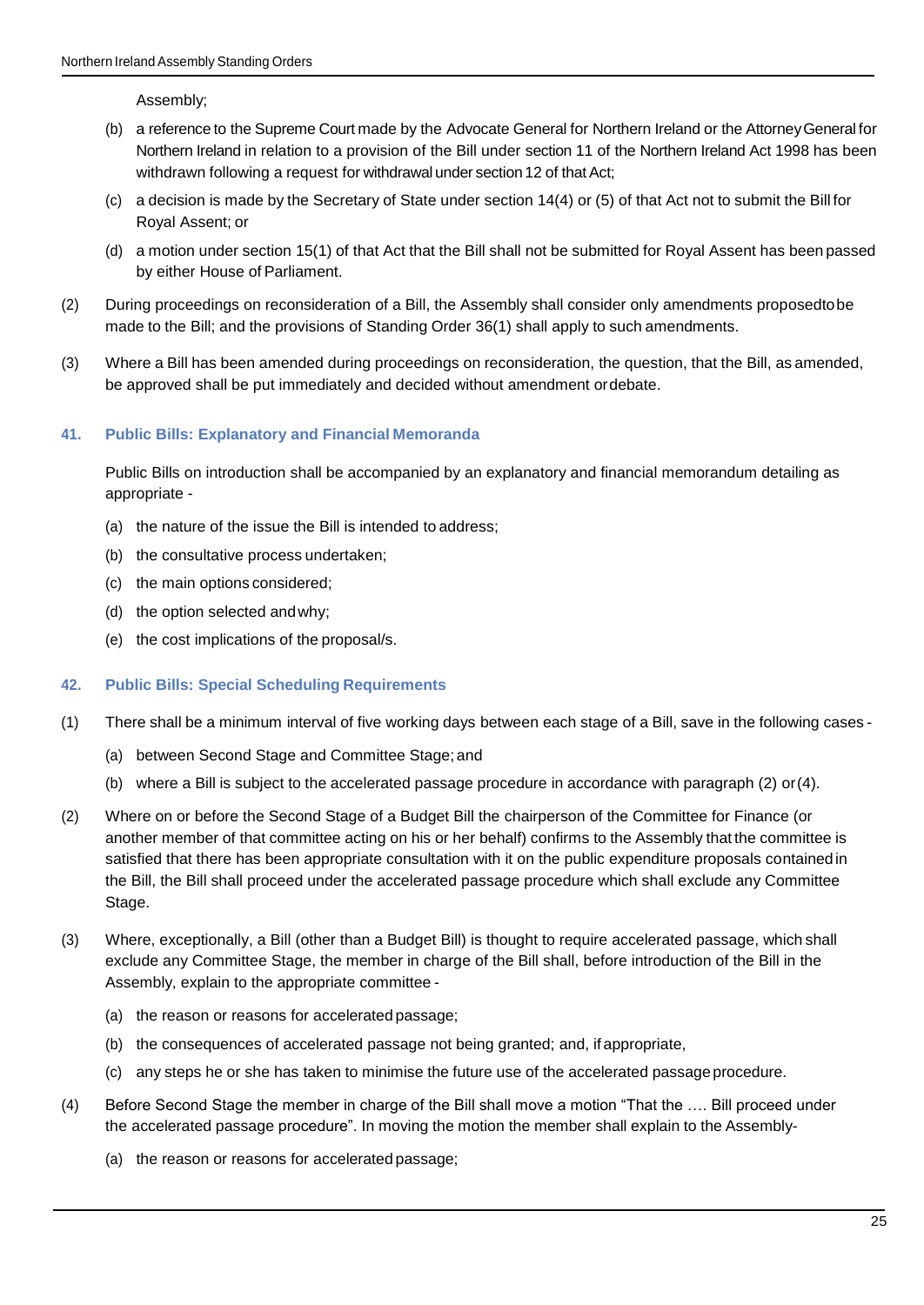- (b) the consequences of accelerated passage not being granted; and, ifappropriate,
- (c) any steps he or she has taken to minimise the future use of the accelerated passageprocedure.

A motion under this order shall require cross-community support within the meaning of section 4(5) of the Northern Ireland Act 1998.

- (5) No Bill shall pass all its required stages in the Assembly in less than ten days.
- (6) Where a Bill has not completed its passage by the end of an Assembly session it shall be carried forth and its passage continued into the next session.
- (7) A Bill shall not be carried forth if the Assembly stands dissolved.

# **42A. Legislative Consent Motions**

- (1) A legislative consent motion is a motion which seeks the agreement of the Assembly to the UnitedKingdom Parliament considering provisions of a Bill which deal with a devolution matter.
- (2) A legislative consent memorandum shall be laid in respect of any devolution matter for which a legislative consent motion is proposed.
- (3) A legislative consent memorandum may include the Bill and any explanatory notes attached to the Bill and shall include—
	- (a) a draft of the legislative consent motion;
	- (b) sufficient information to enable debate on the legislative consent motion;
	- (c) a note of those provisions of the Bill which deal with a devolution matter; and
	- (d) an explanation of—
		- (i) why those provisions should be made; and
		- (ii) why they should be made in the Bill rather than by Act of theAssembly.
- (4) The Minister whom the devolution matter concerns shall, normally not later than 10 working days afterthe relevant day, either—
	- (a) lay a legislative consent memorandum before the Assembly; or
	- (b) lay a memorandum before the Assembly explaining why a legislative consent motion is not sought.
- (5) A member of the Assembly other than the Minister whom the devolution matter concerns may lay a legislative consent memorandum but shall not do so until—
	- (a) the Minister has laid a legislative consent memorandum under paragraph(4)(a);
	- (b) the Minister has laid a memorandum under paragraph  $(4)(b)$ ; or
	- (c) the 10 working days provided for in paragraph (4) haveexpired.
- (6) Upon a legislative consent memorandum being laid before the Assembly, those provisions of the Bill dealing with a devolution matter shall stand referred to the appropriate statutory committee unless the Assembly shall order otherwise.
- (7) The committee may, within 15 working days from the date of referral, consider those provisions of the Bill which deal with a devolution matter and report its opinion thereon to the Assembly.
- (8) A legislative consent motion shall not normally be moved until atleast—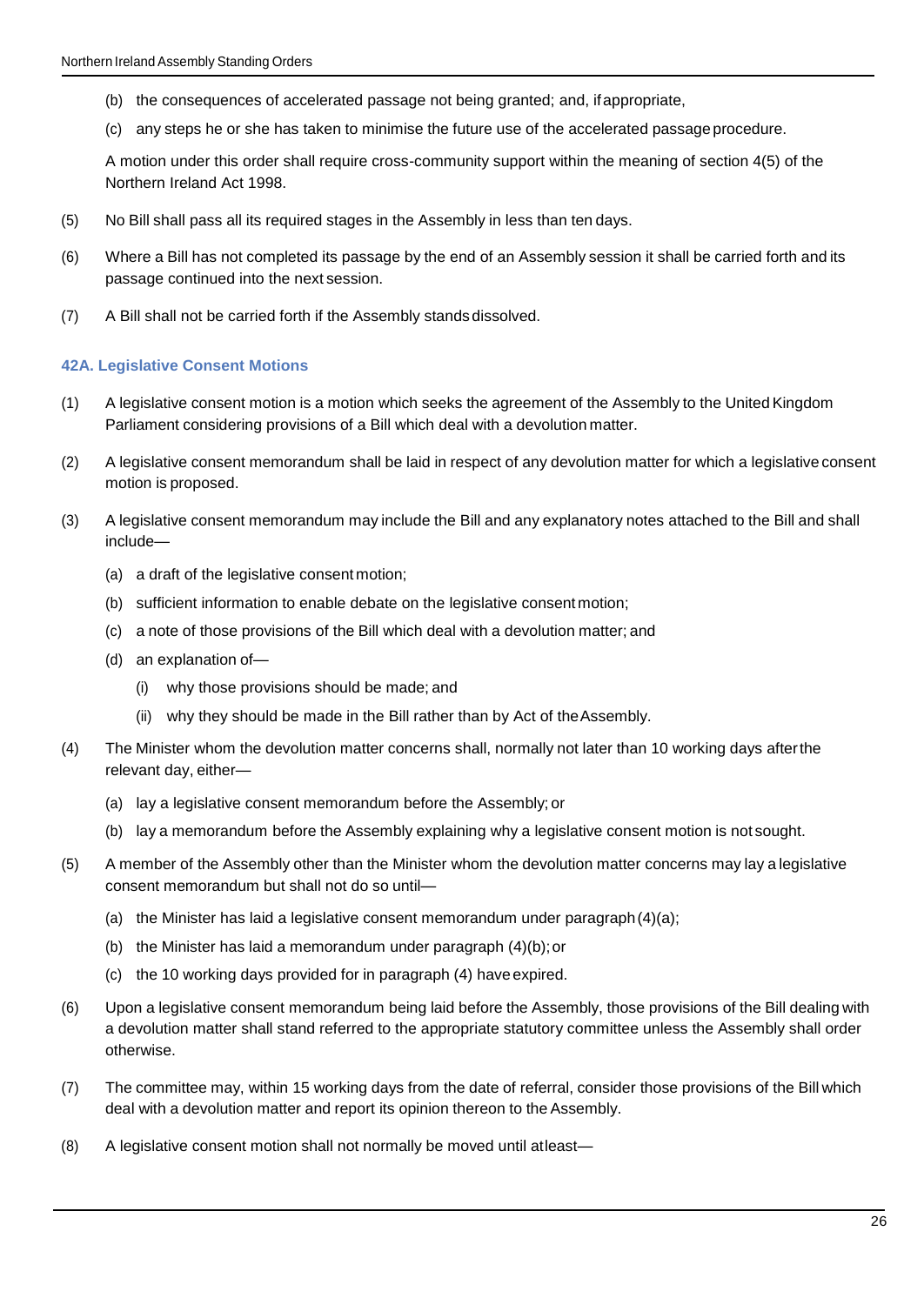- (a) 5 working days after publication of the committee report;or
- (b) 20 working days after the date of referral to the committee.
- (9) A subsequent legislative consent motion may be moved if appropriate, having regard to the nature of any amendment dealing with a devolution matter made, or proposed to be made, to the Bill. Paragraphs (4) to (8) shall not apply to that motion.
- (10) In this order a "devolution matter" means—
	- (a) a transferred matter, other than a transferred matter which is ancillary to other provisions (whether in theBill or previously enacted) dealing with excepted or reserved matters;
	- (b) a change to—
		- (i) the legislative competence of the Assembly;
		- (ii) the executive functions of anyMinister;
		- (iii) the functions of any department.
- (11) In this order the "relevant day" means—
	- (a) in respect of a Bill other than a Private Member's Bill—
		- (i) the day the Bill is introduced in the United Kingdom Parliament; or
		- (ii) the day the Bill completes the stage in the United Kingdom Parliament during which an amendment is made to the Bill which makes it a Bill to which this orderapplies;
	- (b) in respect of a Bill which is a Private Member's Bill-
		- (i) the day the Bill completes the first stage at which it may be amended in the House of the UnitedKingdom Parliament in which it was introduced; or, if later,
		- (ii) the day the Bill completes the stage in the United Kingdom Parliament during which an amendment is made to the Bill which makes it a Bill to which this orderapplies.
- (12) This order does not apply in respect of Bills which are consolidation Bills or Statute Law RevisionBills.

# **43. Scrutiny of Statutory Rules**

- (1) Every statutory rule or draft statutory rule which-
	- (a) is laid before the Assembly; and
	- (b) is subject to Assembly proceedings,

shall stand referred to the appropriate committee for scrutiny.

- (2) The appropriate committee may also scrutinise any statutory rule which-
	- (a) deals with a transferred matter (within the meaning of the Northern Ireland Act 1998); and
	- (b) is not subject to Assemblyproceedings,

whether or not the statutory rule is laid before the Assembly.

- (3) To assist committees in the scrutiny of instruments under this order there shall be an officer of the Assembly known as the Examiner of Statutory Rules who shall carry out any functions delegated to him or her under paragraph (4)(b).
- (4) The appropriate committee may -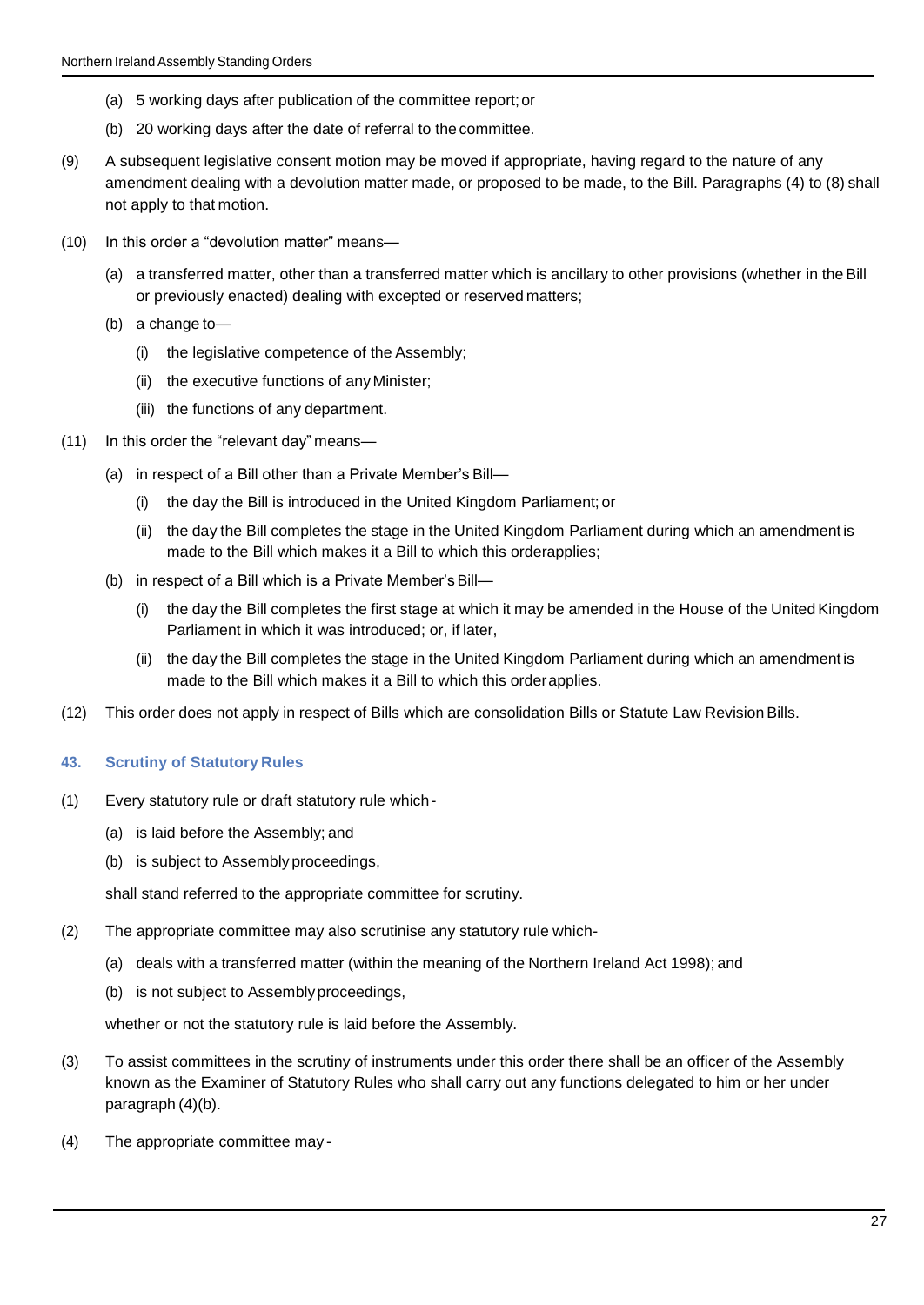- (a) scrutinise the instrument itself; or
- (b) delegate to the Examiner of Statutory Rules any of its functions in relation to the technical scrutiny of the instrument.
- (5) Where a committee has delegated functions to the Examiner of Statutory Rules under paragraph (4)(b), references to the committee in the following provisions of this order, in relation to functions so delegated, include references to the Examiner.
- (6) In scrutinising an instrument the appropriate committee shall among other things consider the instrument with a view to determining and reporting on whether it requires to be drawn to the special attention of the Assembly on any of the following grounds, namely, that-
	- (a) it imposes a charge on the public revenues or prescribes the amount of any suchcharge;
	- (b) it contains provisions requiring any payment to be made to any Northern Ireland department or public body in respect of any approval, authorisation, licence or consent or of any service provided or to be provided by that department or body or prescribes the amount of any suchpayment;
	- (c) the parent legislation excludes it from challenge in the courts;
	- (d) it purports to have retrospective effect where the parent legislation confers no express authority so to provide;
	- (e) there appears to have been unjustifiable delay in the publication of it or in the laying of it before the Assembly;
	- (f) there appears to be a doubt whether it is intra vires or it appears to make some unusual or unexpected use of the powers conferred by the parent legislation;
	- (g) it calls for elucidation;
	- (h) it appears to have defects in its drafting;

or on any other ground which does not impinge on its merits or the policy behind it.

- (7) The appropriate committee shall where practicable report on an instrument before any resolution ormotion relating to that instrument is moved in the Assembly.
- (8) In this order -

"committee" means a statutory committee;

"instrument" means a statutory rule or a draft statutory rule;

"the parent legislation", in relation to an instrument, means the legislation under which the instrument is made or is to be made;

"statutory rule" has the same meaning as in the Statutory Rules (Northern Ireland) Order 1979.

(9) For the purposes of this order a statutory rule or draft statutory rule is subject to Assembly proceedings if, in pursuance of the parent legislation, proceedings may be taken in the Assembly in relation to it.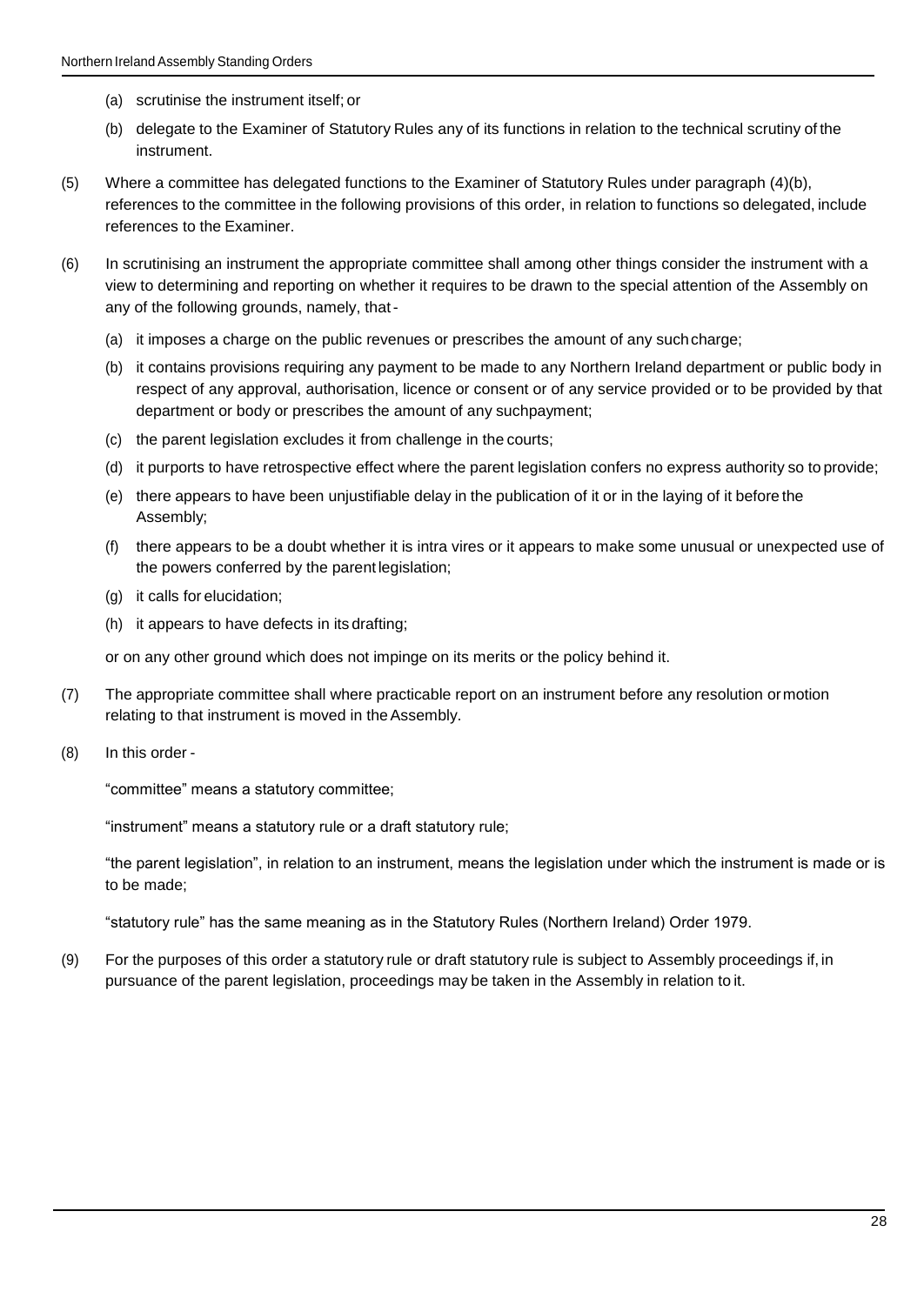# Ministerial Appointments,Etc - TimeLimits

#### **44. Ministerial Offices (other thanJustice)**

- (1) Where a person has been nominated to be First Minister or deputy First Minister under section 16A or 16Bof the Northern Ireland Act 1998, the person nominated must affirm the terms of the pledge of office and take up the office within 15 minutes of the nomination, unless the nominating officer, the person nominated, or another member of the Assembly asks the Assembly to extend that time limit, and gives a reason or reasons for so asking, and the Assembly approves the extension.
- (2) Where section 18(1) of the Northern Ireland Act 1998 applies, Ministerial offices must be filled by applyingthe procedures set out in section 18(2) to (6) within a period of seven days beginning with the day on which -
	- (a) the determination mentioned in section 18(1)(b) takes effect;
	- (b) the resolution mentioned in section 18(1)(c) is passed;
	- (c) the direction mentioned in section 18(1)(d) is given; or
	- (d) the period of exclusion mentioned in section 18(1)(da) comes to an end.
- (3) Where a Ministerial office becomes vacant as mentioned in section 18(10) of the Northern Ireland Act 1998, otherwise than by virtue of an Assembly election, the nominating officer of the party on behalf of which the previous incumbent was nominated must nominate a person to hold the office and the person nominatedmust take up the office within a seven day period beginning with the date on which the office becamevacant.
- (4) Where under section 18 of the Northern Ireland Act 1998 the Speaker requests a nominating officer to select a Ministerial office and nominate a person to hold it -
	- (a) the nominating officer must exercise that power,and
	- (b) the person nominated must affirm the terms of the pledge of office and take up the office,

within 15 minutes of the request, unless the nominating officer, the person nominated, or another member of the Assembly asks the Assembly to extend that time limit, and gives a reason or reasons for so asking, and the Assembly approves the extension.

(5) This order does not apply in respect of the Minister of Justice or the office of Minister of Justice.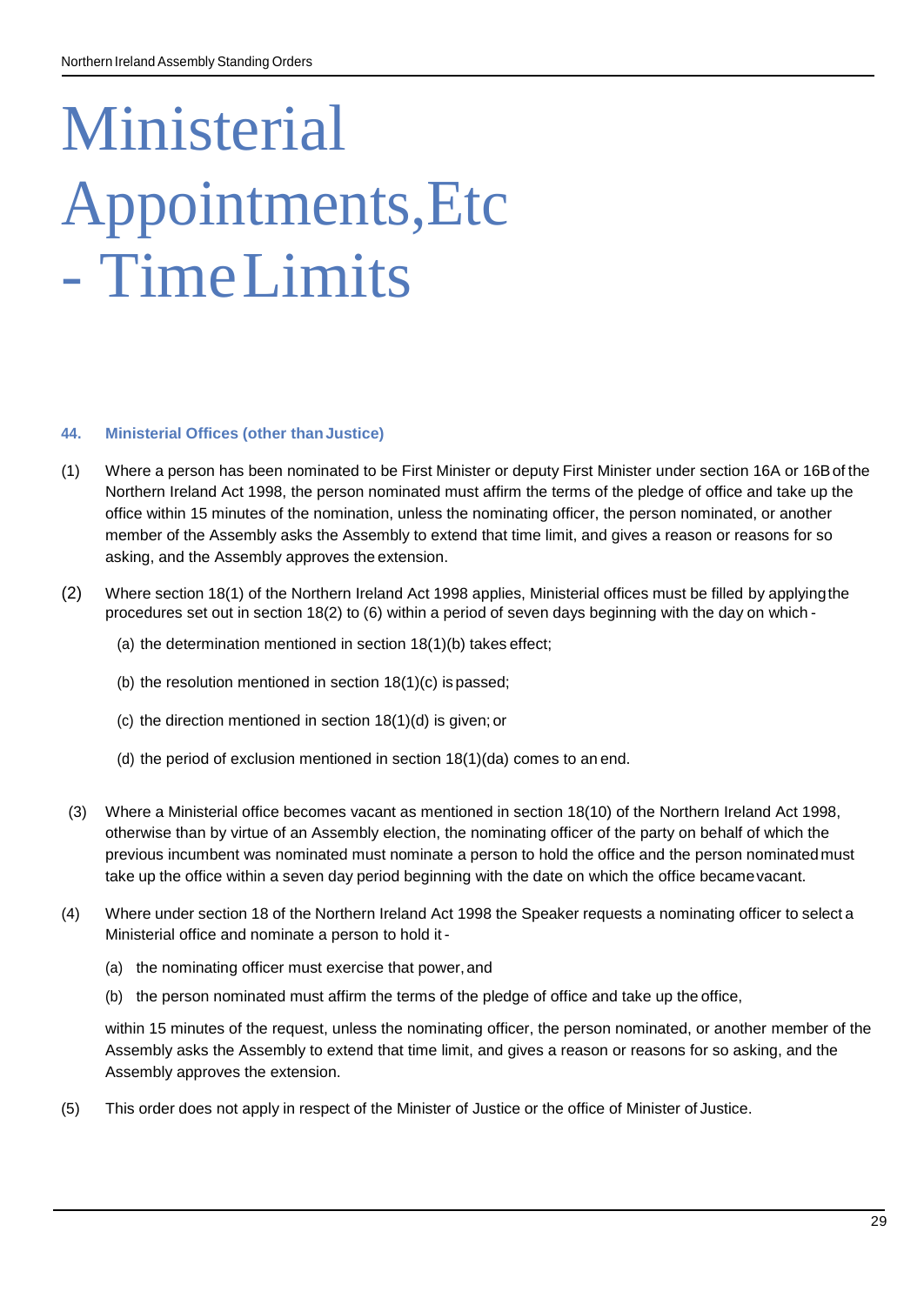## **44A. Office of Minister of Justice**

- (1) Where paragraph 3D(1) and (2)(a) of Schedule 4A of the Northern Ireland Act 1998 applies, the office of Minister of Justice must be filled by applying the procedures set out in paragraph 3D(4) to (8) in Part 1A of Schedule 4A within a period of seven days beginning with the day on which–
	- (a) the determination mentioned in paragraph 3D(2)(a) takes effect;
	- (b) the resolution mentioned in paragraph 3D(2)(b) is passed;
	- (c) the direction mentioned in paragraph 3D(2)(c) is given;
	- (d) the period of exclusion mentioned in paragraph 3D(2)(d) comes to an end as so mentioned;or
	- (e) the Minister of Justice ceases to hold office as mentioned in paragraph 3D(14), otherwise than by virtue of an Assembly election.
- (2) Where under paragraph 3D in Part 1A of Schedule 4A to the Northern Ireland Act 1998 a person is nominated to be Minister of Justice –
	- (a) that nomination must take effect; and
	- (b) the person nominated must affirm the terms of the pledge of office and take up the office;

within 30 minutes of the nomination, unless the person nominated, or another member of the Assembly asks the Assembly to extend that time limit, and gives a reason or reasons for so asking, and the Assembly approves the extension.

(3) If a vote to fill the office of Minister of Justice is delayed under Standing Order 28(1) in order to comply with a petition of concern, the time periods set out in paragraphs (1) and (2) shall not run for the period of that delay, provided that that delay is no longer than one sitting day.

## **45. Junior Ministers**

Where the First Minister and deputy First Minister make a determination under section 19 of the Northern Ireland Act 1998 specifying procedures for appointing members as junior Ministers, those procedures shall be applied within a period of seven days beginning with the day on which the determination takes effect.

## **45A. The Opposition**

- (1) A party may choose to be recognised as the opposition, or part of the opposition, if no member of that party holds a Ministerial office and it satisfies any of the following conditions—
	- (a) the party was entitled to nominate a person to hold Ministerial office under section 18(2) to (6) of the Northern Ireland Act 1998, and declined to do so;
	- (b) during the relevant period, the party was entitled to nominate a person to hold a Ministerial office under section 18(10) of the Northern Ireland Act 1998, and declined to do so; or
	- (c) the party's members comprise 8% or more of the total number of members of the Assembly at the end of the day on which the Assembly first meets.
- (2) Where only one party is recognised as the opposition in accordance with paragraph 1, the nominating officer of that party must nominate a person who is a member of the Assembly and that party to be the Leader of the Opposition.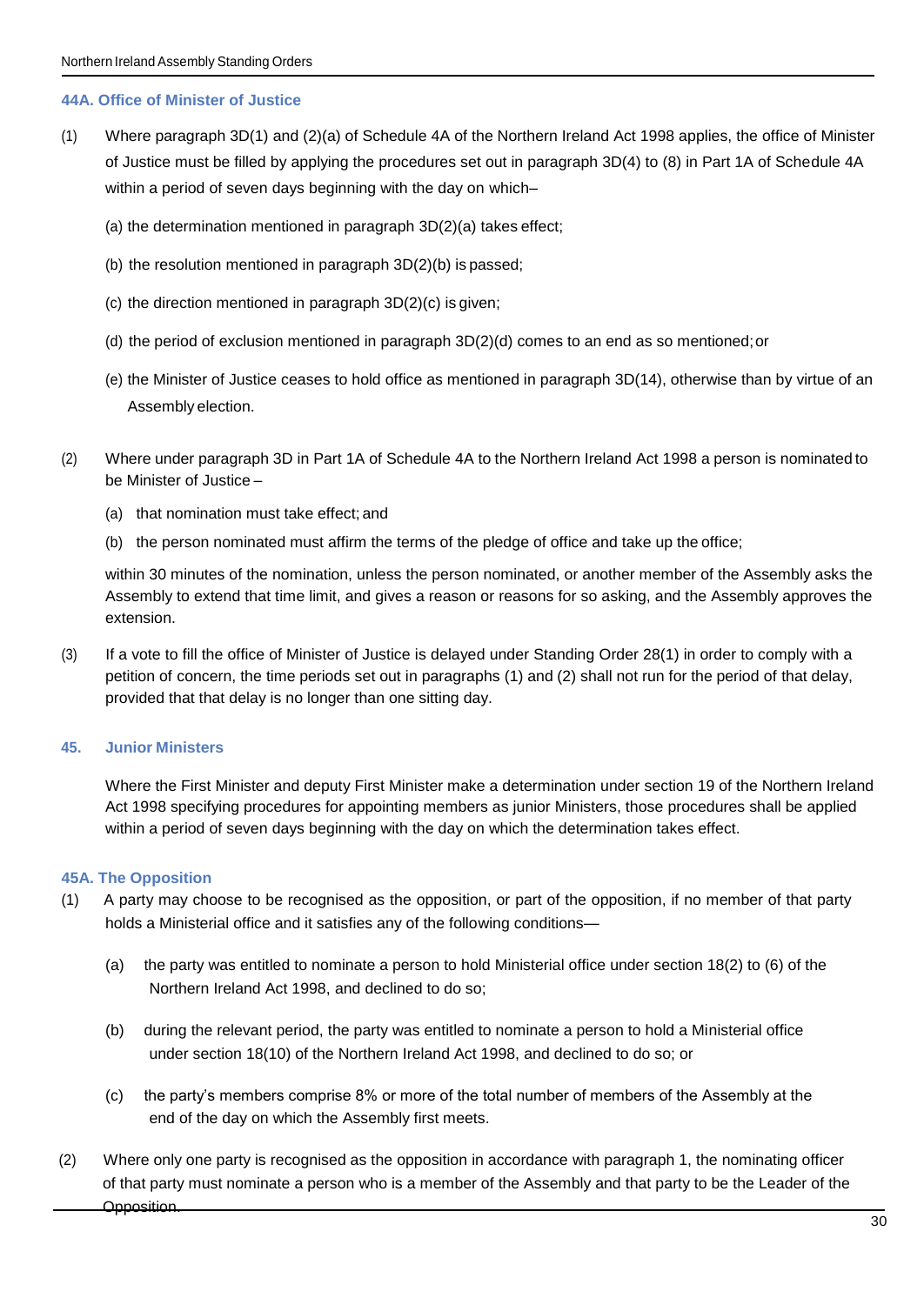(3) Where two or more parties form the opposition, then—

- (a) the nominating officer of the largest party must nominate a person who is a member of the Assembly and that party to be the Leader of the Opposition
- (b) the nominating officer of the second largest party must nominate a person who is a member of the Assembly and that party to be the Deputy Leader of the Opposition.
- (4) The opposition is dissolved if either of the following conditions are met–
	- (a) The Assembly is dissolved; or
	- (b) all Ministers cease to hold office in accordance with section 18(1) of the Northern Ireland Act 1998.
- (5) In this order "relevant period" means the period of two years beginning with the date on which the Ministerial offices are filled under section 16A(3)(b) of the Northern Ireland Act 1998.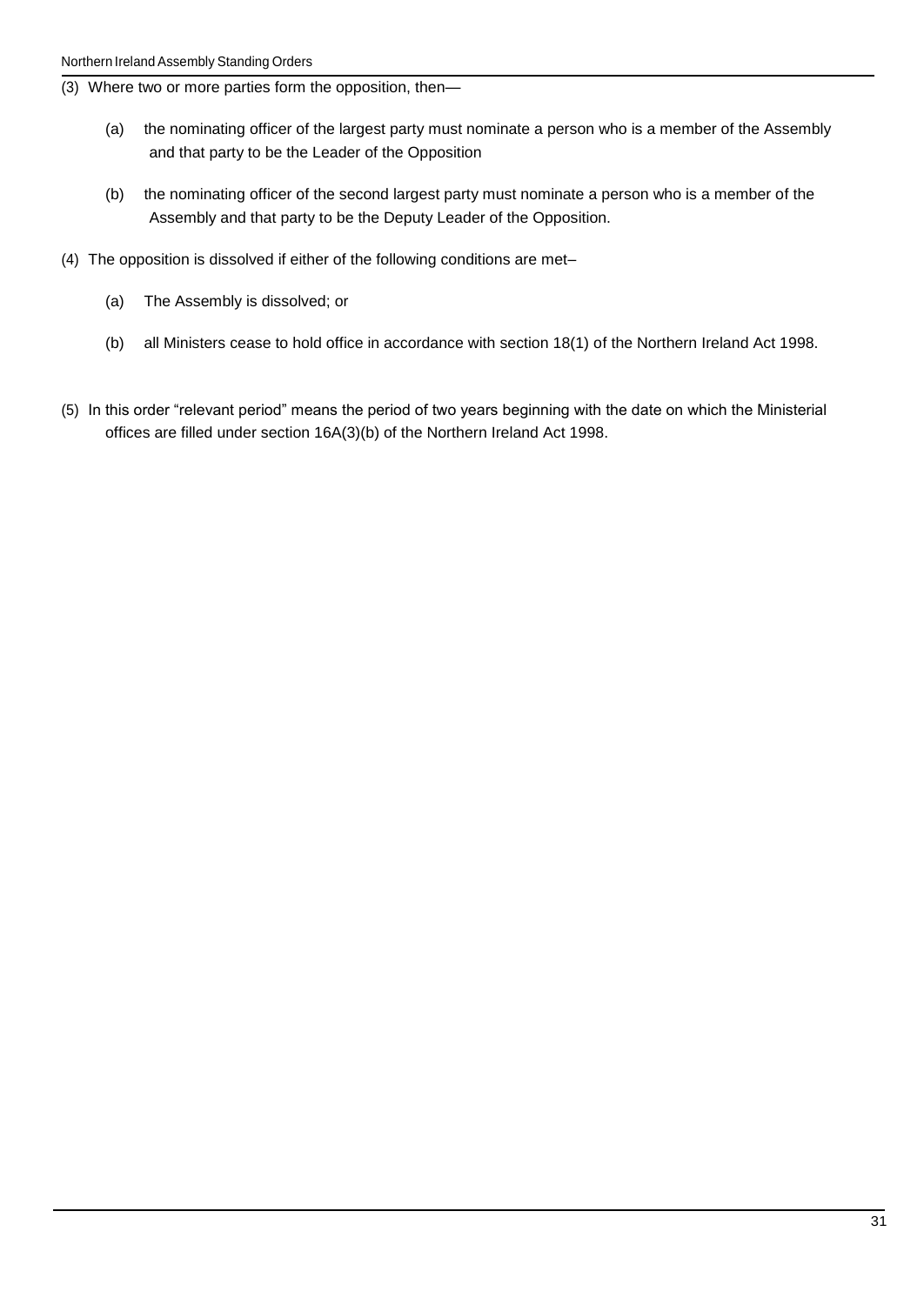# **Committees**

#### **46. Committees of the Assembly —General**

- (1) The Assembly shall establish committees to
	- (a) discharge the functions mentioned in Standing Order 48(1)(a) (statutory committees); and
	- (b) carry out any other functions deemednecessary.
- (2) Committees shall be established by motion made after notice setting out terms of reference, quorum and composition and/or referring to any Standing Order, as appropriate, which prescribes these.
- (3) Committees may sit on anyday.
- (4) The names of the members present at each sitting of a committee shall be entered in the minutes of evidence or in the minutes of proceedings of the committee (as the case may be) and reported to the Assembly in any report of such committee.
- (5) A general record of the proceedings of a committee shall be brought up and laid before the members of the Assembly with the report of thecommittee.
- (6) If, at any time, during the sitting of a committee, the quorum of members fixed by the Assembly is not present, the clerk of the committee shall call the attention of the chairperson to the fact, and the chairperson shall thereupon suspend the proceedings of the committee until a quorum is present, or adjourn the committee to some future day.
- (7) Every committee shall have leave to report its opinions and observations upon any matters referred to it bythe Assembly, together with the minutes of any evidence taken before it and also to make a special report of any matters which the committee may think fit to bring to the notice of theAssembly.
- (8) No document received by the clerk of a committee shall be withdrawn or altered without the knowledge and approval of the committee.

# **47. Statutory Committees**

The number of statutory committees established and their membership shall be determined by the Assembly after –

- (a) all Ministerial offices have been filled followingthe electionof theAssembly; and
- (b) the Business Committee has considered the matter and made a recommendation having had regard to
	- (i) the need to ensure that membership of committees is in proportion to party strengths within the Assembly (see Standing Orders 48 and49);
	- (ii) the overall number of the Assembly members; and
	- (iii) the best arrangement for allowing the Assembly to discharge its functions.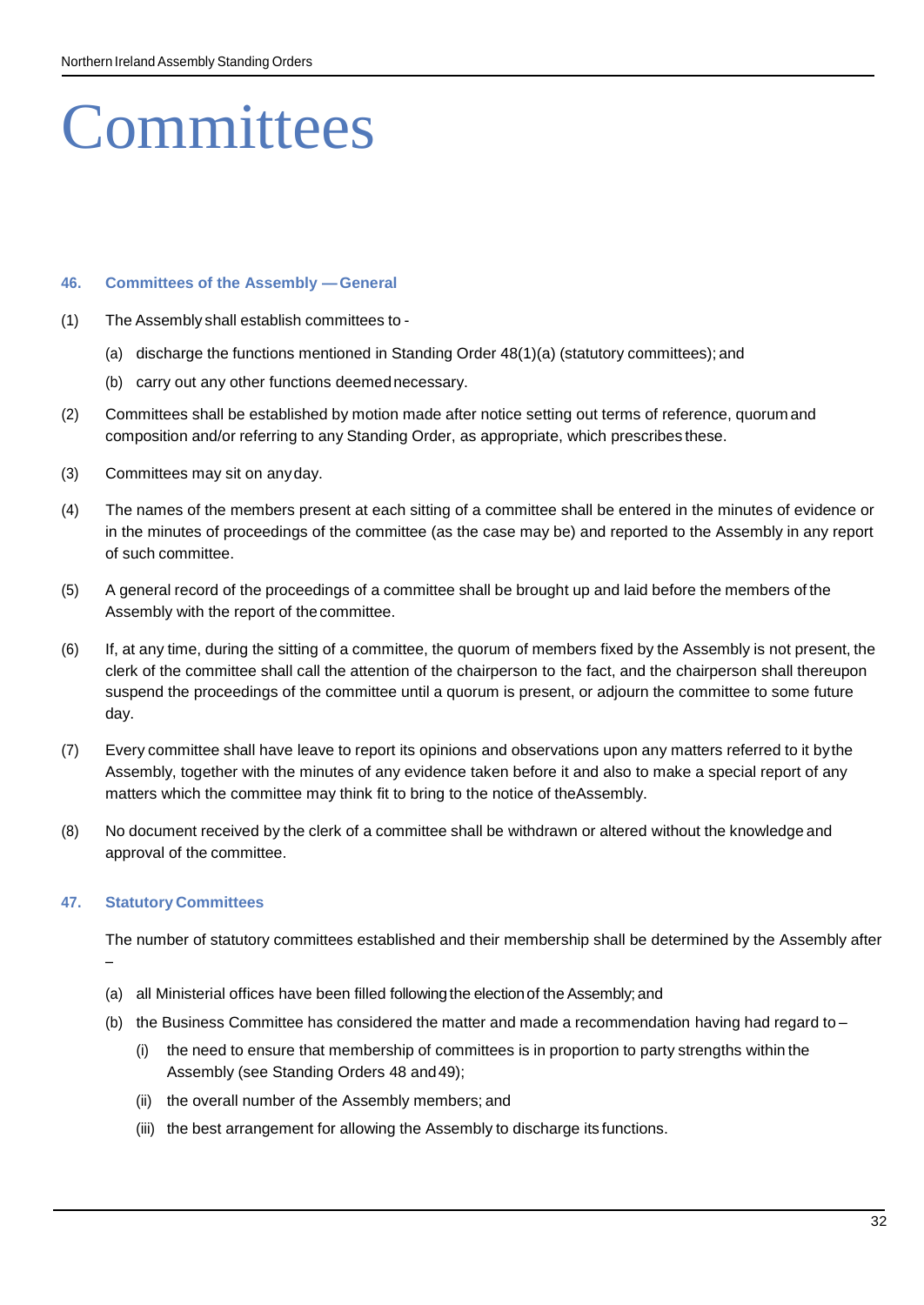# **48. Establishment of Statutory Committees**

- (1) As soon as is practicable after the Assembly makes a determination under Standing Order 47, the Speaker shall supervise -
	- (a) the establishment of committees of members of the Assembly ("statutory committees") to advise and assist-
		- (i) the First Minister and the deputy First Minister in the formulation of policy with respect to matterswithin their responsibilities as Ministers jointly in charge of the Executive Office; and
		- (ii) each Northern Ireland Minister in the formulation of policy with respect to matters within his or her responsibilities as a Minister:

Each such committee shall carry out such role in relation to one or more Ministerial Portfolios; and

- (b) the allocation of committee chairpersons and deputy chairpersons to parties in accordance with thefollowing procedure.
- (2) Statutory committees shall have the powers described in paragraph 9 of Strand One of the Belfast Agreement (CM 3883) and may, in particular, exercise the power in section 44(1) of the Northern Ireland Act1998.
- (3) A statutory committee shall have one chairperson and one deputy chairperson appointed in accordance with this order. The other members of a statutory committee shall be determined by the Assembly subject to the requirement upon the Speaker to ensure that all members who do not hold Ministerial or junior Ministerial office are offered at least one statutory committeeplace.
- (4) By reference to the consolidated list of political parties and their members, the Speaker shall calculate each party's figure for the purpose of this order by applying the formula–

$$
\begin{array}{c}\n S \\
 \hline\n 1 + C\n \end{array}
$$

where

S is the number of seats which were held by members of that party on the day on which the Assembly first met following its election.

C is the number of chairpersons and deputy chairpersons of statutory committees established under this order who are members of the party.

Where two or more parties have an identical figure they shall be ranked by applying the formula –

$$
\begin{array}{c}\nV \\
1 + C\n\end{array}
$$

where

V is the total number of first preference votes cast for the party at the most recent general election of members of the Assembly, and C has the same meaning as above.

(5) The Speaker shall then invite the nominating officer of the party with the highest figure to nominate a member of that party who is a member of the Assembly to be chairperson or deputy chairperson of a statutory committee and to specify on which committee that member is nominated to serve. In making nominations, nominating officers shall prefer committees in which they do not have a party interest over those in which they do have a party interest.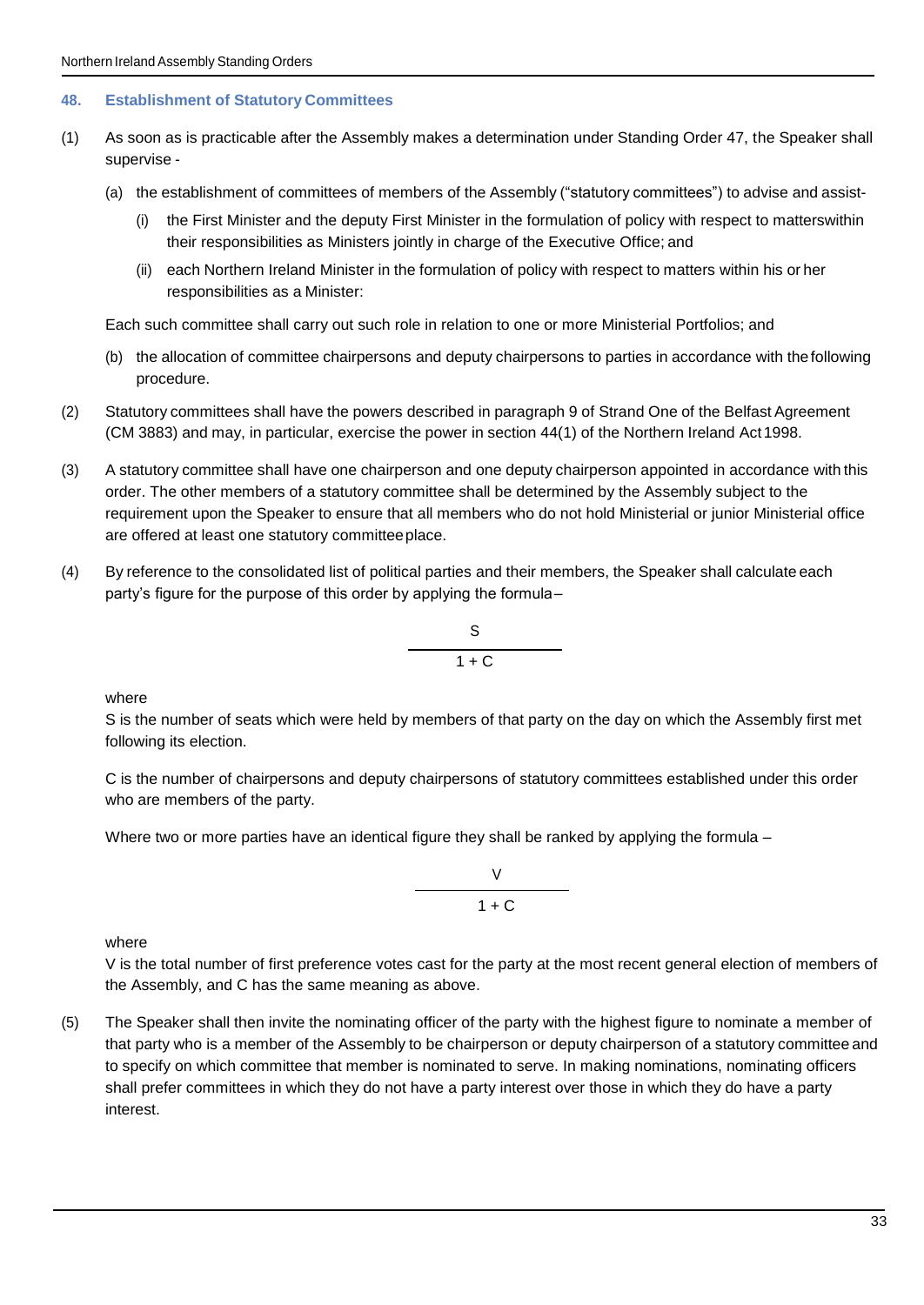- (6) For the purposes of paragraph (5) a nominating officer has a party interest in a committee if it is established to advise and assist -
	- (a) the First Minister and the deputy First Minister and either of those Ministers is a member of his or her party; or
	- (b) a Northern Ireland Minister and that Minister is a member of his or her party.
- (7) Subject to paragraphs (8), (9) and (10), where the Speaker asks the nominating officer to make a nomination under paragraph (5) -
	- (a) if he or she fails to do so within 15 minutes of the request being made (whether the nominating officer was present when the request was made or not), or
	- (b) if the person nominated does not take up the specified office within 15 minutes of the request being made (whether that person was present when nominated or not),

the power shall be exercisable by the nominating officer of the party for which the formula in paragraph (4) gives the next highest figure.

- (8) Where the nominating officer, the person nominated, or another member of the Assembly asks the Assembly to extend the 15 minute time period mentioned in paragraph (7), and gives a reason or reasons for so asking, the Assembly may grant an extension.
- (9) Paragraphs (7) and (8) shall not operate whilst the Assembly isadjourned.
- (10) Paragraphs (5) to (7) shall be applied as many times as necessary to ensure that the positions of chairperson and deputy chairperson have beenfilled.
- (11) Once a member has accepted a nomination as chairperson or deputy chairperson the Speaker shallannounce and confirm the appointment.
- (12) A Minister or junior Minister may not be the chairperson or deputy chairperson of a statutorycommittee.
- (13) A member shall not be eligible for nomination as a chairperson of a statutory committee if at the date of such nomination the member is a chairperson of another statutory committee or a standing committee.
- (14) A chairperson or deputy chairperson shall cease to hold office on-
	- (a) resigning that office by notice in writing to theSpeaker;
	- (b) ceasing to be a member of the Assembly; or
	- (c) being dismissed by the nominating officer of the party which nominated him or her and the Speaker is notified of his or her dismissal.
- (15) If an office of chairperson or deputy chairperson of a statutory committee becomes vacant by reason of any circumstances described in paragraph (14), the nominating officer of the party on whose behalf the previous incumbent was nominated shall nominate a member of the party who is a member of the Assembly to replacethe previous incumbent.
- (16) If the nominating officer fails to make such a nomination within a period of ten days of the vacancy occurring or the nominated person does not take up office within this period of time, the power of nomination shall become exercisable by the nominating officer of the party for which the formula in paragraph (4) gives the next highest figure. Any such nominations must comply with paragraphs (5), (6), (12) and (13). Nominations shall be announced and confirmed by the Speaker at the next following meeting of the Assembly.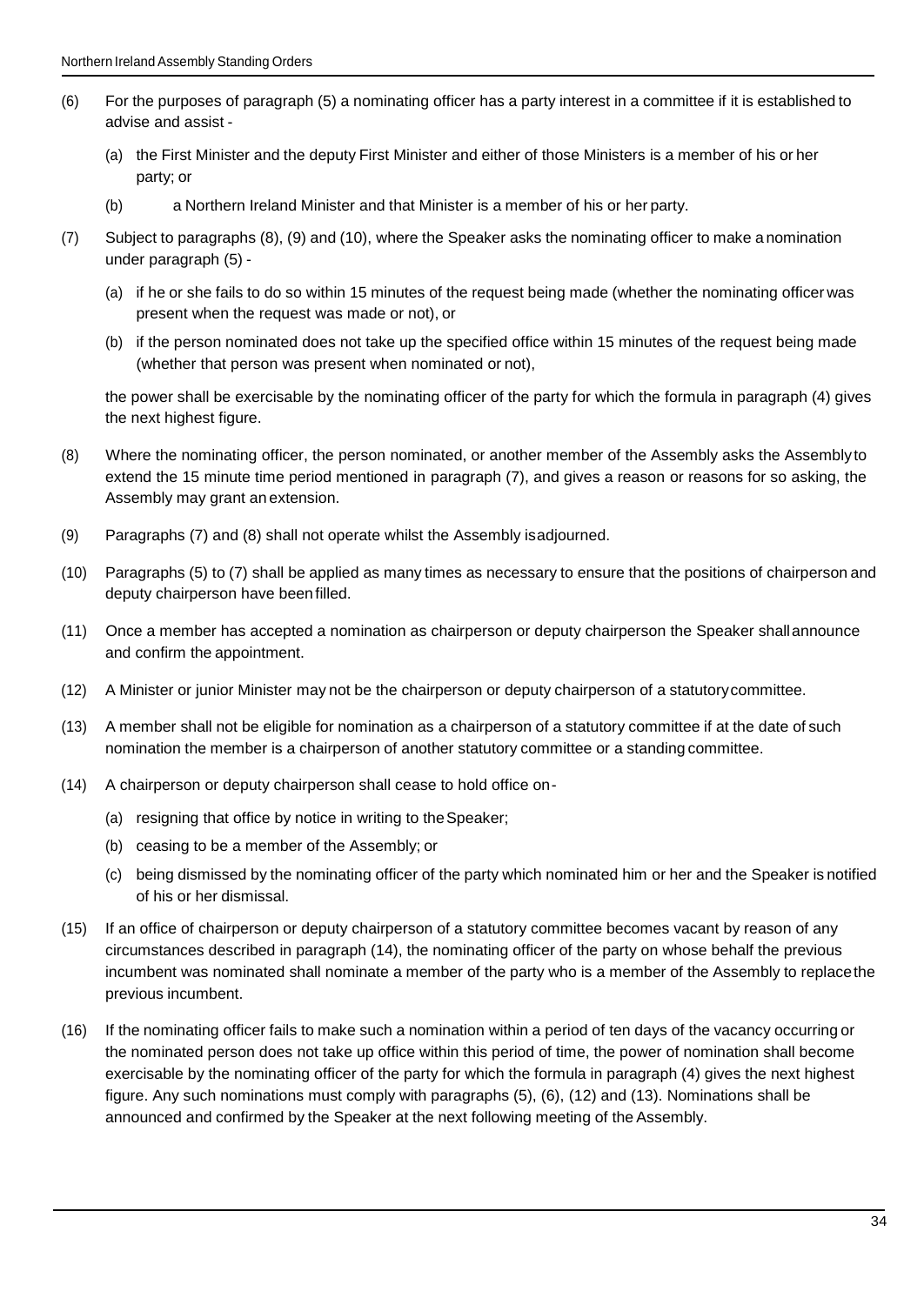-

#### **49. Membership of Statutory Committees**

- (1) Statutory committees shall be constituted to reflect as far as possible the party composition of the Assembly except in so far as individual parties or individual members may waive theirrights.
- (2) Seats on statutory committees will be allocated on a proportional basis in accordance with the followingprinciples
	- (a) that each statutory committee will consist of 9 members including the chairperson and deputychairperson;
	- (b) that not all seats on a statutory committee are allocated to the same politicalparty;
	- (c) that, where there is an opposition, and so far as practicable, at least one seat on each statutory committee is allocated to a member of the opposition;
	- (d) that the majority of the seats on each statutory committee is allocated to a particular political party if the number of persons belonging to that party constitutes a majority of the Assembly membership;
	- (e) subject to paragraphs (b) to (d), that the number of seats on the statutory committees of the Assembly which is allocated to each political party as far as possible bears the same proportion to the totalof all the seats on the committees as is borne by the number of members of that party to the membership of the Assembly; and
	- (f) subject to paragraphs (b), (c) and (d), that the number of seats on each statutory committee which is allocated to each political party as far as possible bears the same proportion to the number of seats onthat committee as is borne by the number of members of that party to the membership of the Assembly.
- (3) The allocation of seats to parties or individual members shall be undertaken by the Business Committee and shall be approved by resolution of the Assembly.
- (4) The Business Committee shall review the allocation made under paragraph (2) as soon as practicable following any numerical changes to party memberships in theAssembly.
- (5) The quorum of every statutory committee shall be five, except when no decision is taken or question put to the committee, when the quorum shall be four. A quorum shall be deemed to be present where members arelinked by a video-conferencing facility.
- (6) A statutory committee shall continue for the duration of the Assembly unless the Assembly determinesotherwise.
- (7) All questions at a statutory committee shall be decided by a simple majority. Voting shall be by show of hands unless otherwise requested by a member of the committee.

# **49A. Membership of the Committee for Justice**

A person cannot be a member of the statutory committee established to advise and assist the Minister of Justice if that person is a member of –

- (a) the Northern Ireland Policing Board;
- (b) a policing and community safety partnership; or
- (c) a district policing and community safety partnership;

and those words have the same meaning as in the Justice Act (Northern Ireland) 2011.

#### **49B. Changes to Statutory Committees**

(1) This order applies where all Northern Ireland Ministers cease to hold office as a consequence of the application of section 18(1) of the Northern Ireland Act 1998, for example, where a new department is established or an existing one dissolved.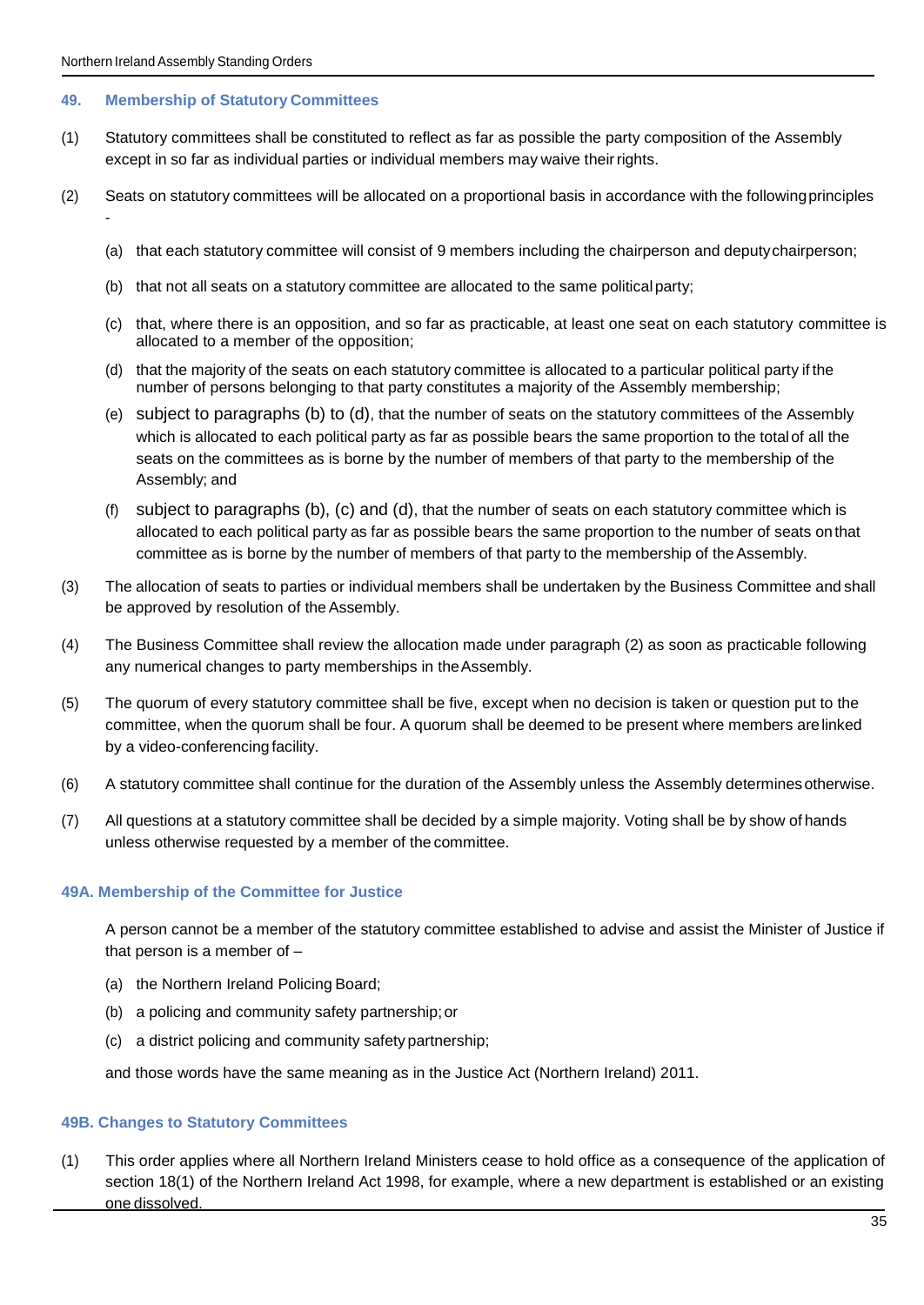- (2) All statutory committees shall be dissolved.
- (3) After all Ministerial offices are subsequently filled, the procedures referred to in paragraph (4) for constituting statutory committees shall be run as they are run following the election of the Assembly.
- (4) Those procedures are the procedures set out in Standing Orders for
	- a) determining the number of statutory committees;
	- (b) establishing them;
	- (c) appointing chairpersons and deputy chairpersons to them;and
	- (d) allocating seats on them.

# **50. Non-Statutory Committees**

- (1) Unless otherwise specified in Standing Orders there shall be three types of non-statutory committee in the Assembly, namely standing committees, Private Bill committees and ad hoc committees ("non-statutory committees").
- (2) Standing committees shall be permanent committees of theAssembly.
- (3) Ad hoc committees may be established from time to time to deal with any specific time-bounded terms of reference that the Assembly may set.
- (4) Private Bill committees shall be established in accordance with the provisions of Standing Orders dealing with Private Bills.

# **51. Establishment of Standing Committees**

- (1) Unless otherwise provided for in these orders, each standing committee shall have one chairperson and one deputy chairperson appointed in accordance with this order as part of a procedure that is separate and distinct from the procedure of nominating the chairperson or deputy chairperson of a statutorycommittee.
- (1A) The procedure set out in this order shall be applied as soon as is practicable following the election of the Assembly.
- (2) By reference to the consolidated list of political parties and their members, the Speaker shall calculate each party's figure for the purpose of this order by applying theformula–

$$
\begin{array}{c}\nS \\
\hline\n1+C\n\end{array}
$$

where

S is the number of seats which were held by members of that party on the day on which the Assembly first met following its election.

C is the number of chairpersons and deputy chairpersons of standing committees established under this order who are members of the party.

Where two or more parties have an identical figure they shall be ranked by applying the formula –

$$
\frac{V}{1+C}
$$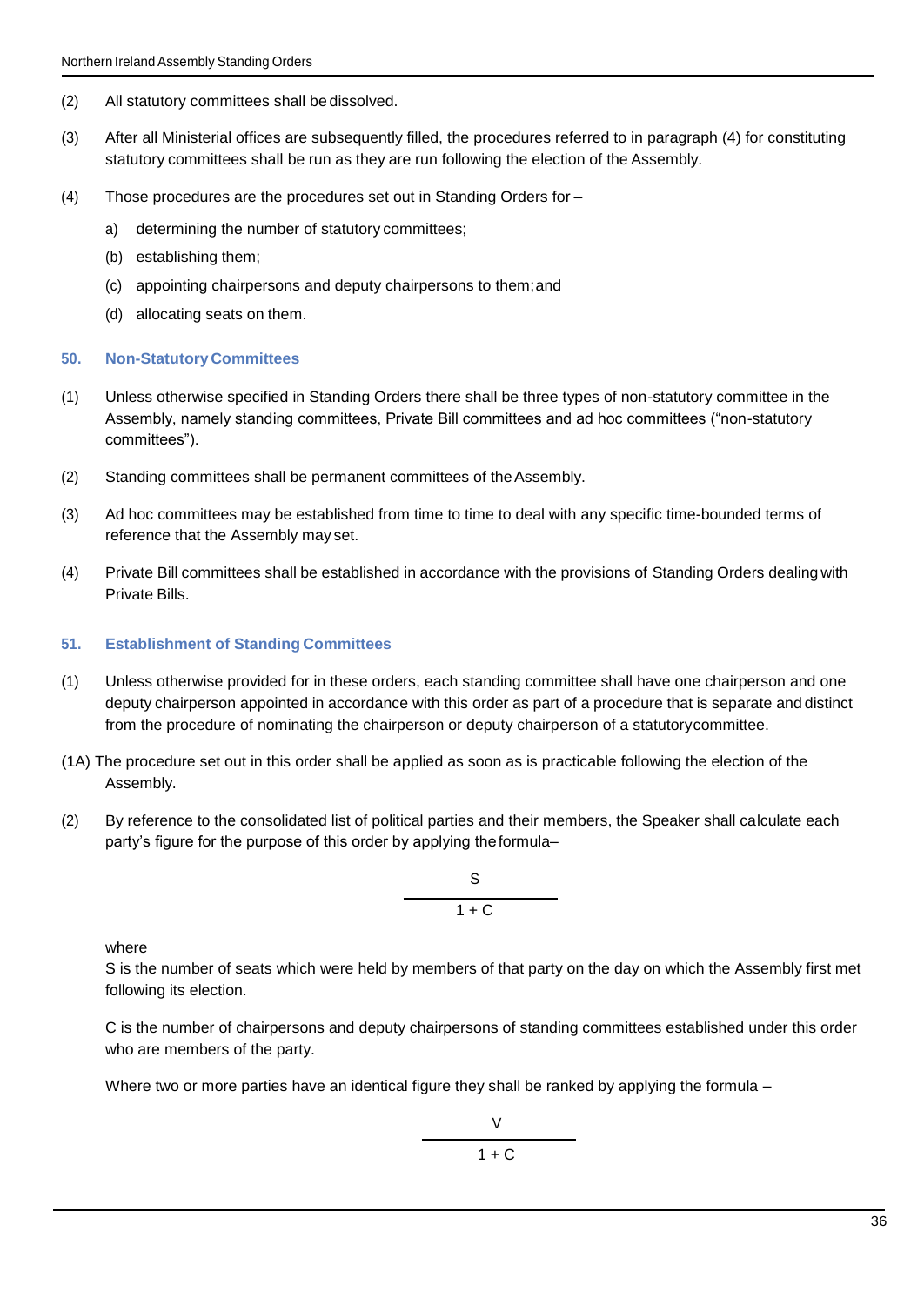Where V is the total number of first preference votes cast for the party at the most recent general election of members of the Assembly and C has the same meaning as above.

- (3) The Speaker shall then invite the nominating officer of the party with the highest figure to nominate a member of that party who is a member of the Assembly to be chairperson or deputy chairperson of a standing committee and to specify on which committee that member is nominated to serve.
- (4) Subject to paragraphs (5), (6) and (7) where the Speaker asks the nominating officer to make a nomination under paragraph (3) –
	- (a) if he or she fails to do so within 15 minutes of the request being made (whether the nominating officer was present when the request was made or not), or
	- (b) if the person nominated does not take up the specified office within 15 minutes, of the request being made, (whether thatperson was present when nominated or not),

the power shall be exercisable by the nominating officer of the party for which the formula in paragraph (2) gives the next highest figure.

- (5) Where the nominating officer, the person nominated, or another member of the Assembly asks the Assembly to extend the 15 minute time period as in paragraph (4), and gives a reason or reasons for so asking, the Assembly may grant an extension.
- (6) Paragraph (4) and (5) shall not operate whilst the Assembly isadjourned.
- (7) Paragraphs (3) to (5) shall be applied as many times as necessary to ensure that the positions of chairperson and deputy chairperson have been filled.
- (8) Once a member has accepted a nomination as chairperson or deputy chairperson the Speaker shallannounce and confirm the appointment.
- (9) A Minister or junior Minister may not be the chairperson or deputy chairperson of a standing committee.
- (10) A member shall not be eligible for nomination as a chairperson of a standing committee if at the date of such nomination they are a chairperson of another standing committee or a statutory committee.
- (11) The chairperson or deputy chairperson of a standing committee shall cease to hold office on–
	- (a) resigning that office by notice in writing to theSpeaker;
	- (b) ceasing to be a member of the Assembly; or
	- (c) being dismissed by the nominating officer of the party which nominated him or her and the Speaker is notified of his or her dismissal.
- (12) If an office of chairperson or deputy chairperson of a standing committee becomes vacant by reason of any circumstances described in paragraph (11), the nominating officer of the party on whose behalf the previous incumbent was nominated shall nominate a member of the party who is a member of the Assembly to replace the previous incumbent.
- (13) If the nominating officer fails to make such a nomination within a period of ten days of the vacancy occurring or the nominated person does not take up office within this period of time the power of nomination shall become exercisable by the nominating officer of the party for which the formula in paragraph (2) gives the next highest figure. Any such nominations must comply with paragraphs (3), (9) and (10). Nominations shall be announcedand confirmed by the Speaker at the next meeting of theAssembly.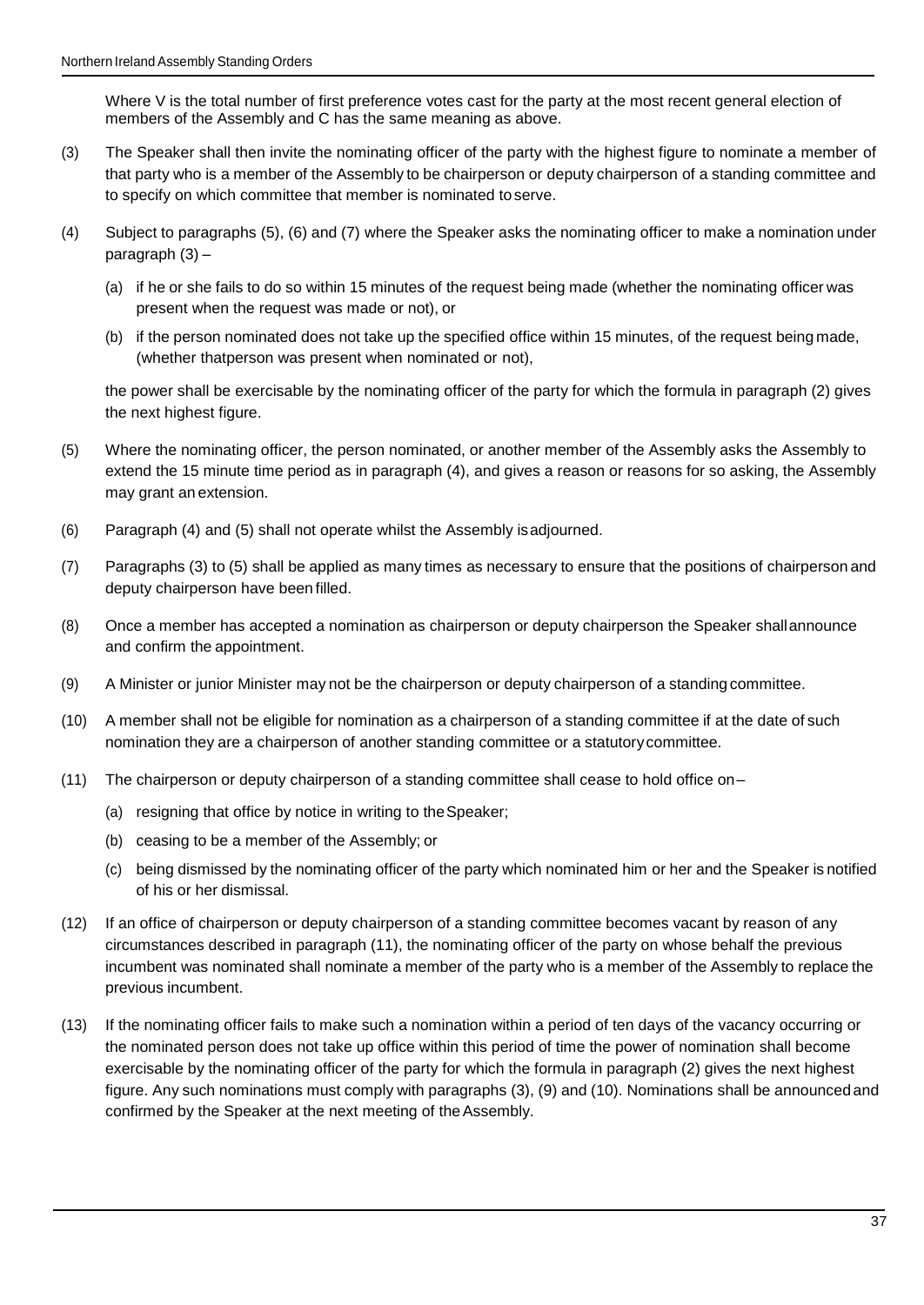# **52. Membership of Standing Committees**

- (1) Standing committees shall be constituted to reflect as far as possible the party composition of the Assembly except in so far as individual parties or individual members may waive theirrights.
- (2) Seats on standing committees will be allocated on a proportional basis in accordance with the followingprinciples –
	- (a) that unless otherwise provided for in these Standing Orders, each standing committee shall consist of 9 members including the chairperson and deputychairperson;
	- (b) that not all the seats on a standing committee are allocated to the same politicalparty;
	- (c) that the majority of the seats on each standing committee be allocated to a particular political party if the number of persons belonging to that party constitutes a majority of the Assemblymembership;
	- (d) subject to paragraphs (b) and (c) above, that the number of seats on the standing committees of the Assembly which are allocated to each political party as far as possible bears the same proportion to the total of all the seats on the standing committees as is borne by the number of members of that party to the membership of the Assembly; and
	- (e) subject to paragraphs (b) and (d) above, that the number of seats on each standing committee which is allocated to each political party as far as possible bears the same proportion to the number of seats on that standing committee as is borne by the number of members of that party to the membership of theAssembly.
- (3) The allocation of seats to parties or individual members on the standing committees other than the Business Committee shall be undertaken by the Business Committee and shall be approved byresolution of theAssembly.
- (4) The Business Committee shall review the allocation made under paragraph (2) as soon as practicable following any numerical changes to party membership in theAssembly.
- (5) Unless otherwise provided for in these Standing Orders, the quorum of every standing committee shall befive, except when no decision is taken or question put to the committee, when the quorum shall be four. A quorum shall be deemed to be present where members are linked by a video-conferencingfacility.
- (6) Unless otherwise provided for in these Standing Orders, all questions at a standing committee shall be decided by a simple majority. Voting shall be by show of hands unless otherwise requested by a member of thecommittee.

# **52A. Changes to Standing Committees**

- (1) This order applies in respect of changes to standing committees, including changes by way of
	- (a) the establishment of a new standing committee; or
	- (b) the dissolution of an existing standing committee;

subsequent to the application of the procedure set out in Standing Order 51 following the election of the Assembly.

- (2) All chairpersons and deputy chairpersons of standing committees shall cease to hold their offices on those committees upon that change taking effect. All other members shall continue to hold their seats on those committees.
- (3) The procedures set out in Standing Orders for
	- (a) establishing standing committees (in respect of any newcommittee);
	- (b) appointing chairpersons and deputy chairpersons to standing committees; and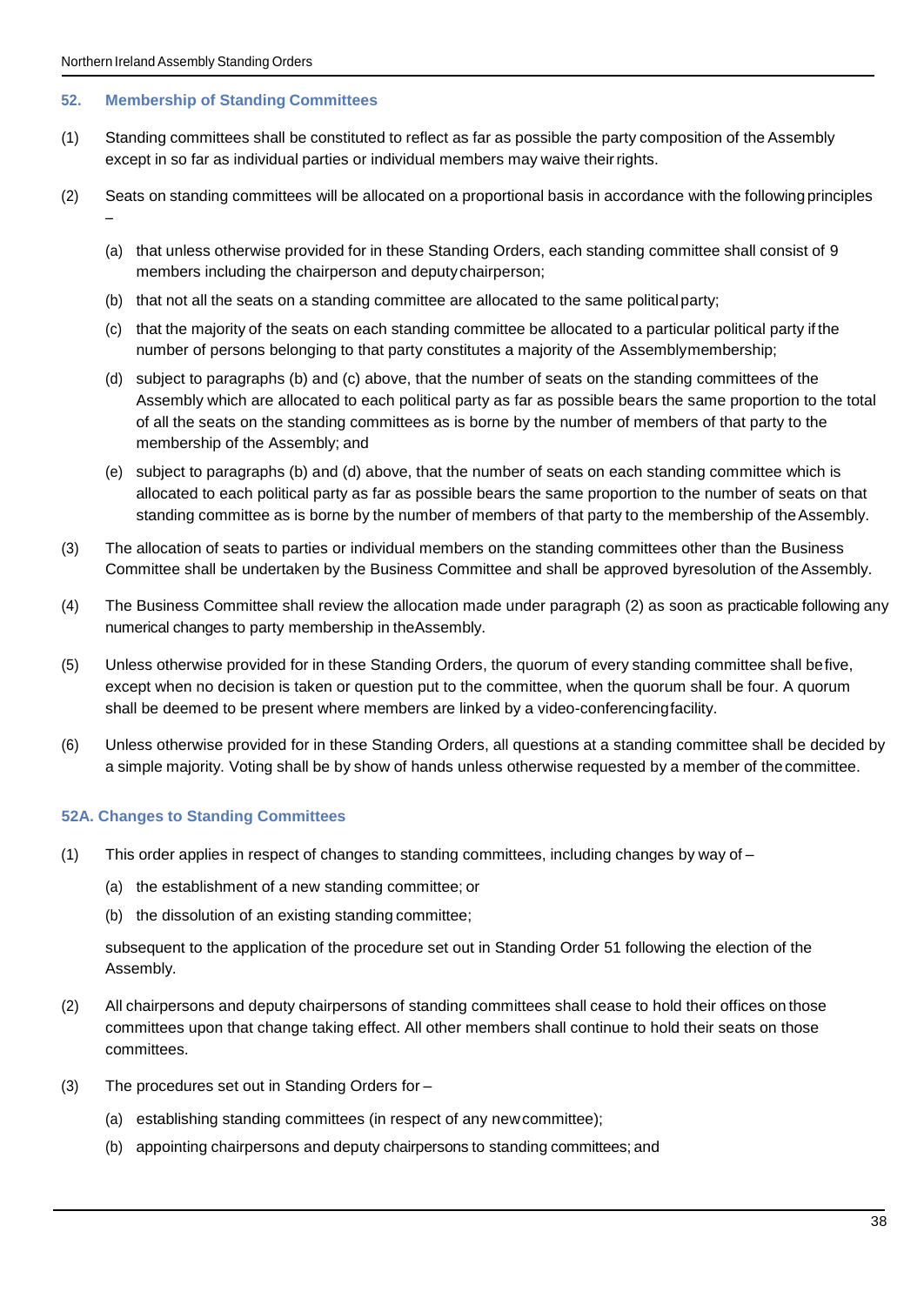(c) allocating seats on standing committees (in respect of any newcommittees);

shall be run as they are run following the election of theAssembly.

(4) The Business Committee shall review the allocation of seats on standing committees made under StandingOrder 52(2) as soon as is practicable following the application of this order.

#### **53. Establishment of Ad Hoc Committees**

- (1) Ad hoc committees shall be established from time to time to deal with any specific time-bounded terms of reference that the Assembly may set. The Assembly shall decide the membership of any such committee and may direct its method of operation.
- (2) Each ad hoc committee may exercise the power in section 44(1) of the Northern Ireland Act 1998.

#### **54. Committee on Procedures**

- (1) There shall be a standing committee of the Assembly to be known as the Committee on Procedures toconsider and review on an ongoing basis the Standing Orders and procedures of theAssembly.
- (2) The committee may exercise the power in section 44(1) of the Northern Ireland Act 1998.
- (3) The procedures of the committee shall be such as the committee shall determine.

#### **55. Business Committee**

- (1) There shall be a standing committee of the Assembly to be known as the Business Committee which shall make arrangements for the business of the Assembly and perform such other duties as the Speaker may request or the Assembly determines.
- (2) The committee may exercise the power in section 44(1) of the Northern Ireland Act 1998.
- (3) The Speaker shall be chairperson of the Business Committee.
- (4) The Speaker shall nominate two members of the committee, either of whom, in the Speaker's absence shall act as chairperson of the committee.
- (5) The procedures of the Business Committee shall be such as the committee shalldetermine.
- (6) The Business Committee shall comprise the chairperson and a maximum of twelve other members of the Assembly. Each of these other members shall be entitled to appoint a substitute member to attend the committee in his or her place. Where there is an opposition, at least one member of the Business Committee must be a member of the opposition.
- (7) Each party delegation present at the committee, whether comprised of members or their substitutes, shall be entitled to cast a number of votes equivalent to the number of members who adhere to the whip of that party.For the purposes of this order, the Speaker shall not be considered to adhere to any whip; but a member acting as chairperson in accordance with paragraph (4) shall be considered to adhere to a whip.
- (8) The Business Committee shall determine the dates of recess.

# **56. Public Accounts Committee**

(1) There shall be a standing committee of the Assembly to be known as the Public Accounts Committee toconsider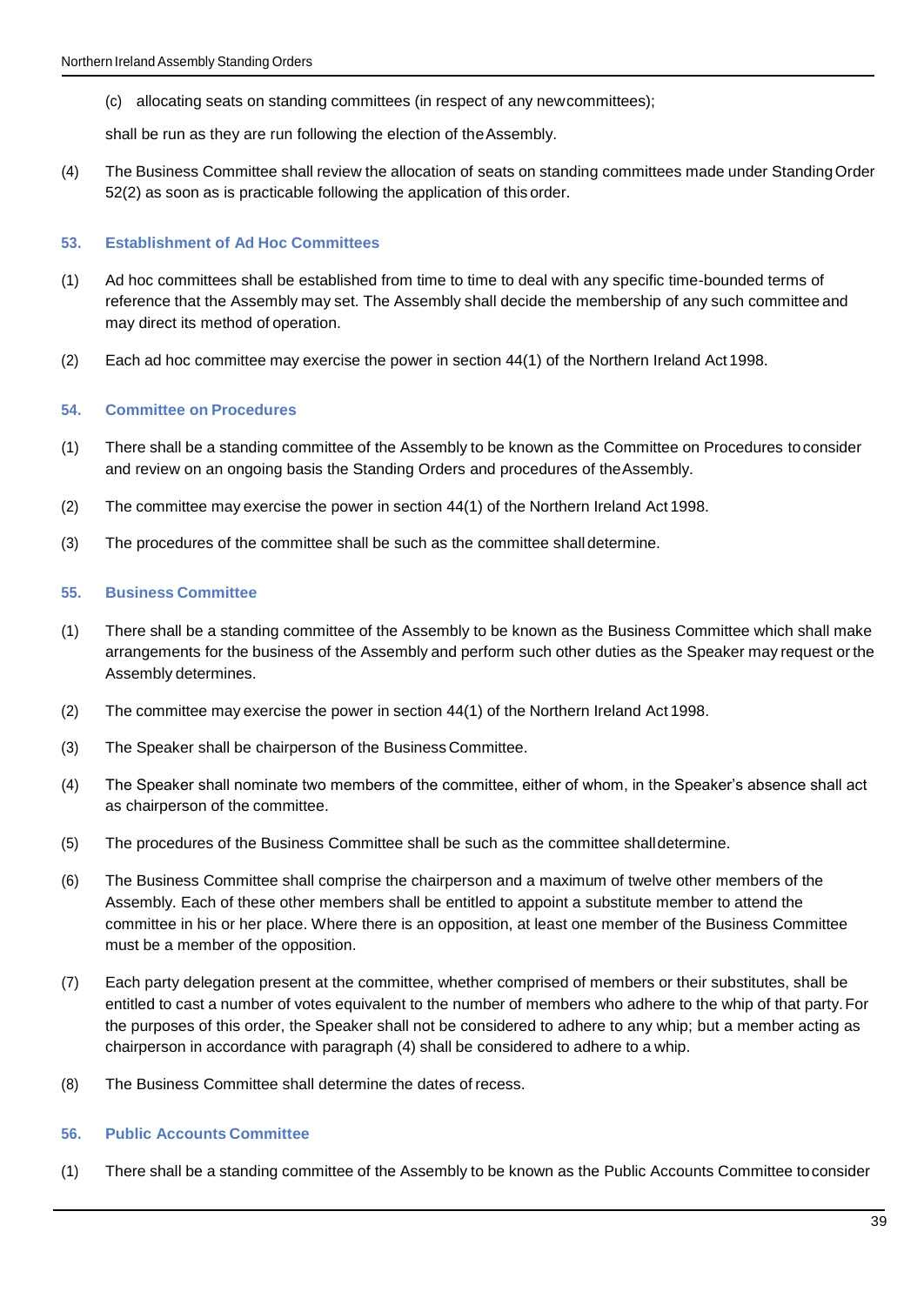- –
- (a) accounts laid before the Assembly;
- (b) reports on accounts laid before the Assembly;
- (c) reports to the Assemblyunder Article 11 of the Audit (Northern Ireland) Order 1987.
- (2) The committee may exercise the power in section 44(1) of the Northern Ireland Act 1998 and may reportfrom time to time.
- (3) Neither the chairperson nor deputy chairperson of the committee shall be a member of the same political partyas the Minister of Finance or of any junior Minister appointed to the Department of Finance.
- (4) Where there is an opposition
	- (a) The chairperson of the committee is to be nominated by the Leader of the Opposition.
	- (b) The deputy chairperson of the committee is to be nominated by the Deputy Leader of the Opposition (if any).

#### **57. Committee on Standards and Privileges**

- (1) There shall be a standing committee of the Assembly to be known as the Committee on Standards andPrivileges –
	- (a) to consider specific matters relating to privilege referred to it by the Assembly;
	- (b) to oversee the work of the Clerk of Standards; to examine the arrangements for the compilation, maintenance and accessibility of the Register of Members' Interests and any other registers of interests established by the Assembly; and to review from time to time the form and content of those registers;
	- (c) to consider any matter relating to the conduct of members;
	- (d) to recommend any modifications to the Code of Conduct;
	- (e) to perform the functions described in Standing Orders 69A to 69C;
	- (f) to make reports (including reports to the Assembly) on the exercise of any of its functions or any other matter listed above.
- (2) The committee shall be appointed at the commencement of every Assembly and may exercise the powerin section 44(1) of the Northern Ireland Act 1998.

# **58. Audit Committee**

- (1) There shall be a standing committee of the Assembly to be known as the Audit Committee to exercise the functions mentioned in section 66(1) of the Northern Ireland Act 1998, and sub-paragraphs 18(2) to (4) of Schedule 1 to the Public Services Ombudsman Act (Northern Ireland) 2016. In accordance with section 66(2) of the Northern Ireland Act 1998, no more than one member of the committee shall at the same time be a member of the Public Accounts Committee.
- (2) Any motion for a resolution of the Assembly relating to the salary payable under Article 4(1) of the Audit (Northern Ireland) Order 1987 to the holder of the office of Comptroller and Auditor General shall be tabled on behalf of the committee.
- (3) The committee may exercise the power in section 44(1) of the Northern Ireland Act 1998.
- (4) The committee shall have a membership of five and a quorum oftwo.

#### **59. Assembly and Executive Review Committee**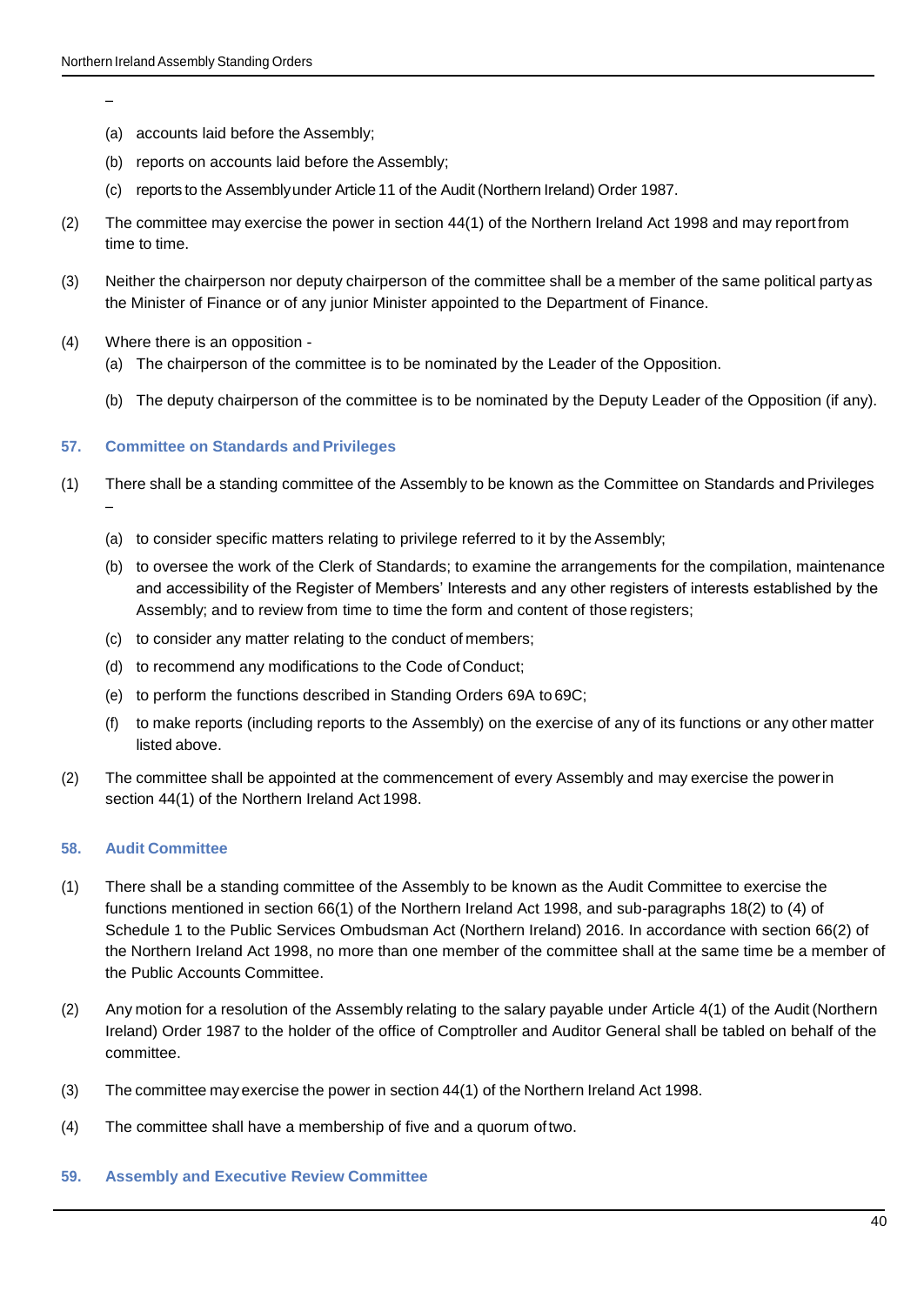$(1)$  There shall be a standing committee of the Assembly to be known as the Assembly and Executive Review Committee.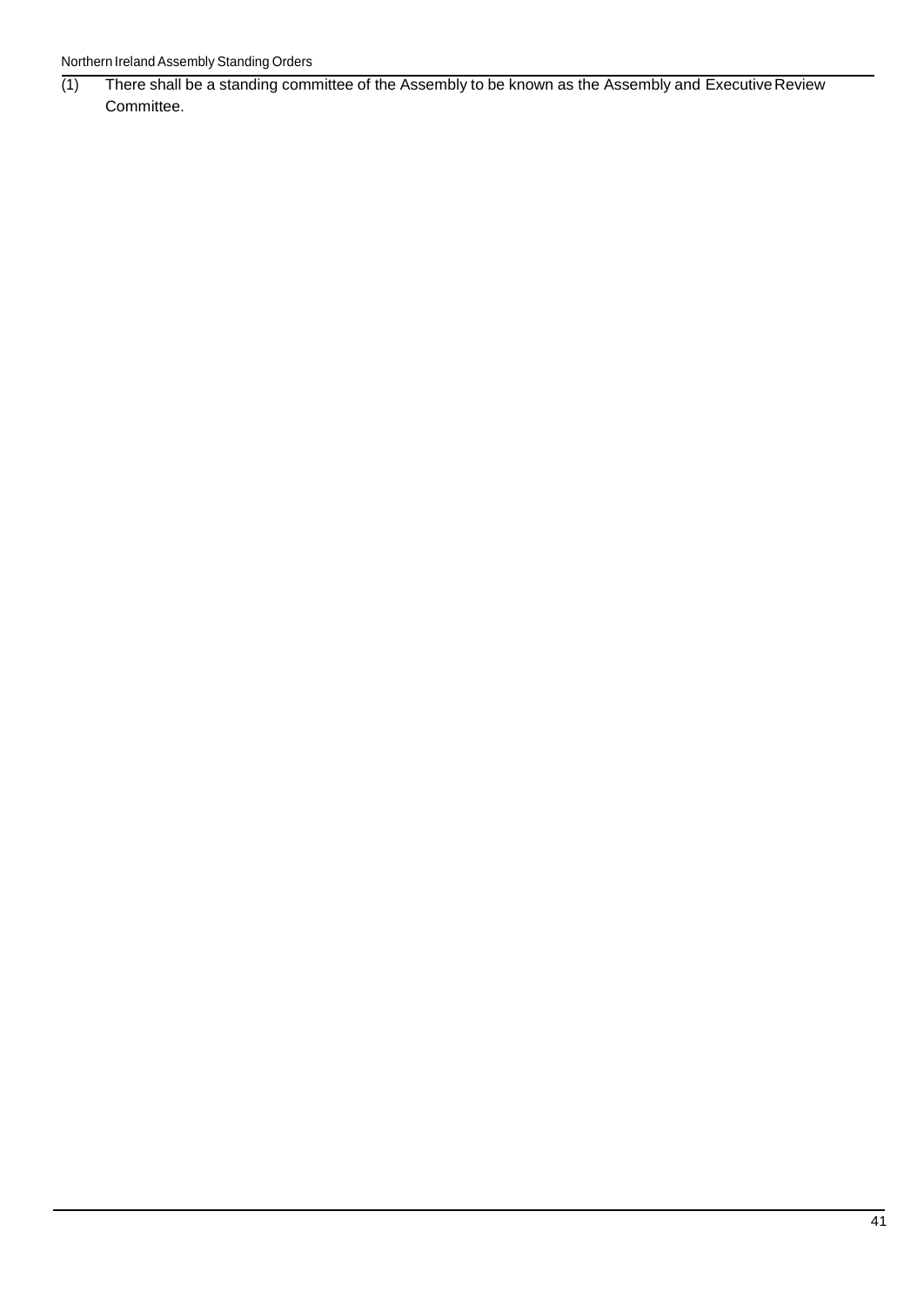#### (2) The committee may -

- (a) exercise the power in section 44(1) of the Northern Ireland Act 1998;
- (b) report from time to time to the Assembly and the ExecutiveCommittee.
- (3) The committee shall consider
	- (a) such matters relating to the operation of the provisions of Parts 3 and 4 of the Northern Ireland Act 1998 as enable it to make the report referred to in section 29A(3) of that Act;and
	- (b) such other matters relating to the functioning of the Assembly or the Executive Committee as may bereferred to it by the Assembly.

# **60. Ad Hoc Committee on Conformity with Equality Requirements**

- (1) The Assembly may establish an ad hoc committee to examine and report on whether a Bill or proposal for legislation is in conformity with equality requirements (including rights under the European Convention on Human Rights or any Northern Ireland Bill of Rights).
- (2) The committee may exercise the power in section 44(1) of the Northern Ireland Act 1998.
- (3) The Assembly shall consider all reports of the committee and determine the matter in accordance with the procedures on cross-community support within the meaning of section 4(5) of the Northern Ireland Act 1998.
- (4) Where there is a Petition of Concern the Assembly shall vote to determine whether the measure or proposalfor legislation may proceed without reference to the above procedure. If this fails to achieve support on a parallel consent basis the procedure as at  $(1) - (3)$  above shall befollowed.

# **61. Service on Committees**

Within seven days of the establishment of any committee of the Assembly, the Speaker shall seek nominations of members to serve on that committee from party leaders (or their nominees).

# **62. Committee Members Voting in theChamber**

Where it is known to a committee of the Assembly that a vote of any kind is to be taken imminently at a sitting of the Assembly in Plenary, the chairperson of the committee shall suspend the proceedings of the committee to enable members to vote.

# **63. Sub-Committees**

- (1) Each committee ("the parent committee"), in the discharge of its functions, may establishsub-committees.
- (2) Unless with the approval of the Business Committee and the Assembly, a parent committee shall establish no more than one sub-committee to operate at any one time.
- (3) A sub-committee shall be appointed to consider specific, time-bounded matters within the terms of reference set by the parent committee and shall-
	- (a) report only to that committee; and
	- (b) stand dissolved on disposal of those matters.
- (4) A sub-committee shall not take any decision on behalf of the parentcommittee.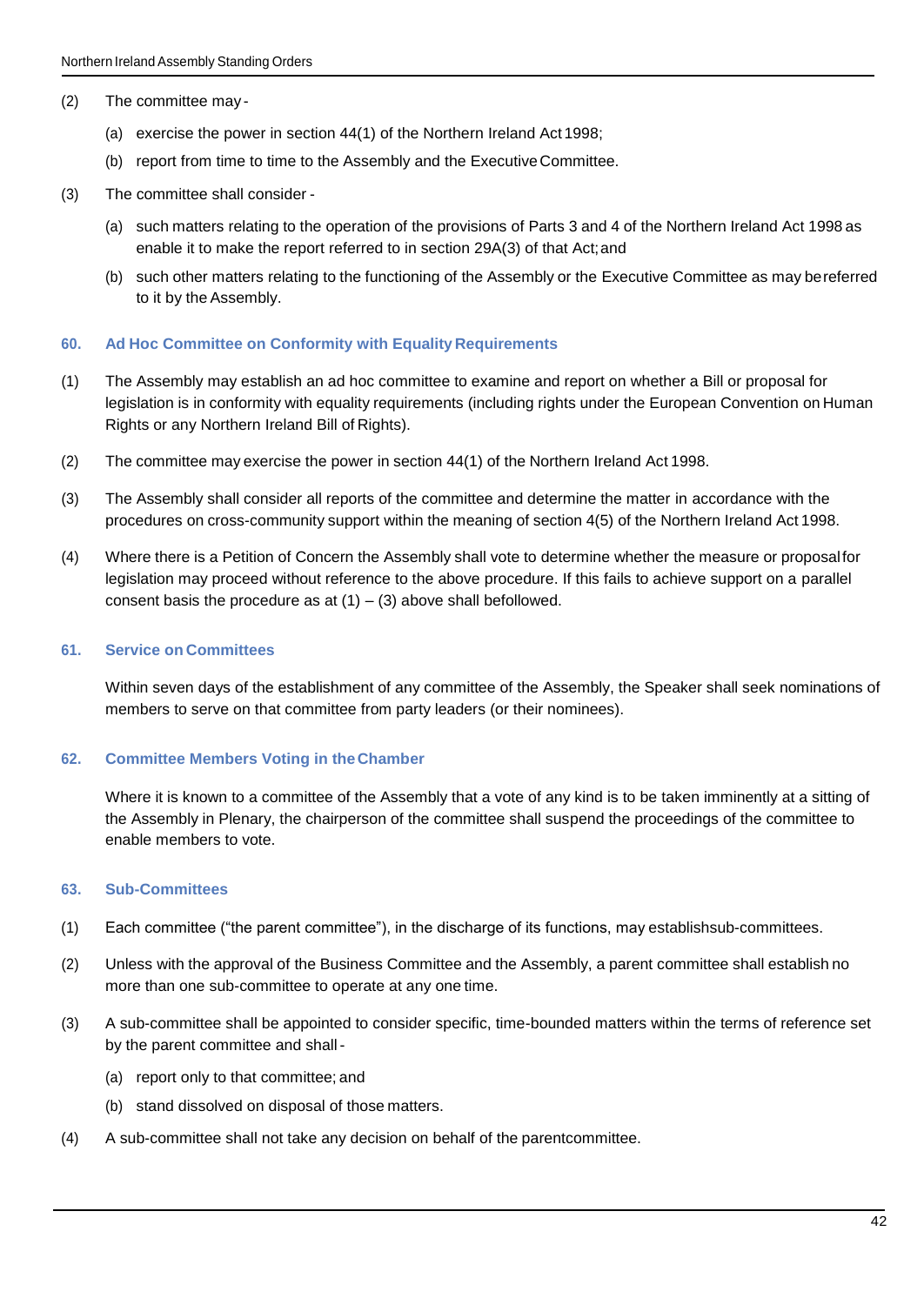- (5) A parent committee may appoint a member to be the Convenor of asub-committee.
- (6) Each sub-committee shall, as far as is practicable, reflect the party strengths in theAssembly.
- (7) The quorum of a sub-committee shall be determined by the parent committee.
- (8) The proceedings of a sub-committee shall be such as the parent committee shalldetermine.

#### **64. Matters of Joint Concern: Options Available toCommittees**

Where a matter may be of concern to two or more committees ("the relevant committees") it may be dealt with by

–

- (a) one of the relevant committees disposing of it, in accordance with Standing Order 64A;
- (b) the relevant committees sitting concurrently, in accordance with Standing Order 64B;
- (c) an ad hoc joint committee established for that purpose, in accordance with Standing Order 64C.

#### **64A. Matters of Joint Concern: Disposal by one Committee**

- (1) The chairpersons of the relevant committees shall consult and agree to which committee the matter should fall for disposal. Where they are unable to agree, they shall make their views known to the Business Committee which shall rule on to which committee the matter should fall fordisposal.
- (2) The committee to which the matter falls for disposal shall seek the views and establish the interests of the other relevant committees before arriving at any conclusions and may invite the other relevant committees to carry out the consideration of any stated issue and provide it with a draftreport.

# **64B. Matters of Joint Concern: Committees Sitting Concurrently**

- (1) The relevant committees shall consult and agree that the matter be disposed of by the relevant committees sitting concurrently.
- (2) The procedures normally applicable to committees shall continue to apply to concurrent sittings, save that the relevant committees shall, as far as practicable, operate as a single committee. While operating as a single committee, they shall, for example, deliberate and consider any evidence together, produce a single set of minutes, and prepare any reports together.
- (3) The chairpersons of the relevant committees shall consult and agreethat–
	- (a) one of them shall act as chairperson and another as deputy chairperson, or
	- (b) the posts of chairperson and deputy chairperson shall be rotated betweenthem.

The chairpersons shall prefer that a person not act as chairperson at the concurrent sittings if he or she is of the same party as a Minister (including the First Minister and deputy First Minister) who the concurrent sittings may advise or assist.

- (4) Where the chairpersons of the relevant committees fail to agree on one of the alternatives set out inparagraph (3), they shall make their views known to the Business Committee which shall rule on the matter.
- (5) For the avoidance of doubt
	- (a) a person acting as chairperson at a concurrent sitting, who is a chairperson of one of the relevant committees, shall not be regarded as breaching any prohibition in Standing Order 48(13) or 51(10);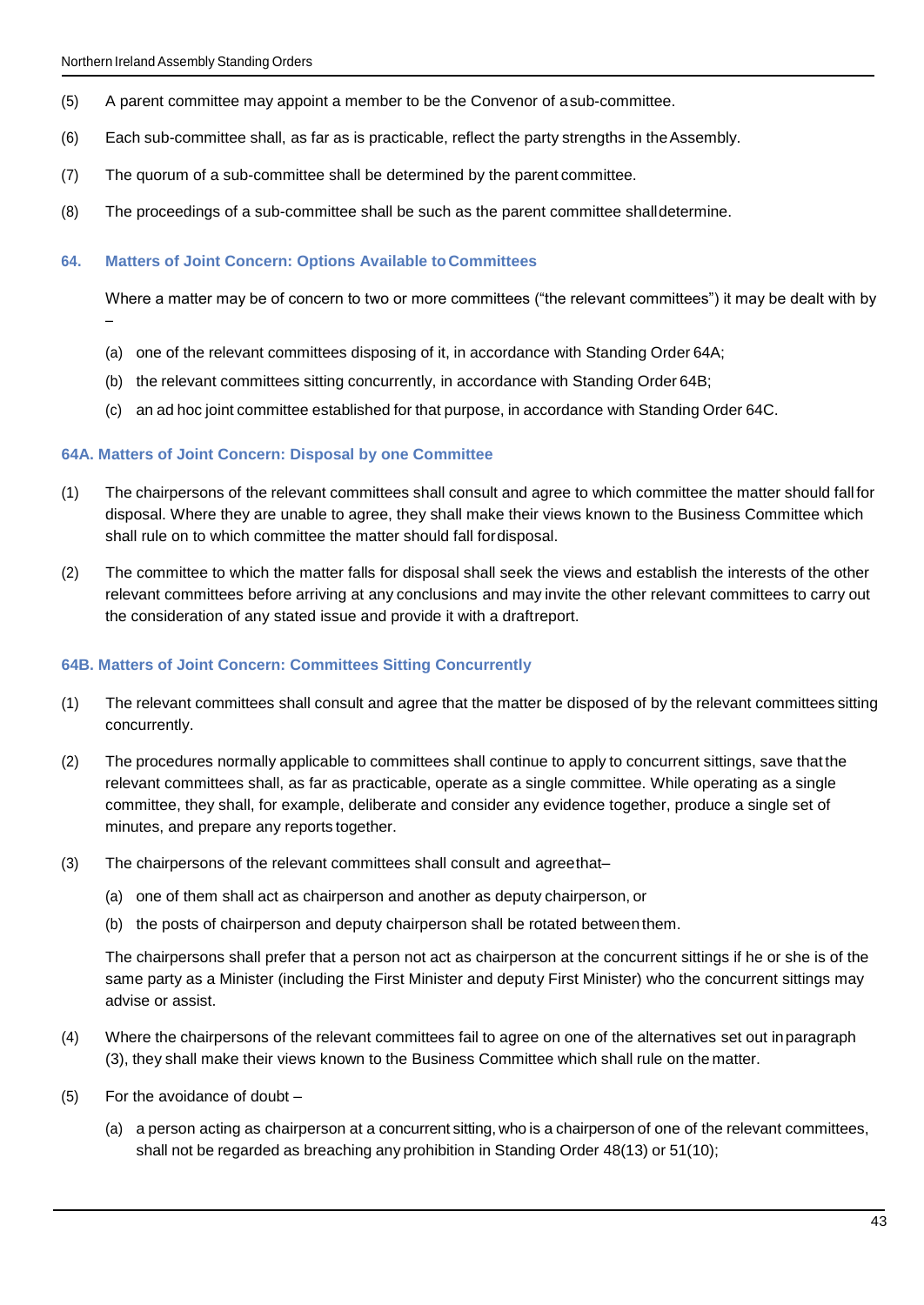- (b) a quorum shall be present at a concurrent sitting if there is a quorum present for each of therelevant committees;
- (c) all questions at concurrent sittings shall be decided by a simple majority of all members present; voting shall be by a show of hands unless otherwise requested by a member of a relevant committee.

#### **64C. Matters of Joint Concern: Establishment of Joint Committee**

- (1) The relevant committees shall consult and agree that the matter be disposed of by the establishment of an adhoc joint committee.
- (2) Save as is set out below, the ad hoc joint committee shall be established in accordance with Standing Order 53.
- (3) Membership of the ad hoc joint committee shall be drawn from the memberships of the relevant committees.
- (4) The ad hoc joint committee shall appoint its own chairperson and deputy chairperson, and if it fails to do so, it shall make its views known to the Business Committee which shall rule on the matter.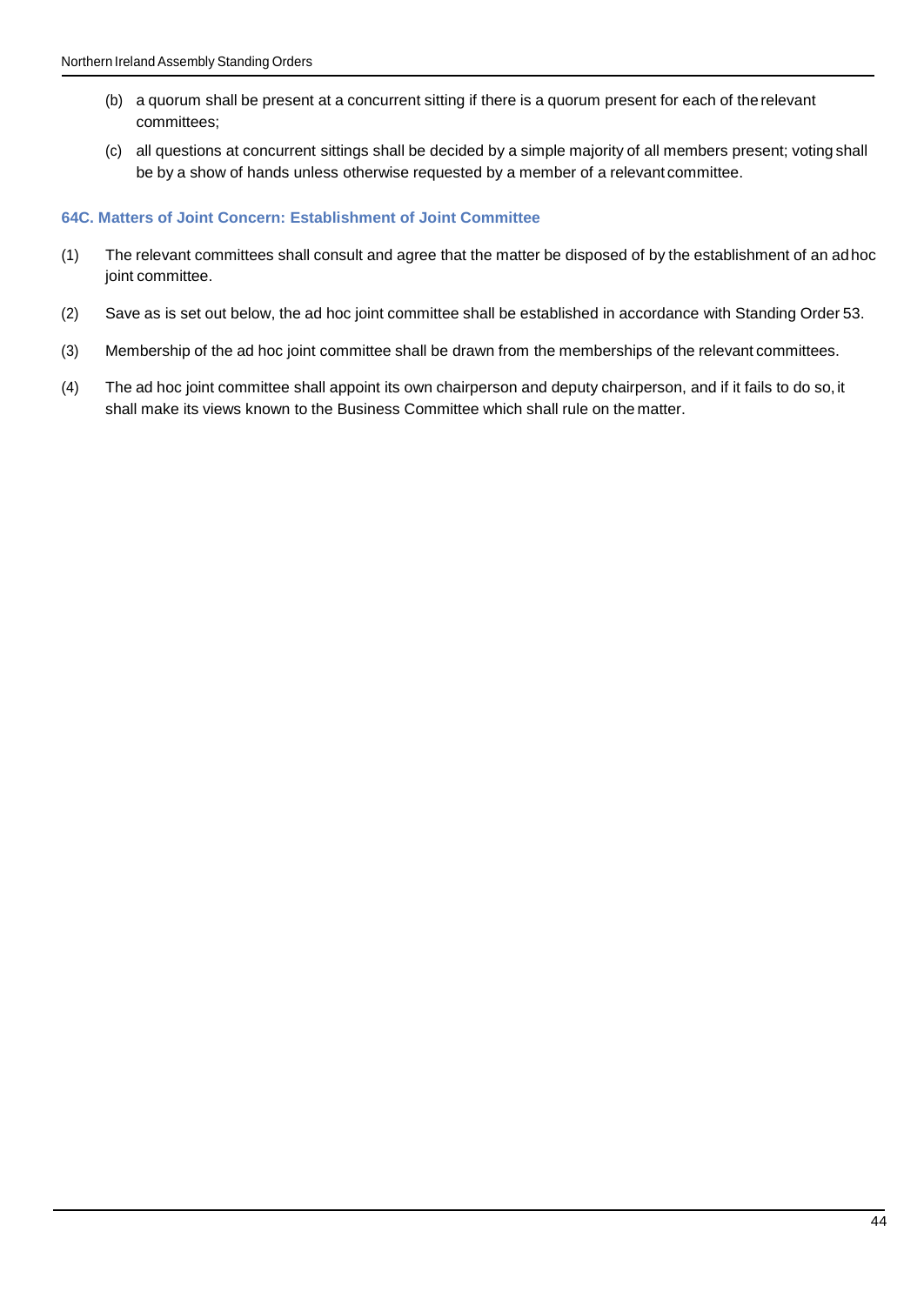# Good Order

#### **65. Order in the Assembly**

- (1) The Speaker may, if any member
	- (a) wilfully assaults, molests, obstructs or acts in a disorderly manner towards the Speaker or any other member;
	- (b) persistently and wilfully obstructs the business of theAssembly;
	- (c) is guilty of disorderly conduct;
	- (d) wilfully assaults, obstructs or resists any police constable or officer of the Assembly acting under the authority of the Speaker;
	- (e) uses unparliamentary language which he or she refuses towithdraw;
	- (f) persistently or wilfully refuses to conform with Standing Orders;or
	- (g) persistently or wilfully disregards the authority of the Speaker,

order the member to withdraw immediately from Parliament Buildings during the remainder of that day's sitting and the Director of Facilities/Keeper of the House shall act upon any instructions as he or she may receive from the Speaker in pursuance of this order.

- (2) Whenever a member shall have been named by the Speaker, immediately after the commission of the offence of disregarding the authority of the Speaker, or of persistently and wilfully obstructing the business of the Assembly by abusing the rules of the Assembly or otherwise, then if the offence has been committed by such member in the Assembly, the Speaker shall immediately put the question, on a motion being made, "That such member be suspended from the service of the Assembly" for a period of up to five working days.
- (3) Where for anyreason the Speaker does not declare the suspension of a member under this order at the sitting of the Assemblyduring which the offence occurred, he or she shall inform the Assemblyat its next sitting of the member's offence and shall immediately put the question on a motion being made, "that such member be suspended from the service of the Assembly" for a period of up to five working days.
- (4) A member who is suspended under this order shall not be admitted to the Assembly chamber or its precincts. For the purposes of this Standing Order the precincts shall include any part of ParliamentBuildings.
- (5) The Speaker shall take whatever steps he or she deems necessary in the circumstances to prevent conduct which would constitute a criminal offence or a contempt of court.
- (6) In the case of grave disorder arising in the Assembly, the Speaker may–
	- (a) suspend the sitting until a later time on that sitting day;or
	- (b) adjourn the Assembly without question put.

#### **66.** Public Access to Assembly Proceedings

(1) Members of the public seeking to attend proceedings of the Assembly shall be permitted in such places reserved for them by the Speaker save that –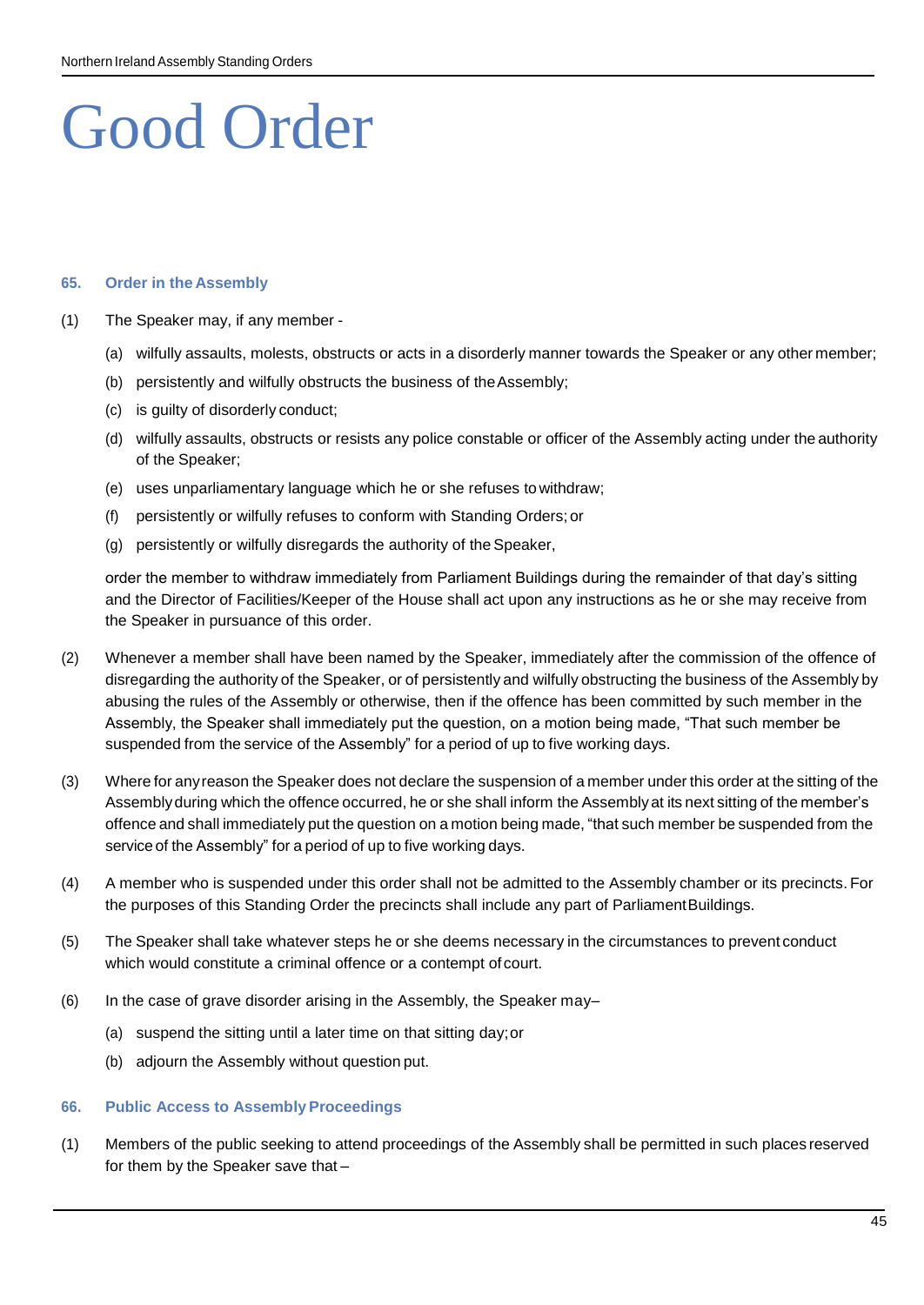- (a) they are not permitted in the Public Gallery duringPrayers;
- (b) they are not permitted to have any item in the Public Gallery which in the opinion of the Speaker could interfere with the preservation of order; and
- (c) the Speaker may, in the interests of preserving order, require them to leave.
- (2) Where the proceedings are committee proceedings, members of the public shall be permitted in such places reserved for them by the chairperson of the committee save that–
	- (a) they are not permitted to have any item in a public area which in the opinion of the chairperson could interfere with the preservation of order;
	- (b) the chairperson may, in the interests of preserving order, require them to leave; and
	- (c) the committee may resolve to sit in closedsession.
- (3) An authorised person may, during proceedings of the Assembly, lawfully remove any member of the public whois –
	- (a) in breach of paragraph (1) or (2);
	- (b) in a place reserved for members of the Assembly;or
	- (c) acting in a disorderly manner.
- (4) In this order "**authorised person**" means
	- (a) the Speaker or a person authorised by the Speaker;
	- (b) in the case of committee proceedings, the chairperson or a person authorised by the chairperson.
- (5) This order applies whetherthe proceedings are carriedon in Parliament Buildings or in some other place.
- (6) These provisions are without prejudice to any other functions of the Speaker, the Assembly Commission or an authorised person in respect of Parliament Buildings which may be exercised by virtue of any other statutory provision or rule of law.

#### **67. Media Access to Assembly Proceedings**

Standing Order 66 applies to the media as if –

- (a) references to members of the public were references to members of themedia;
- (b) references to the Public Gallery were references to the Press Gallery;and
- (c) references to public areas were references to areas reserved for the media.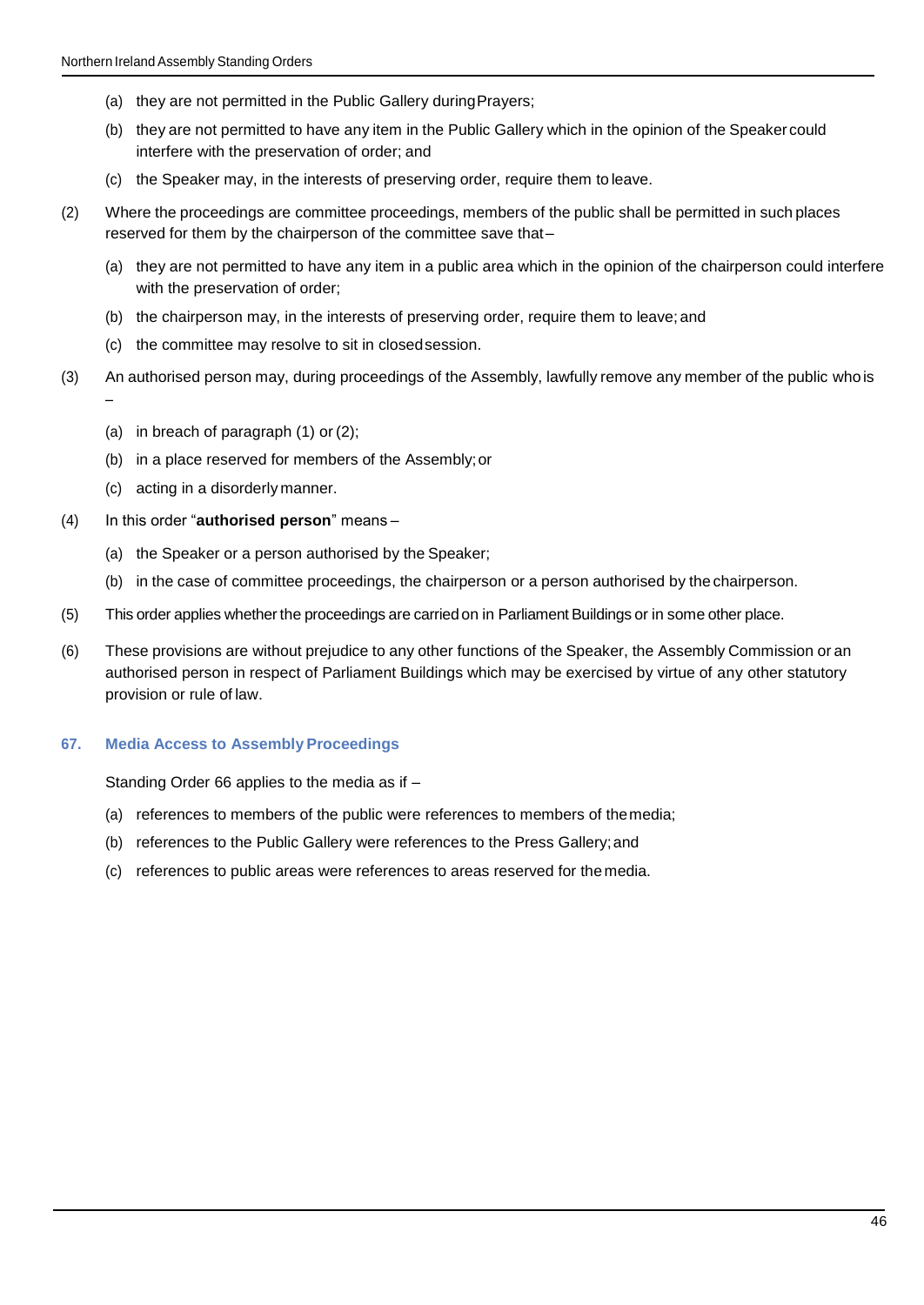# Standards and Privilege

#### **69. Members' Interests**

- (1) There is to be a register of interests of members of the Assembly ('the Register of Interests').
- (2) The Register of Interests must set out the registrable interests of members.
- (3) The Clerk of Standards—
	- (a) must compile, and may from time to time revise, the Register of Interests; and
	- (b) must publish, and make available for public inspection, the Register of Interests.
- (4) A member must—
	- (a) within 28 days of taking his or her seat, inform the Clerk of Standards of his or her registrable interests; and
	- (b) within 28 days of any change to those registrable interests, inform the Clerk of Standards of that change.
- (5) A member who has
	- (a) a financial interest in any matter; or
	- (b) a relevant interest in any matter,

must declare that interest before taking part in any proceedings of the Assembly relating to that matter.

- (6) A member must not, in consideration of any payment or benefit in kind specified in Chapter 3 of the Guide to the Rules, advocate or initiate any cause or matter on behalf of any person in any proceedings of the Assembly, or urge any other member to do so.
- (7) In this order –

"financial interest" means an interest specified in Chapter 1 of the Guide to the Rules, other than an interest specified in category 8 or category 9 of Chapter 1;

"registrable interest" means an interest specified in Chapter 1 of the Guide to the Rules;

"relevant interest" means an interest to which Chapter 2 of the Guide to the Rules applies.

#### **69A. Northern Ireland Assembly Commissioner for Standards**

- (1) This order supplements Part 2 of the Assembly Members (Independent Financial Review and Standards) Act (Northern Ireland) 2011.
- (2) In these Standing Orders "the Commissioner" means the Northern Ireland Assembly Commissioner for Standards established by section 16 of the Act.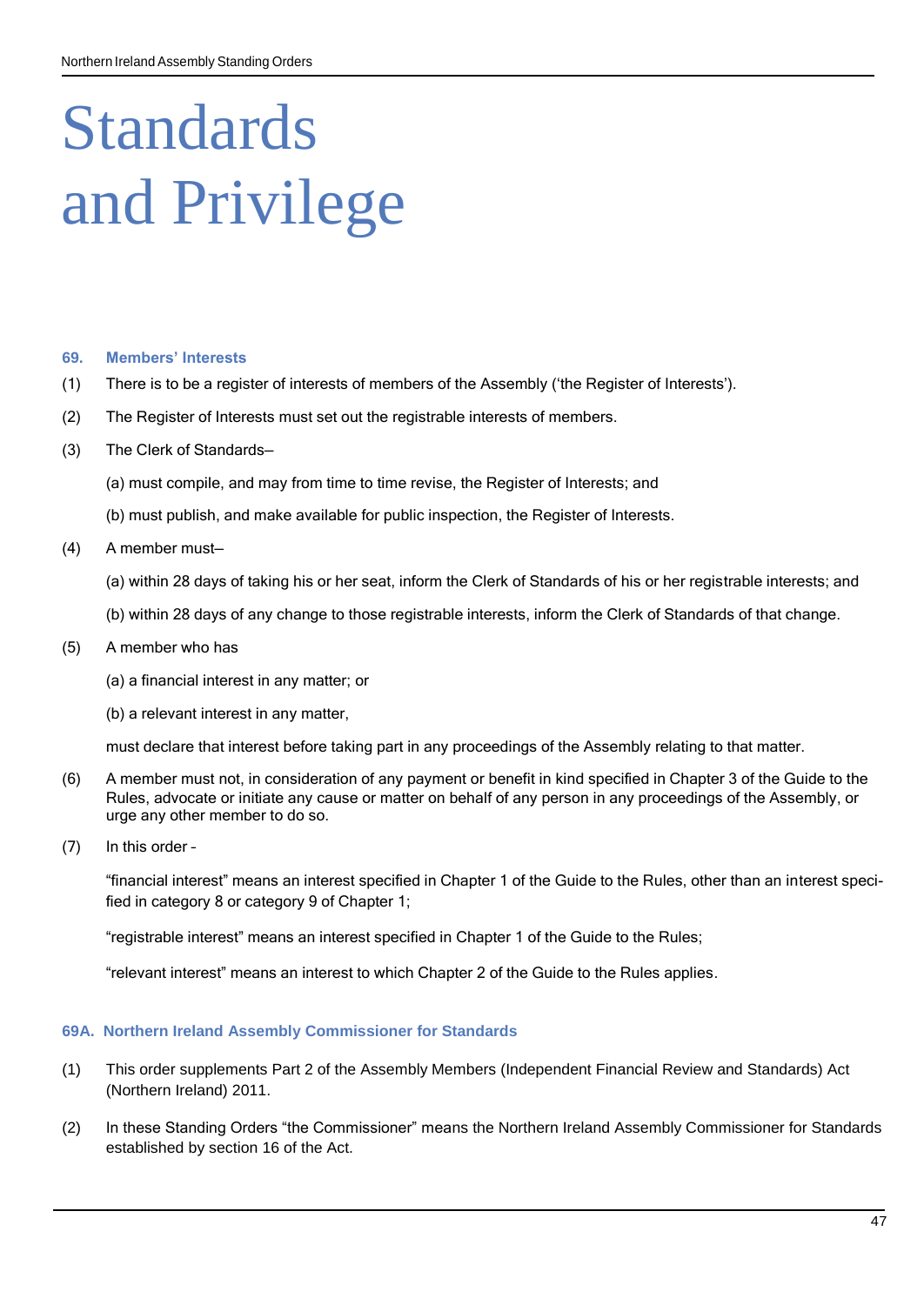–

- (3) The Committee on Standards and Privileges shall exercise the following functions in respect of theCommissioner
	- (a) considering any report made by the Commissioner under section 17(1)(c) or section 26 of the Act;
	- (b) requesting and considering advice from the Commissioner under section  $17(1)(d)$ ;
	- (c) directing the Commissioner under section 24 (including specifying matters under section 24(2)(b)(i) and making requirements under section 24(2)(b)(ii));
	- (d) requesting a further investigation under section 26; and
	- (e) publishing a report under section 27(3).
- (4) The consideration of a report or advice by the Committee on Standards and Privileges does not preclude its consideration by the Assembly.
- (5) The Commissioner must investigate a referral
	- (a) made by the Committee on Standards and Privileges, that relates to
		- (i) the conduct of members; or
		- (ii) members and Assembly privilege, including alleged breach of privilege by amember;
	- (b) made by the Clerk to the Assembly, that relates to
		- (i) the conduct of members, and
		- (ii) the Clerk's duties as accounting officer within the meaning of the Government Resources and Accounts Act(Northern Ireland) 2001.

#### **69B. Sanctions**

- (1) Where it appears to the Committee on Standards and Privileges that a member has failed to comply withany provision of the Code of Conduct or Standing Orders 69 to 69C, the committee may make a report to the Assembly. The report may include a recommendation that a sanction be imposed upon themember.
- (2) In consideration of such a report, the Assembly may impose a sanction upon a member who has failed to comply with any of those provisions.
- (3) Sanctions may include, but are not limited to  $-$ 
	- (a) a requirement that the member apologise to the Assembly;
	- (b) censure of the member by theAssembly;
	- (c) exclusion of the member from proceedings of the Assembly for a specifiedperiod;
	- (d) withdrawal of any of the member's rights and privileges as a member for that period;

and for the avoidance of doubt, the rights and privileges withdrawn under sub-paragraph (d) may include the rights to salary and allowances.

# **69C. Members' Interests: Rectification of Minor Errors**

- (1) This order applies to a failure by a member
	- (a) to register an interest in the Register of Members' Interests,
	- (b) to declare an interest.
- (2) The Committee on Standards and Privileges may determine not to apply Standing Order 69B in respect of that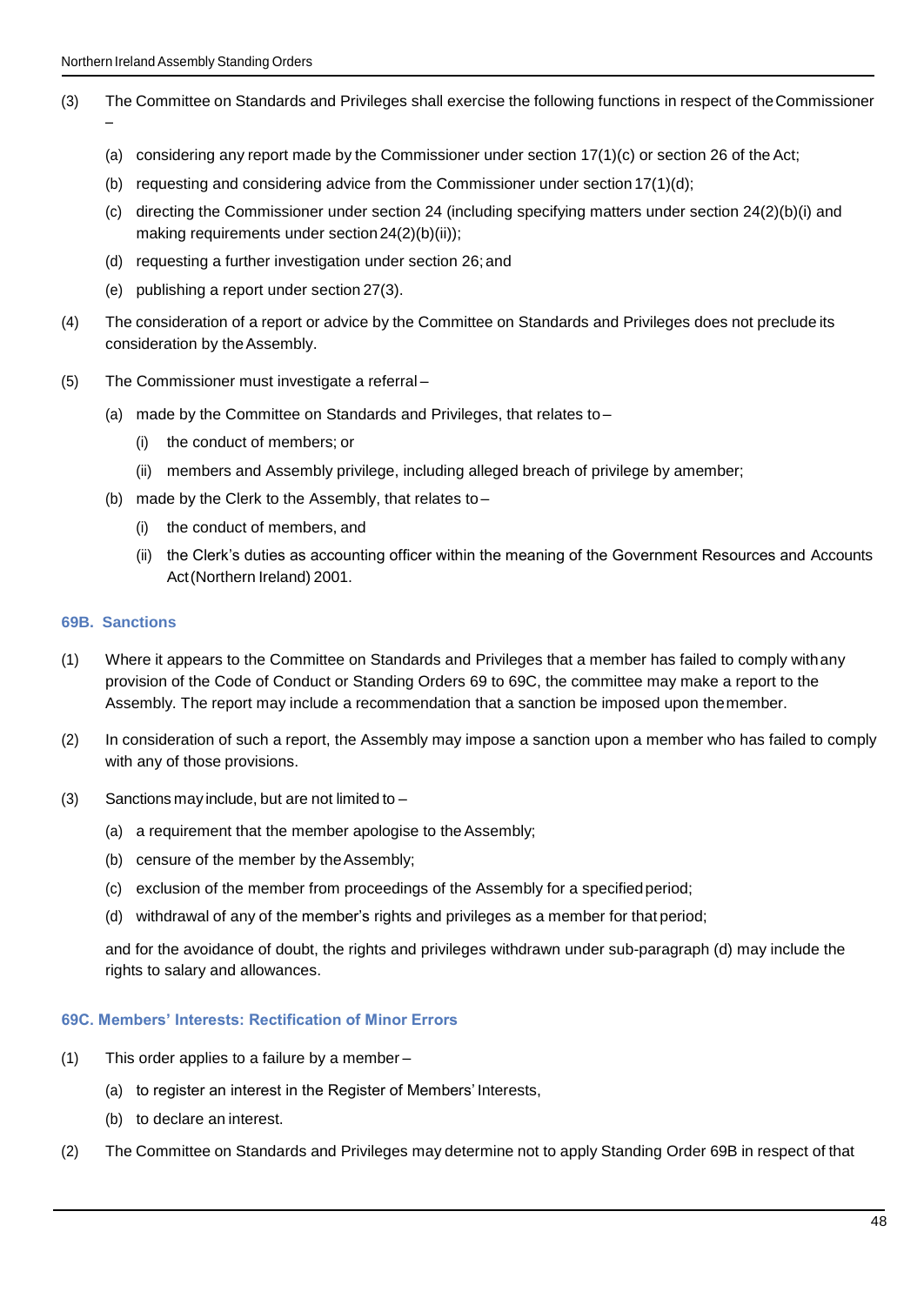failure if–

- (a) the Commissioner recommends it;
- (b) the failure was minor or inadvertent; and
- (c) the member acknowledges the failure and apologises to the Assembly forit.
- (3) Where the failure is under paragraph (1)(a), the Register must also be rectified.

#### **70. Privilege**

- (1) Any member who wishes to raise a matter of privilege shall give the Speaker notice of his or her intention and acquaint the Speaker of the details of the matter inwriting.
- (2) At any time after any questions have been disposed of, other than when a division is in progress, a member who has given notice and details as above may rise in his or her place and claim to move that a specific matter affecting the privilege of the Assembly shall be referred to the Committee on Standards and Privileges.
- (3) If in the opinion of the Speaker a prima facie case of breach of privilege has been made out by a member under paragraph (1) of this order and if it also appears to the Speaker that the matter has been raised at the first available opportunity, then the Speaker shall so inform the Assembly and refer the matter to the Committee on Standards and Privileges. Provided that when a matter of privilege is raised of which the Speaker has not received sufficient notice, the Speaker may defer informing the Assembly of his or her decisions on the matters aforesaid until the next sittingday.
- (4) Any member complaining to the Assembly of a statement in a newspaper, book or other publication as a breach of privilege shall hand in to the Speaker a copy of the newspaper, book, publication or any other medium containing the statement in question.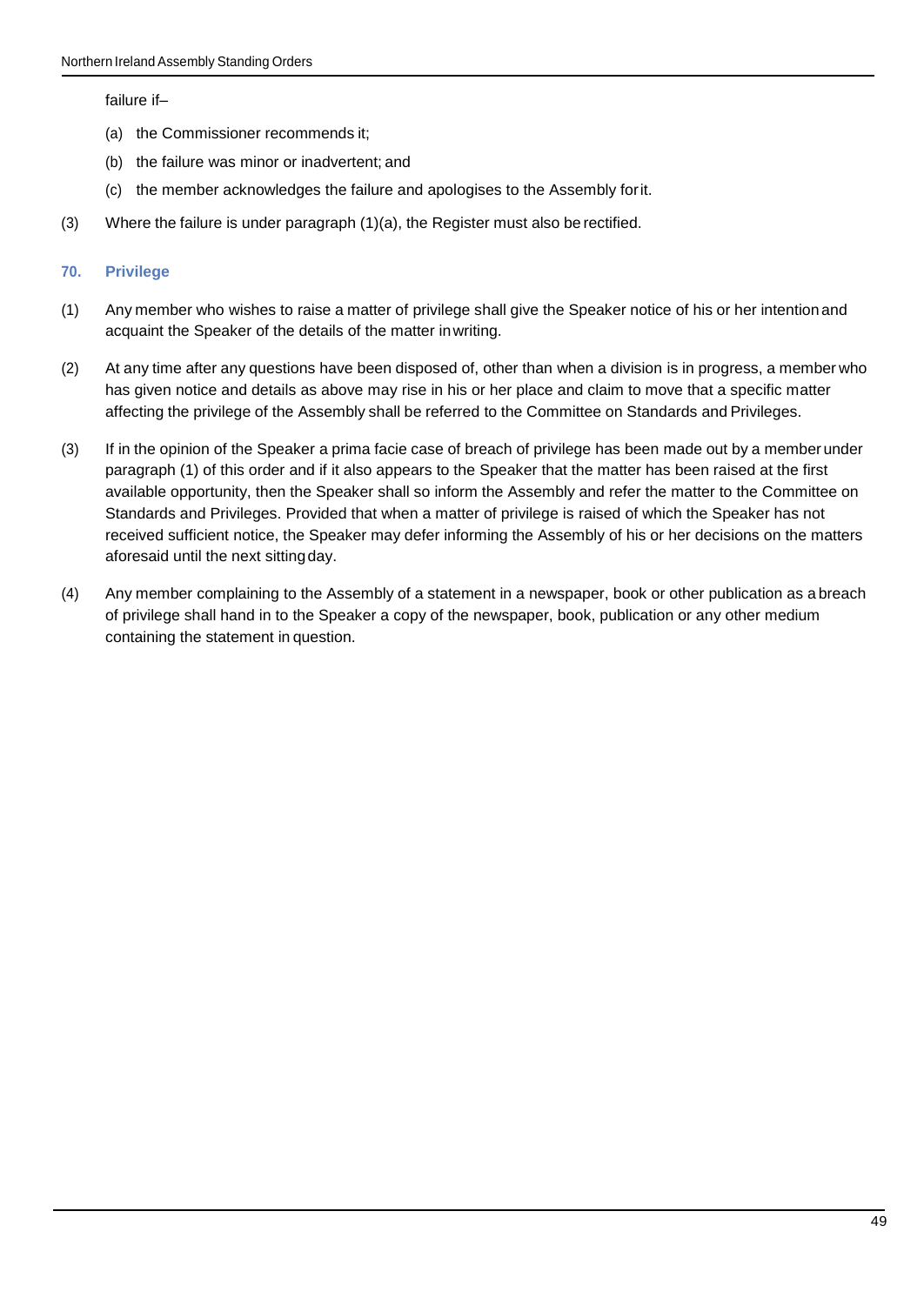# Other Orders

#### **71. Oath**

Where an oath is to be administered it shall be in the following form -

"I swear by Almighty God that the evidence I shall give shall be truthful and honest, and that I will give the Committee/Assembly all such information and assistance as I can to enable it to discharge its responsibilities";

but where the person giving the evidence objects to being sworn, he or she shall be permitted to make a solemn affirmation in the following form -

"I, do solemnly, sincerely and truly declare and affirm that the evidence I shall giveshall be truthful and honest, and that I will give the Committee/Assembly all such information and assistance as I can to enable it to discharge its responsibilities".

# **72. Administration of Oath**

In addition to the Speaker the following persons may administer an oath and require any person giving evidence in the proceedings of the Assembly or its committees, as appropriate, to take such oath -

- (a) Deputy Speaker;
- (b) committee chairpersons or deputy chairpersons;
- (c) the Clerk;
- (d) the Director of Parliamentary Services;
- (e) a clerk assistant;
- (f) a committee clerk.

# **73. Sub Judice**

- (1) A member shall not, in any proceedings of the Assembly, refer to any matter in respect of which legalproceedings are active (within the meaning of section 2 of the Contempt of Court Act 1981) except to the extent permitted by the Speaker.
- (2) Where the proceedings are committee proceedings, paragraph (1) applies as if the reference to the Speaker were a reference to the chairperson of that committee.
- (3) Nothing in this order shall prevent the Assembly from considering legislation.

# **75. Office of Clerk and Records of the Assembly**

(1) All proceedings of the Assembly shall be noted by the Clerk and the minutes of proceedings after being perused and signed by the Speaker, shall be printed and shall constitute the Journal of the Proceedings of the Assembly.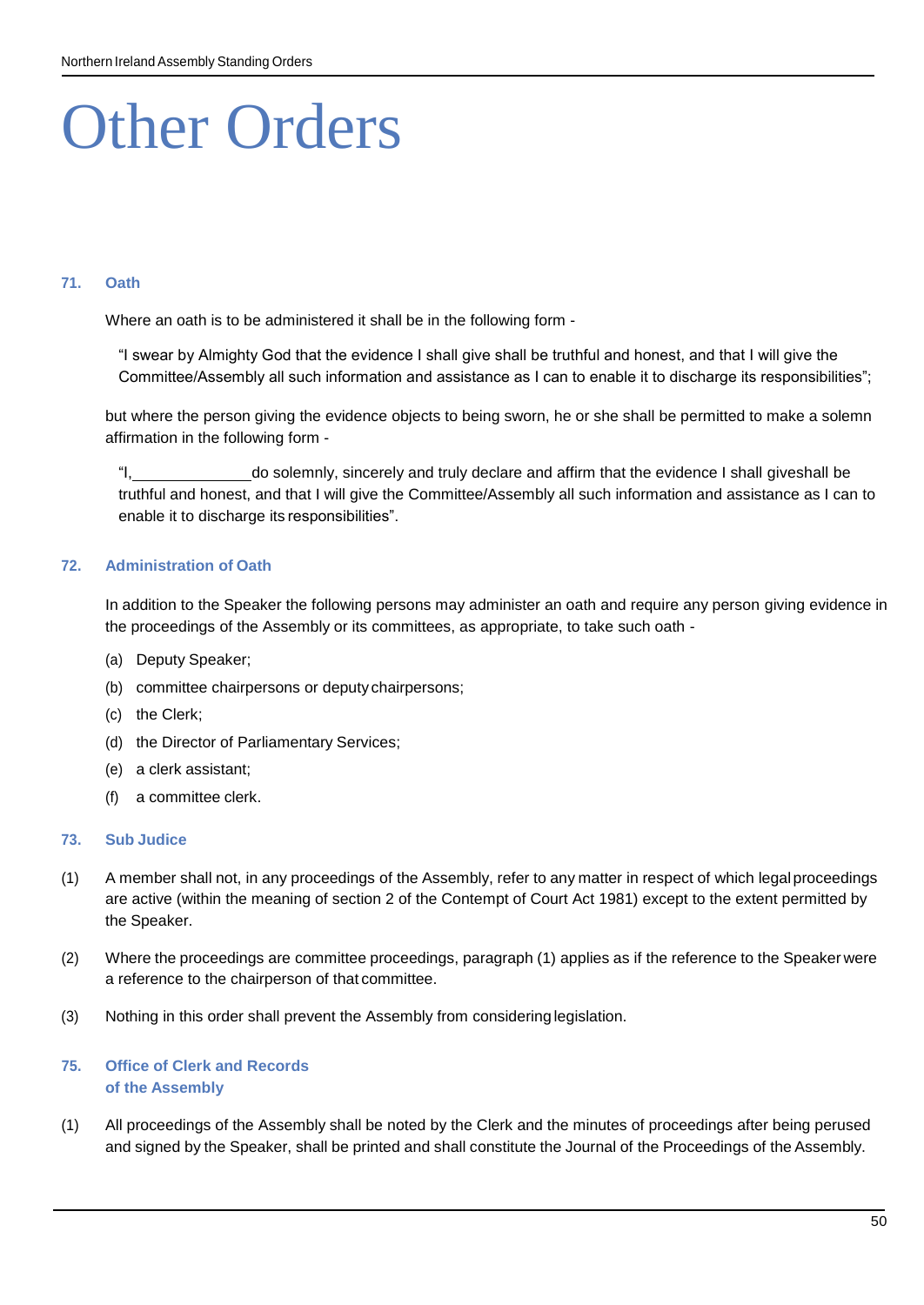- (2) The Clerk shall have custody of all Journals of Proceedings, records and other documents belonging to the Assembly.
- (3) During any vacancy in the Office of Clerk, or in his or her absence, the functions and duties of the Clerk shall be exercised and performed by the Director of Parliamentary Services or if there is a vacancy in that office or he or she is also absent, by a clerk assistant.

#### **76. Remuneration and Pensions**

- (1) Any determination made by the Assembly under section 47(2A)(a) of the Northern Ireland Act 1998 shall be published in full.
- (2) The Speaker shall make arrangements for the publication of details for each financial year of sums paid by the Assembly to its current members and its former members. The Speaker shall also publish a list of the offices in the Assembly the holders of which receive salaries or allowances greater than the salaries and allowances received by members in general, together with the salary or allowance each such office-holder is entitled to receive.

# **77. Suspension of Standing Orders**

Subject to the requirements of the Northern Ireland Act 1998, a member may move a motion for the suspension of one or more orders in whole or in part. A motion under this order shall require cross-community support within the meaning of section 4(5) of the Northern Ireland Act 1998.

# **78. Language**

Members may speak in the language of their choice.

# **79. Appointments to the AssemblyCommission**

- (1) The Assembly shall by resolution appoint the prescribed number of members of the Assembly to be members of the Commission.
- (2) Appointments under paragraph (1) shall be made within 28 days after the first sitting of the Assemblyafter dissolution.
- (3) Any resolution under this order shall require cross-communitysupport.
- (4) In the event of a vacancy occurring, the Speaker shall, as soon as may be possible, inform the Assembly of the vacancy. Any vacancy shall be filled by resolution of the Assembly within 28 days of the vacancy occurring.
- (5) A person shall not be eligible for appointment as a member of the Commission if he or she holds a relevant office.
- (6) Where a member of the Assembly is appointed to a relevant office he or she shall immediately cease to be a member of the Commission.
- (7) A Commissioner may at any time resign by giving notice in writing to theSpeaker.
- (8) In this order a relevant office means a Minister, a junior Minister or a chairperson or deputy chairperson of-
	- (a) a statutory committee;
	- (b) the Public Accounts Committee;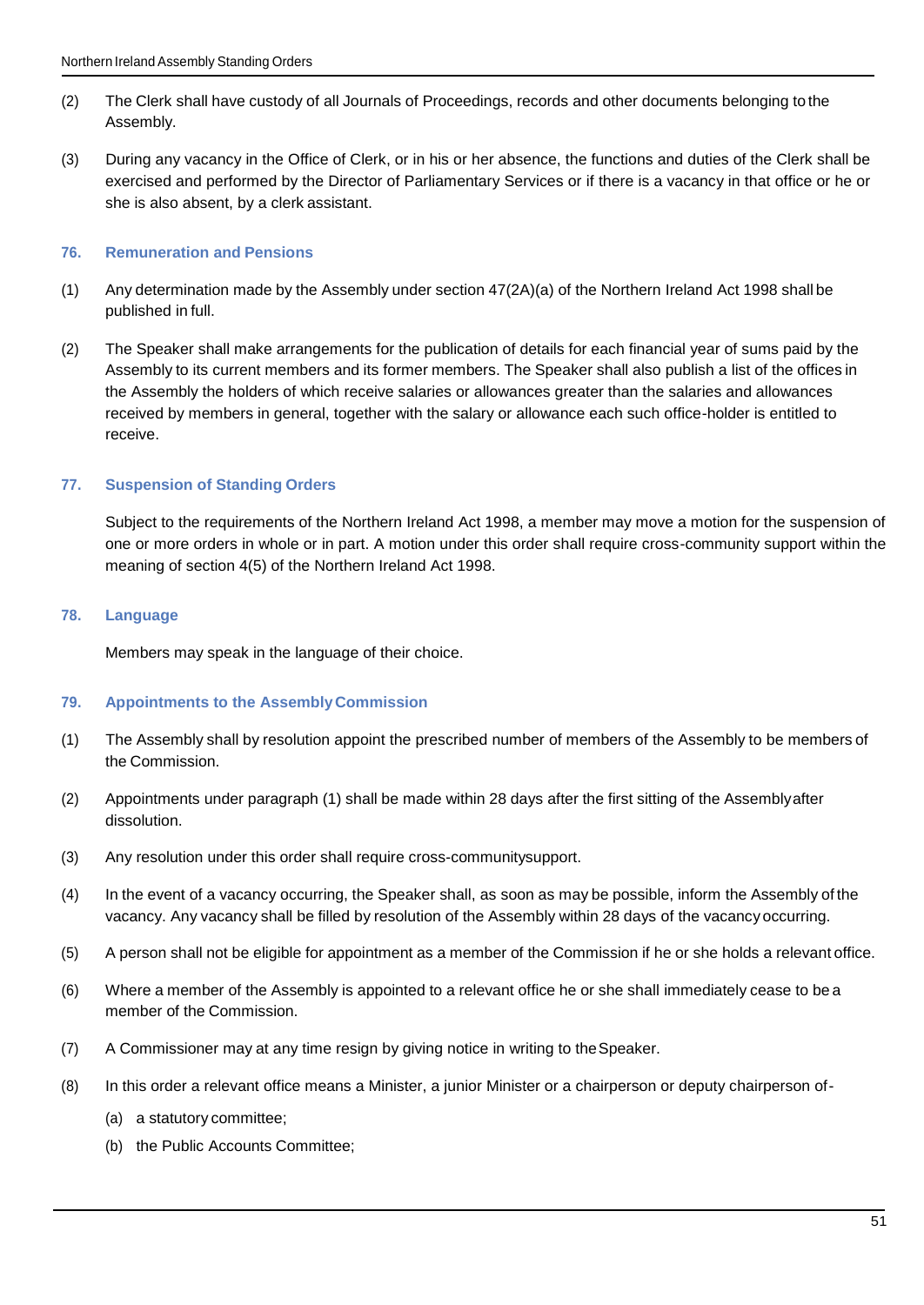#### (c) the Audit Committee.

#### **80. Official Report(Hansard)**

- (1) A substantially verbatim report of the proceedings at all sittings of the Assembly and committee meetings that form part of the legislative process or at which evidence that will contribute to a report by a committee is being taken shall be prepared and published. The report shall be known as the Official Report (Hansard) and shall be a record of the proceedings in the language spoken.
- (2) A revised edition of the Official Report (Hansard) for all Assembly sittings and committee meetings which form part of the legislative process shall be prepared in bound volume form at such times as the Speaker shall determine. Such bound volumes shall also contain written questions and answers and written Ministerial statements for the period covered.
- (3) Editorial control of the Official Report (Hansard) shall rest ultimately with the Speaker but shall be exercised on his or her behalf by the Editor of Debates.

# **81. Interpretation**

In these Standing Orders –

*"***Code of Conduct"** means any code of conduct for members and the Guide to the Rules agreed to by the Assembly;

**"day"** means calendar day;

**"Guide to the Rules"** means any guide to the rules relating to the conduct of members agreed to by the Assembly.

**"member of the opposition"** means a member who is a member of political party which forms or forms part of the opposition in accordance with standing order 45A.

"**nominating officer**", in relation to a party, means –

- (a) the person registered under Part 2 of the Political Parties, Elections and Referendums Act 2002 as the party's nominating officer; or
- (b) a member of the Assembly nominated by that person;

"**public holiday**" includes Christmas Day, Good Friday, any bank holiday and any other day appointed as such;

"**sitting day**" means a day on which the Assembly sits in plenary;

"**working day**" means any day which is neither a Saturday, Sunday, public holiday nor day when the Assembly is in recess.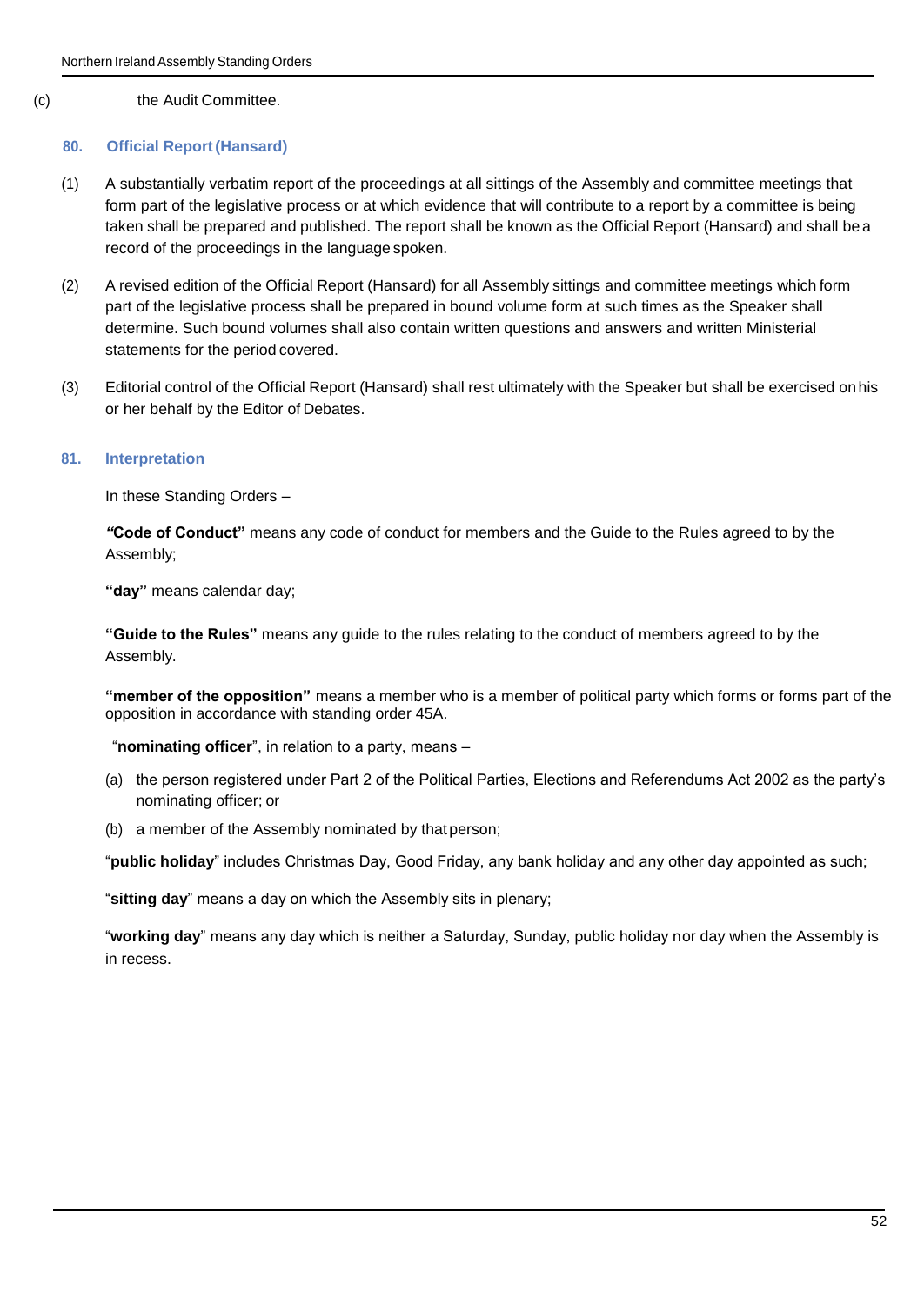# Private Legislation

#### **82. Preliminary Matters andInterpretation**

- (1) The provisions of these Standing Orders apply to PrivateBills.
- (2) In these Standing Orders –

"**explanatory and financial memorandum**", in relation to a Private Bill, means a memorandum detailing –

- (a) the issue the Bill is intended to address;
- (b) the consultative process undertaken;
- (c) the main options considered;
- (d) the option selected and why; and
- (e) the cost implications of the proposal;

"**Objector**" means a person objecting to a PrivateBill;

"**Private Bill**" means a Bill introduced for the purpose of obtaining for the Promoter particular powers or benefits in excess of or in conflict with the general law, and includes a Bill relating to the estate, property, status or style, or otherwise relating to the personal affairs, of the Promoter; and

"**Promoter**" means the individual, body corporate or unincorporated association of persons promoting a Private Bill.

# **83. Stages in Consideration of Private Bills**

- (1) The stages in the consideration of a Private Bill are
	- (a) Preliminary Scrutiny Stage: consideration as to whether the Bill satisfies thepre-requisites;
	- (b) Introduction and First Stage: introduction of the Bill to the Assembly;
	- (c) Investigation Stage: initial investigation by a Private Bill committee into the principles of the Bill and report to the Assembly;
	- (d) Second Stage: general debate on the Bill with an opportunity for members to vote on its general principles;
	- (e) Committee Stage: detailed investigation and opportunity to amend by the committee followed by report to the Assembly;
	- (f) Consideration Stage: consideration of and an opportunity for the Assembly to vote on the details of the Bill, including amendments proposed to the Bill;
	- (g) Further Consideration Stage: opportunity for members to consider and vote on amendments proposed to the Bill;
	- (h) Final Stage: passing or rejection of the Bill without further amendment.
- (2) In the circumstances set out in Standing Order 90, the CommitteeStage maybe re-opened.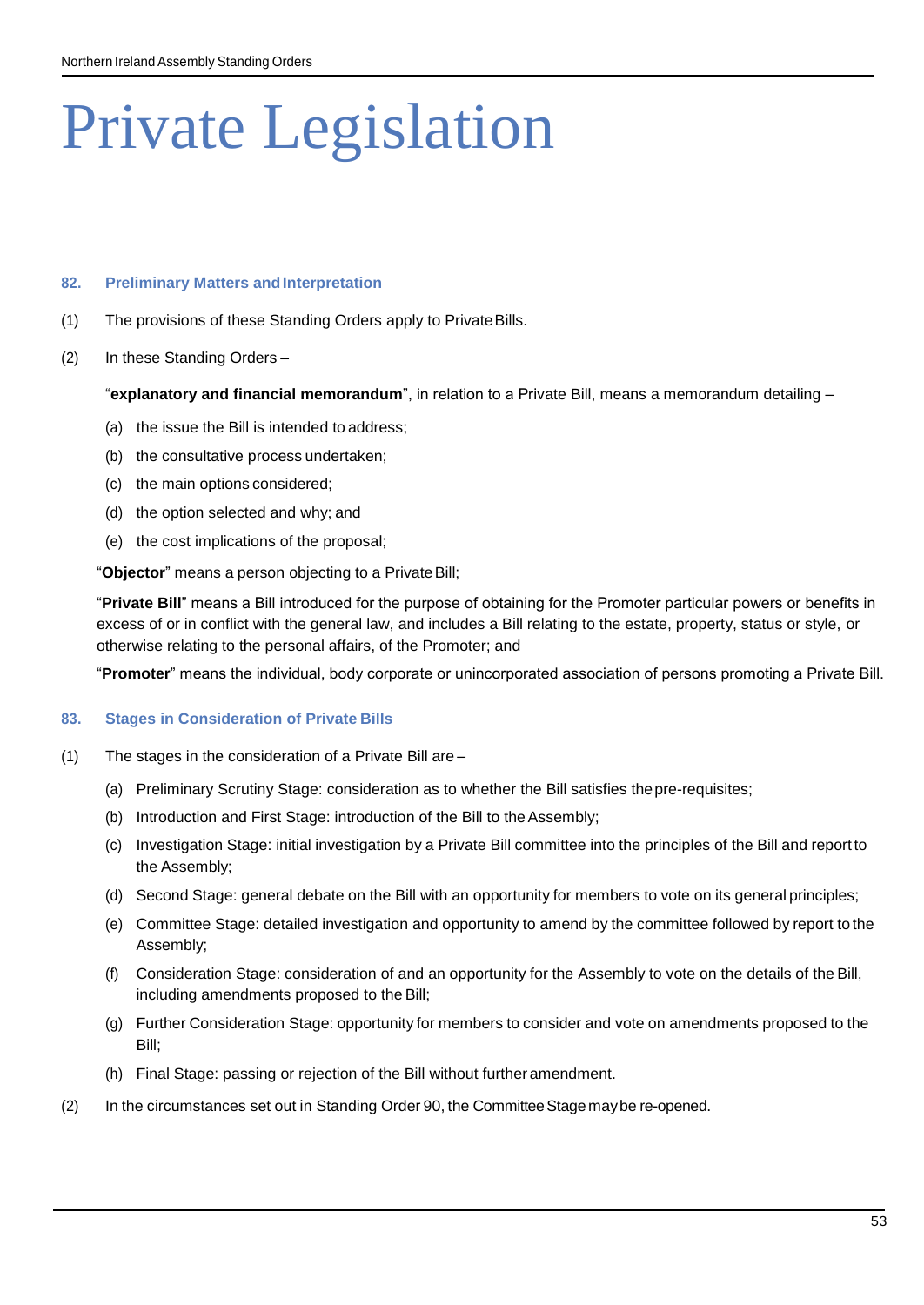#### **84. Preliminary Scrutiny Stage**

- (1) A Private Bill shall not be introduced in the Assembly unless the Promoter has satisfied the Speaker that–
	- (a) there is proof of need for the Bill;
	- (b) there is no suitable alternative other than the matter proceeding by way of a Private Bill;
	- (c) there has been sufficient consultation with those who may be affected by theBill;
	- (d) the Bill would be within the legislative competence of the Assembly;
	- (e) the Promoter has been authorised to promote the Bill in accordance with its constitution or such higher standard as the Speaker may require; and
	- (f) the Bill would not have the effect of authorising any sum to be paid out of the ConsolidatedFund.
- (2) In addition to the requirements of paragraph (1) the Bill must be
	- (a) signed by the Promoter;
	- (b) in such form as the Speaker may require;and
	- (c) accompanied by
		- (i) an explanatory and financial memorandum;
		- (ii) a statement in writing signed by the Promoter, to the effect that, in the Promoter's view, the Bill would be within the legislative competence of the Assembly;
		- (iii) such other documents as the Speaker may require; and
		- (iv) such fee as the Assembly Commission may determine.
- (3) The fee referred to in paragraph  $(2)(c)(iv)$  shall be reduced by 75% where the Promoter–
	- (a) is a charity; or
	- (b) is a body  $-$ 
		- (i) which is not established or conducted for profit; and
		- (ii) whose main objects are charitable or are concerned with science, literature or the finearts.
- (4) The Speaker may reduce the fee referred to in paragraph  $(2)(c)(iv)$  to nil if satisfied that the Bill
	- (a) is largely the same as a Bill recently withdrawn; and
	- (b) has the same Promoter as the withdrawn Bill.

#### **85. Introduction and First Stage**

- (1) A Private Bill shall be introduced in the Assembly by the Speaker. The Speaker shall announce that the Bill has been received, has passed Preliminary Scrutiny Stage and will now be published. This shall constitute the Bill's First Stage.
- (2) The following shall accompany the Bill on introduction
	- (a) the statement of legislative competence referred to in Standing Order84(2)(c)(ii);
	- (b) the explanatory and financial memorandum; and
	- (c) such other documents as the Speaker mayrequire.
- (3) After introduction, the Bill shall stand referred to a Private Bill committee for its Investigation Stage.
- (4) The Speaker shall, as soon as is reasonably practicable after the introduction of the Bill, send a copy of it to the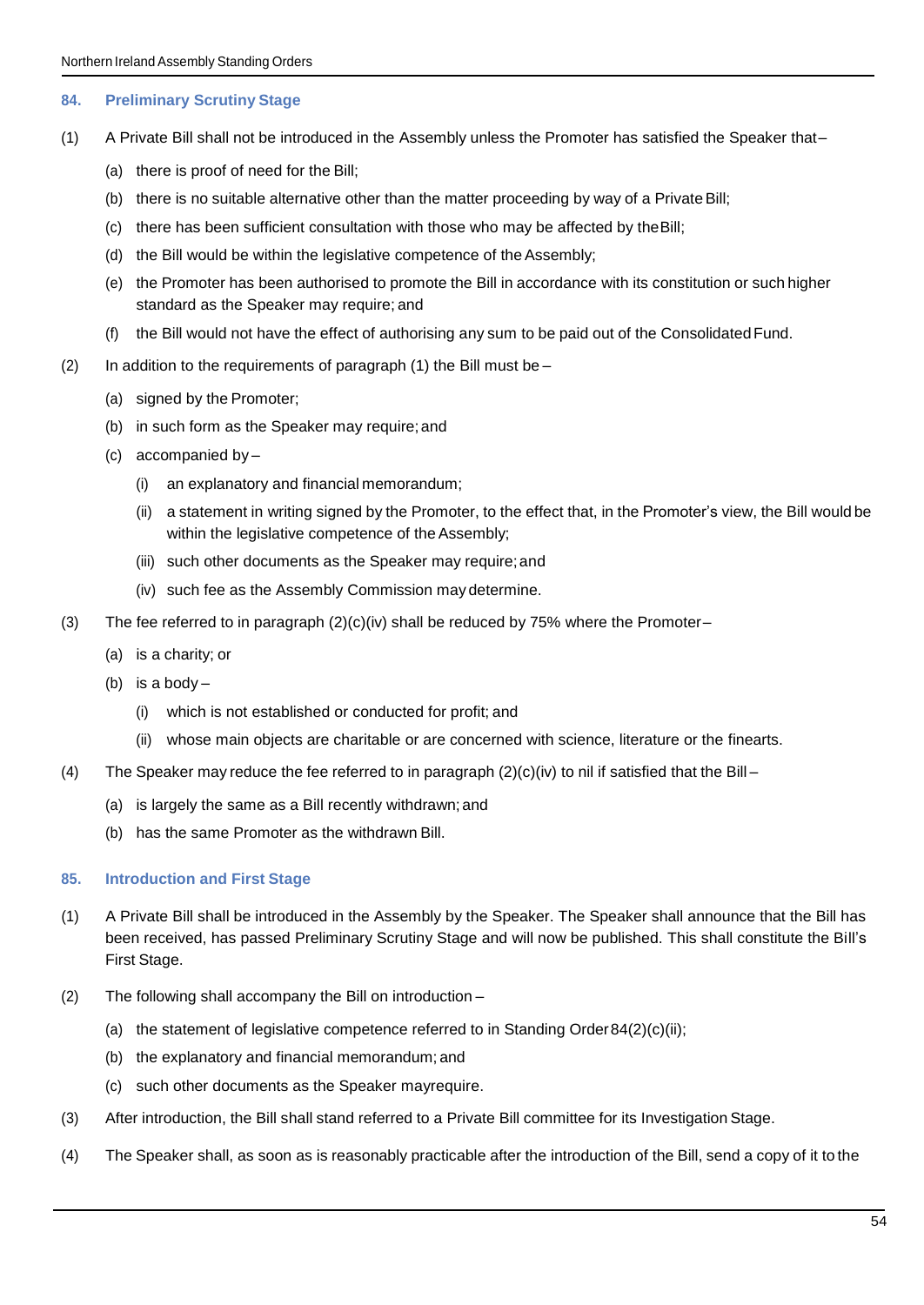Northern Ireland Human Rights Commission.

#### **86. Investigation Stage**

- (1) Investigation Stage shall commence when the Private Bill is referred to the Private Bill committee and shall lastat least 60 working days.
- (2) The committee shall carry out an initial investigation into the general principles of the Bill and report its opinion to the Assembly.
- (3) On the report being made to the Assembly, the Bill shall be set down in the list of pending future business until a date for its Second Stage is determined.

#### **87. Second Stage**

- (1) The debate on the motion "That the Second Stage of the...........Bill be agreed" shall be confined to the general principles of the Bill.
- (2) Amendments may be proposed to this motion, to leave out the words after "That" and insert words which state a reason for the Assembly not to agree to the Second Stage of theBill.
- (3) If an amendment proposed in accordance with paragraph (2) is negatived the Speaker shall immediately putthe question that the Second Stage of the Bill be agreed.

#### **88. Committee Stage**

- (1) On the Second Stage of a Private Bill being agreed, the Bill shall stand referred to the Private Bill committee, unless the Assembly shall order otherwise.
- (2) Proceedings at Committee Stage shall be conducted in accordance with the directions of the committee.
- (3) The committee shall consider the Bill within the period of 30 working days from the date of referral.
- (4) Before the conclusion of that period, a motion may be moved in the Assembly by the chairperson of the committee to extend the period until a date specified in themotion.
- (5) The committee shall take such evidence and hear from such witnesses as it thinksfit.
- (6) The parties may present their case to the committee, introduce evidence and call witnesses. A party maycross examine any other party, any witness called by that party and, at the discretion of the committee, any other witness.
- (7) The parties must make full written disclosure in advance of the issues they intend to raise and the evidence they intend to introduce.
- (8) The parties may act on their own behalf or by means of arepresentative.
- (9) The committee may make such amendments as it thinks fit to the Bill and report its opinion on the Billto the Assembly.
- (10) On a report being made to the Assembly under paragraph (9), or on the conclusion of any period specified in this order or extended by the Assembly under this order, the Bill shall be set down on the list of pending future business until a date for its Consideration Stage is determined.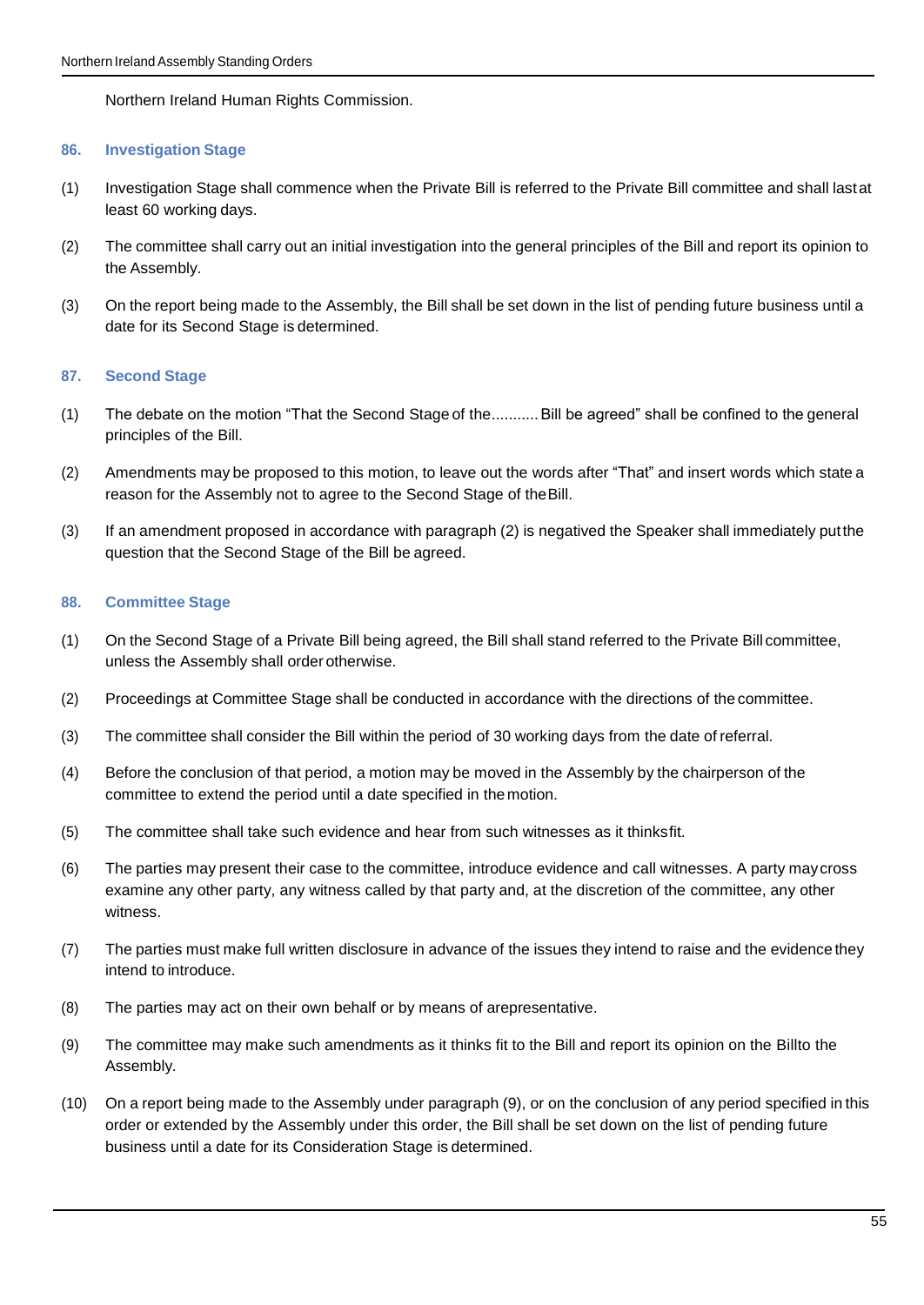#### (11) In this order "**parties**" means –

- (a) the Promoter; and
- (b) any Objector whose objection has been admitted under Standing Order96.

#### **89. Consideration Stage**

- (1) Consideration Stage shall not commence until at least five working days after the Private Bill committee makes its report to the Assembly under Standing Order88.
- (2) Any amendments proposed to be made to a Bill at Consideration Stage shall be deposited with the clerk in time for inclusion on a Notice Paper circulated on a day before the day appointed for Consideration Stage. Amendments shall be arranged in the order in which the Bill is to be considered. Amendments may be moved, at the discretion of the Speaker, in very exceptional circumstances without suchnotice.
- (3) On consideration of a Bill, the clauses and schedules shall be considered in the order in which they stand in the Bill unless the Assembly, on a motion moved after notice by the chairperson of the committee, decidesotherwise. The question shall be put in respect of each clause and schedule, that the clause or schedule (or, as the case may be, the clause or schedule as amended) stand part of theBill.
- (4) Consideration of the preamble and the long title shall be postponed until after the consideration of the clauses and of any schedules.
- (5) Members may speak more than once in debate during Consideration Stage.
- (6) At the completion of Consideration Stage the Bill shall stand referred to theSpeaker.

# **90. Adjournment of Consideration Stage and Re-Opened CommitteeStage**

- (1) The Assembly may, in view of the number or complexity of amendments proposed to be moved at Consideration Stage and on foot of a motion moved by the chairperson of the Private Bill committee, adjourn Consideration Stage and refer the Bill, together with such amendments as are thought fit, to the committee for a re-opened Committee Stage.
- (2) Notice of the motion must be given to the Speaker not later than 9.30 am on the day appointed for Consideration Stage.
- (3) Re-opened Committee Stage shall be conducted in accordance with Standing Order 88 save that
	- (a) debate and vote shall be confined to those amendments referred to the committee;and
	- (b) the duration of the re-opened Committee Stage shall be determined in accordance with the motion adjourning Consideration Stage.
- (4) Consideration Stage may only be adjourned once under thisorder.

# **91. Further Consideration Stage**

- (1) Further Consideration Stage shall not commence until at least five working days after Consideration Stage ends.
- (2) Any amendments proposed to be made to a Bill at Further Consideration Stage shall be deposited with theclerk in time for inclusion on a Notice Paper circulated on a day before the day appointed for Further Consideration Stage. Amendments shall be arranged in the order in which the Bill is to be considered. Amendments may be moved, at the discretion of the Speaker, in very exceptional circumstances without suchnotice.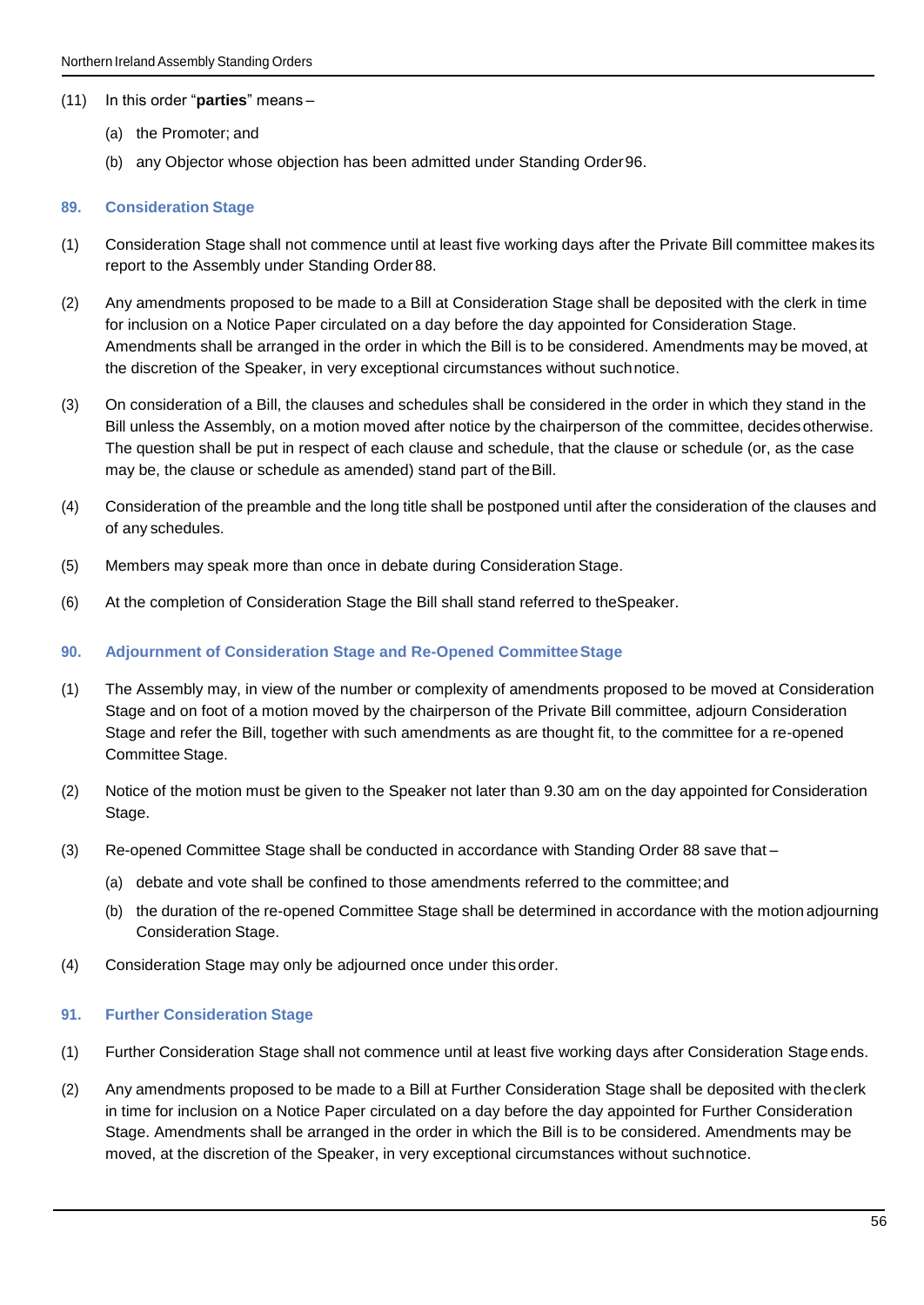- (3) During proceedings at Further Consideration Stage, debate and vote shall be confined to those amendments which have been selected. The amendments shall be considered in the order in which the relevant clauses or schedules stand in the Bill.
- (4) Any amendments selected which relate to the long title shall be considered after those relating to the clauses and schedules of the Bill.
- (5) Members may speak more than once in debate during Further Consideration Stage.
- (6) At the conclusion of the debate on Further Consideration Stage the Bill shall stand referred to the Speaker.

# **92. Final Stage**

- (1) After completion of Further Consideration Stage of a Bill, it shall be set down on the list of pending future business until a date for its Final Stage is determined.
- (2) Final Stage shall not commence until at least five working days after Further Consideration Stageends.
- (3) No date may be determined for Final Stage of a Bill until–
	- (a) the Speaker has considered the Bill in accordance with section 10 of the Northern Ireland Act 1998 and signified to the chairperson of the Private Bill committee that in his or her opinion it may properly proceed to its Final Stage; or
	- (b) if the Bill is referred to the Secretary of State by the Speaker under section 10(2)(b) of that Act, the Secretary of State has signified his or her consent, or informed the Assembly of his or her opinion, under section  $10(2)(c)$  of that Act.
- (4) Debate at Final Stage shall be on the motion "That the Bill do now pass" and shall be confined to the content of the Bill. No amendments may be made to the Bill at FinalStage.

# **93. Reconsideration**

- (1) Notwithstanding that a Bill has been passed under Standing Order 92 or approved under paragraph (3) ofthis order, it shall be set down in the list of pending future business as awaiting reconsideration if (but only if) –
	- (a) the Supreme Court decides that any provision of the Bill is not within the legislative competence ofthe Assembly;
	- (b) a reference to the Supreme Court made by the Advocate General for Northern Ireland or the Attorney General for Northern Ireland in relation to a provision of the Bill under section 11 of the Northern Ireland Act 1998 has been withdrawn following a request for withdrawal under section 12 of thatAct;
	- (c) a decision is made by the Secretary of State under section 14(4) or (5) of that Act not to submit the Bill for Royal Assent; or
	- (d) a motion under section 15(1) of that Act that the Bill shall not be submitted for Royal Assent has been passed by either House of Parliament.
- (2) During proceedings on reconsideration of a Bill, the Assembly shall consider only amendments proposedto be made to the Bill; and the provisions of Standing Order 89(2) shall apply to such amendments.
- (3) Where a Bill has been amended during proceedings on reconsideration, the question, that the Bill, as amended, be approved shall be put immediately and decided without amendment ordebate.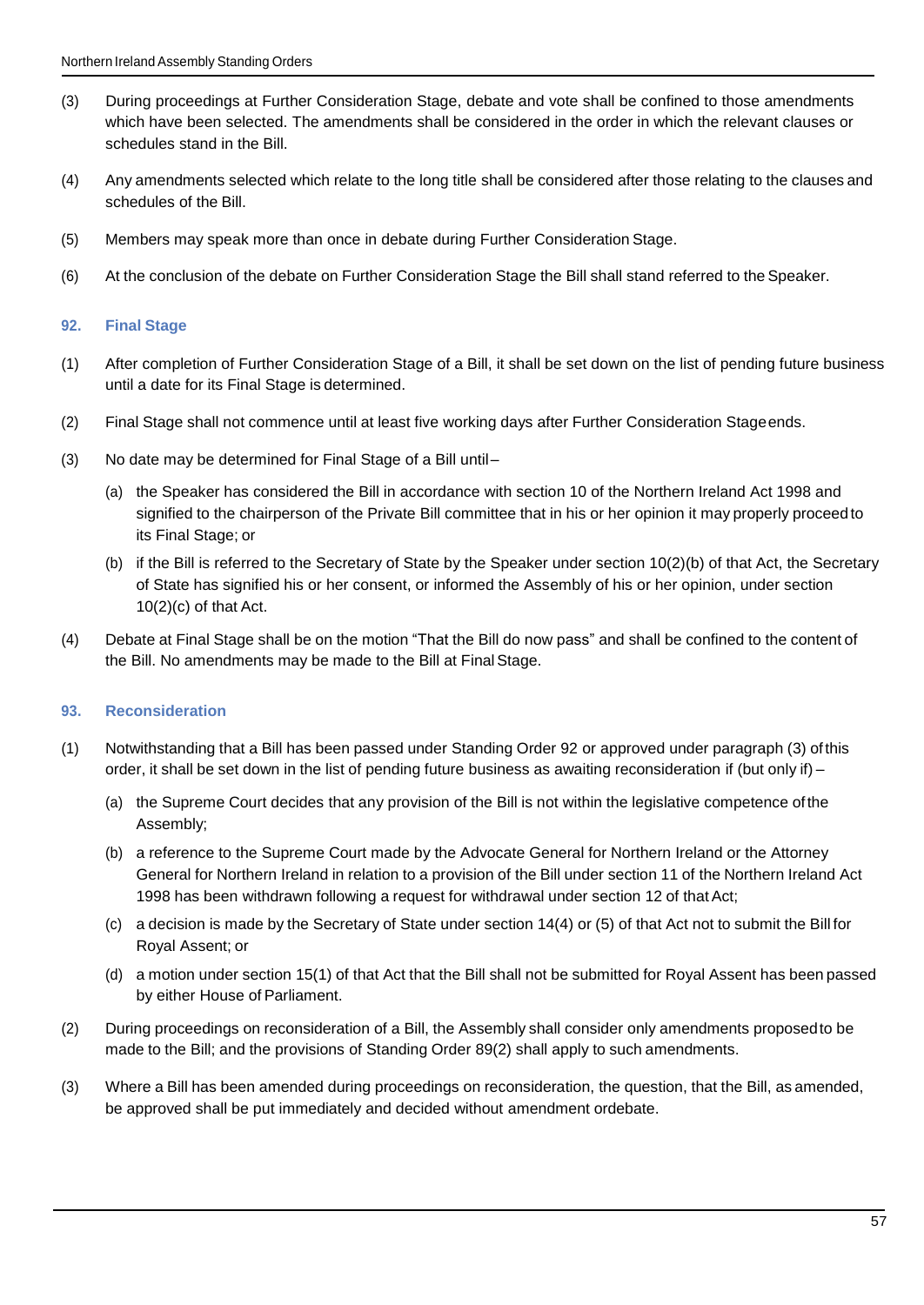# **94. Continuation of Bills into New Session**

- (1) Where a Bill has not completed its passage by the end of a session of the Assembly, its passage shall be continued into the next session.
- (2) A Bill shall not be continued if the Assembly is dissolved.

#### **95. Amendments**

Amendments proposed to a Private Bill shall be relevant to the provisions of the Bill and shall not be in conflict with the principles of the Bill as agreed to at Second Stage.

# **96. Objections**

- (1) Subject to paragraph (2), any objections to a Private Bill must be lodged within 42 working days of the commencement of Investigation Stage.
- (2) The committee may accept objections lodged outside that period if it is satisfied that
	- (a) there are exceptional circumstances; and
	- (b) the objection is lodged as quickly as possible, provided that the objection must be lodged at the latest before the first sitting of the committee at Committee Stage.
- (3) The committee shall consider all objections lodged in accordance with this order and admit them if
	- (a) the Objector has shown that his or her property or interests are directly and specially affected by the Bill;
	- (b) the objection is in such form and accompanied by such information as may be required; and
	- (c) the objection is accompanied by such fee as the Assembly Commission maydetermine.
- (4) An Objector may take no further part in proceedings unless the objection isadmitted.
- (5) An Objector cannot raise an issue subsequently unless it was contained in the original objection.

# **97. Human Rights Issues**

- (1) For the purpose of obtaining advice as to whether a Private Bill is compatible with human rights (including rights under the European Convention on Human Rights) the Assembly may proceed on a motion made in pursuance of paragraph (2).
- (2) Notice may be given by any member of a motion "That the Northern Ireland Human Rights Commission be asked to advise whether the...........Bill is compatible with humanrights".
- (3) Notice of such a motion may be given at any time after the Bill'sintroduction.
- (4) On a motion being moved under paragraph (2) a brief explanatory statement may be made by the member who proposes the motion and by a member who opposes it, and the Speaker shall then put the question without further debate.
- (5) Any advice tendered to the Assembly by the Northern Ireland Human Rights Commission in response to a request made in pursuance of paragraph (2) shall be circulated to all members and published in a manner determined by the Speaker.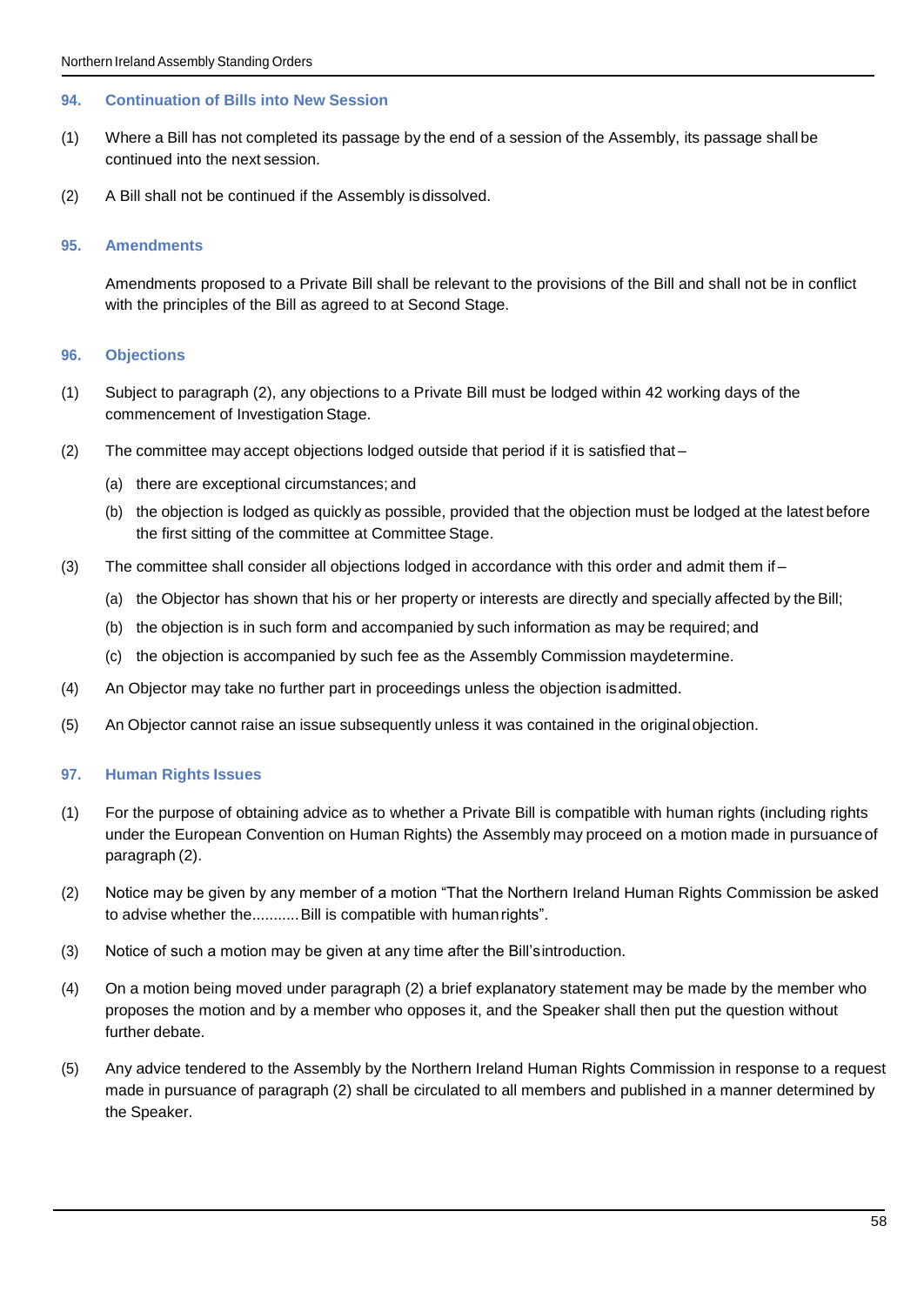# **98. Fees and Costs**

- (1) The Promoter must pay the costs associated with a Private Bill incurred by the Assembly Commission (inaddition to the fee which must be paid before a Bill isintroduced).
- (2) All fees and costs (including Objectors' fees) payable under the provisions of these Standing Orders shall be paid to the Assembly Commission.

# **99. Private Bill Committees**

- (1) The Assembly shall establish a Private Bill committee to exercise the functions set out in the provisions of these Standing Orders, in respect of each Private Bill introduced in the Assembly.
- (2) Each committee shall
	- (a) consist of five members; and
	- (b) have a chairperson and deputy chairperson who shall be elected by thecommittee.
- (3) The quorum of the committee shall be three. Members linked by a video-conferencing facility shall not count towards the quorum.
- (4) All questions at the committee shall be decided by a simple majority. Voting shall be by a show of hands unless otherwise requested. In the event of a tied vote, the chairperson shall have a casting vote.
- (5) Members of the committee shall normally attend all meetings of the committee and may be absent from ameeting in exceptional circumstances only.
- (6) A member with a personal or constituency interest in the Bill shallnot be eligible to sit on the committee.
- (7) Each committee may exercise the power in section 44(1) of the Northern Ireland Act 1998.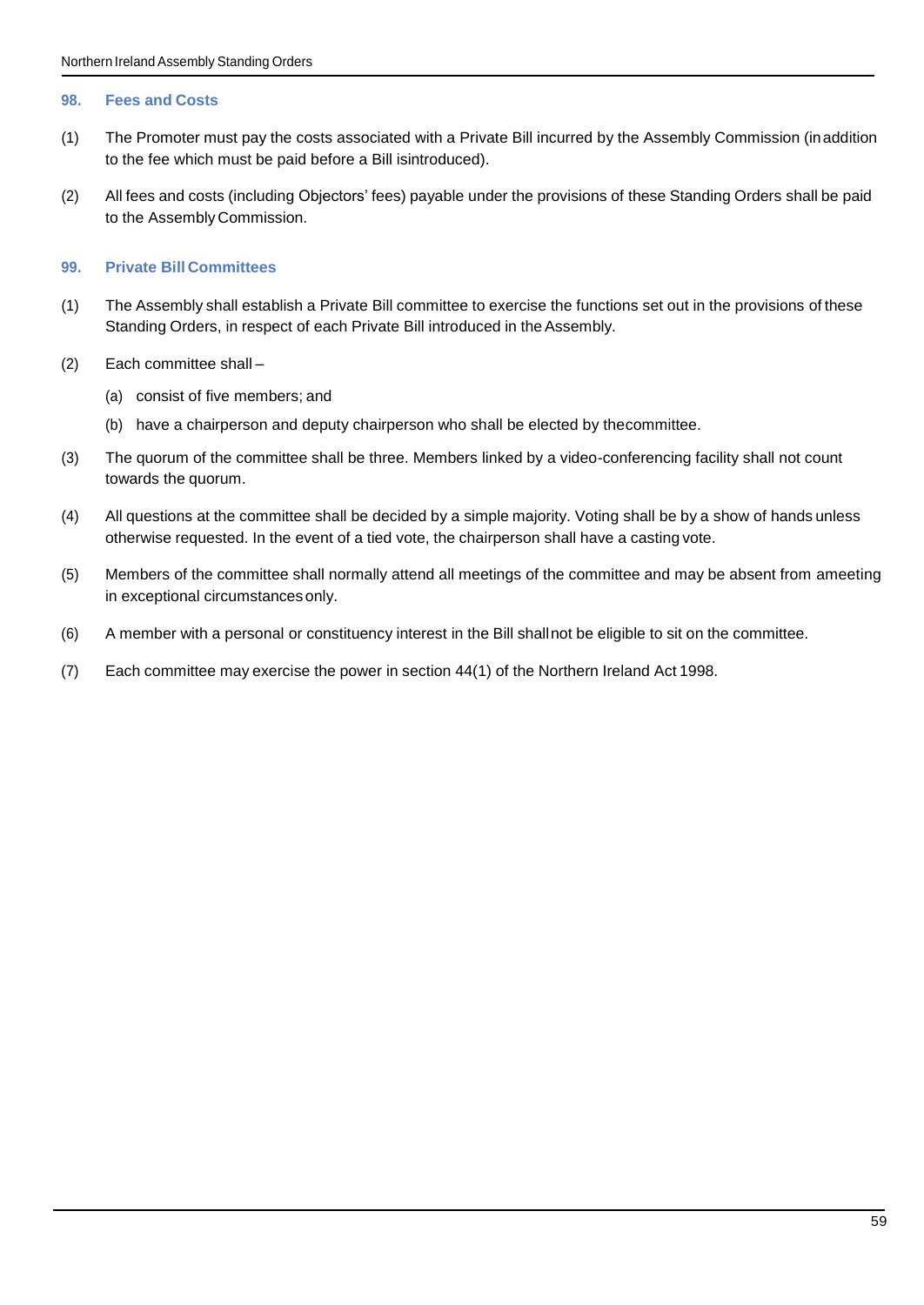# Hybrid Bills

# **100. Stages of Hybrid Bills**

- (1) Subject to Standing Order 106, the Assembly stages of a Hybrid Bill are
	- (a) Preliminary Scrutiny Stage: consideration as to whether the Bill satisfies the conditions at Standing Order 101;
	- (b) Introduction and First Stage: introduction of the Bill to the Assembly;
	- (c) Investigation Stage: initial investigation by a Hybrid Bill committee into the principles of the Bill, and the period during which objections must be lodged;
	- (d) Second Stage: general debate on the Bill with an opportunity for members to vote on its general principles;
	- (e) Committee Stage: detailed investigation by the Hybrid Bill committee and opportunity to propose amendments to the Bill, followed by report to the Assembly;
	- (f) Consideration Stage: consideration of and an opportunity for the Assembly to vote on the details of the Bill, including amendments proposed to the Bill;
	- (g) Further Consideration Stage: opportunity for members to consider and vote on amendments proposed to the Bill; and
	- (h) Final Stage: passing or rejection of the Bill without further amendment.

#### **101. Preliminary Scrutiny Stage**

- (1) A Hybrid Bill shall not be introduced in the Assembly unless the standard conditions and any applicable information conditions are met.
- (2) The standard conditions are that
	- (a) there is proof of need for the Bill;
	- (b) no suitable alternative to the matter proceeding by way of a Hybrid Bill is demonstrated;
	- (c) there has been sufficient consultation with those who may be affected by the Bill;
	- (d) the Bill would be within the legislative competence of the Assembly; and
	- (e) the Bill would not impose any charge on the Consolidated Fund.
- (3) The Speaker may direct that one or more of the information conditions apply to the Bill.
- (4) The information conditions are that
	- (a) The Bill is accompanied by an explanatory and financial memorandum;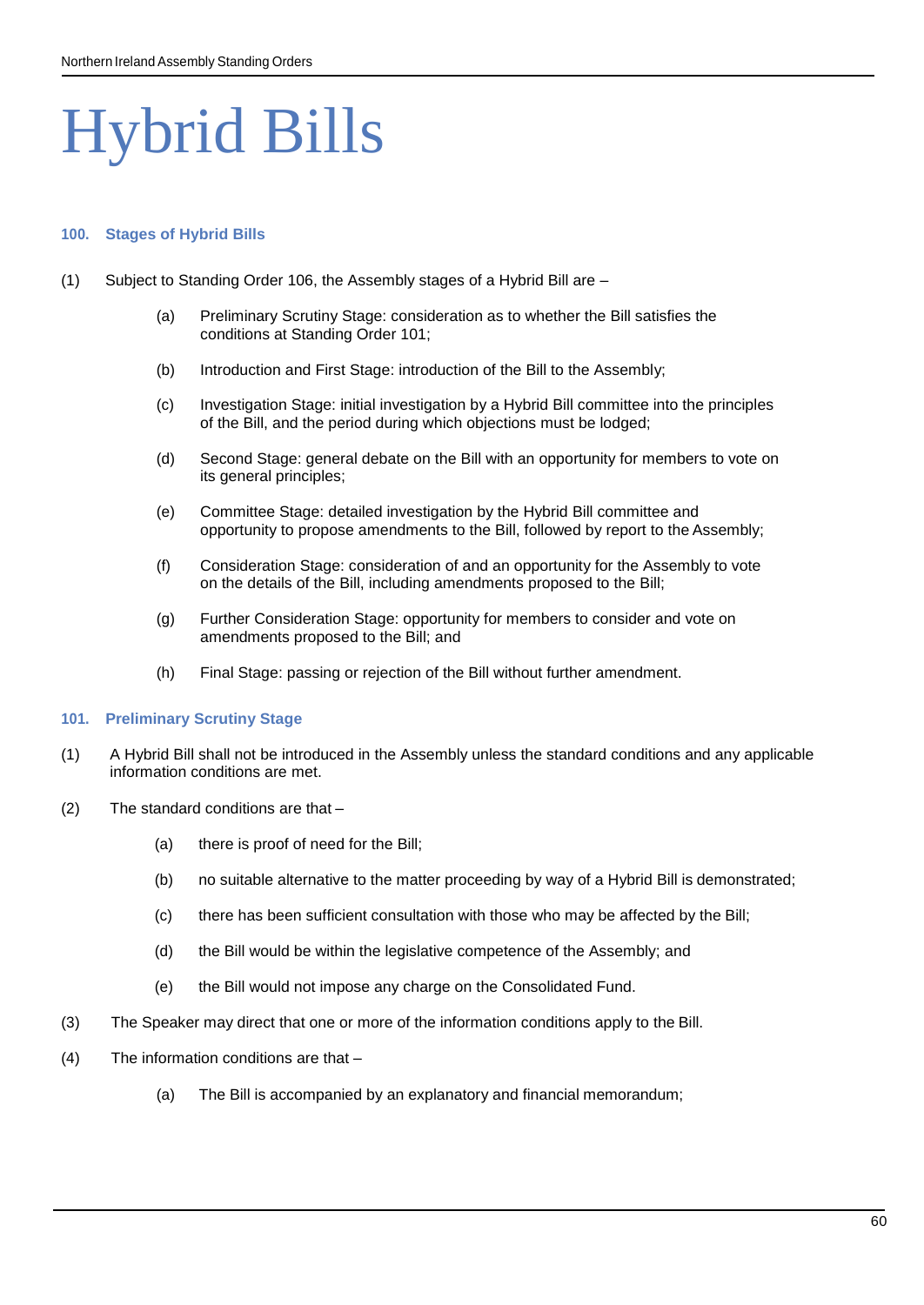#### Northern Ireland Assembly Standing Orders

- (b) The Bill is accompanied by a statement in writing signed by the Promoter, to the effect that, in the Promoter's view, the Bill would be within the legislative competence of the Assembly;
- (c) The Bill is accompanied by an environmental statement; and
- (d) The Bill is accompanied by such other documents as the Speaker may require.
- (5) The explanatory and financial memorandum must be in such form as the Speaker may direct and must set out
	- (a) the issue the Bill is intended to address;
	- (b) the consultation undertaken;
	- (c) the options considered;
	- (d) the option selected and the reason therefore; and
	- (e) the cost implications of the proposal.
- (6) Paragraphs 6 to 8 of Standing Order 30 shall apply to Hybrid Bills as they apply to Public Bills.

#### **102. Introduction and First Stage**

- (1) When the Speaker has signified to the Promoter that a Hybrid Bill may be introduced, notice of introduction on a sitting day may be given by the Promoter.
- (2) The Bill shall be accompanied on introduction by
	- (a) the statement of legislative competence;
	- (b) the explanatory and financial memorandum, setting out the matters at Standing Order 101(5); and
	- (c) such other documents as the Speaker may require.
- (3) On introduction, the Bill's title shall be read to the Assembly, and this shall constitute the Bill's FirstStage.
- (4) After the Bill's First Stage, the Bill shall be ordered to be printed and the Bill shall stand referred to a Hybrid Bill committee for its Investigation Stage.

# **103. Investigation Stage**

- (1) Investigation Stage shall commence when the Bill is referred to a Hybrid Bill committee.
- (2) Investigation Stage shall last at least 60 working days.
- (3) The committee shall carry out an initial investigation into the general principles of the Bill and report its opinion on the Bill to the Assembly.
- (4) Investigation Stage is concluded when the committee reports to the Assembly.
- (5) On the report being made to the Assembly by the committee, the Bill shall be set down in the list of pending future business until a date for its Second Stage is determined.

# **104. Objections**

(1) Any objections to a Hybrid Bill must be lodged within 42 working days, beginning with the day on which the Bill is referred to the Hybrid Bill committee for Investigation Stage.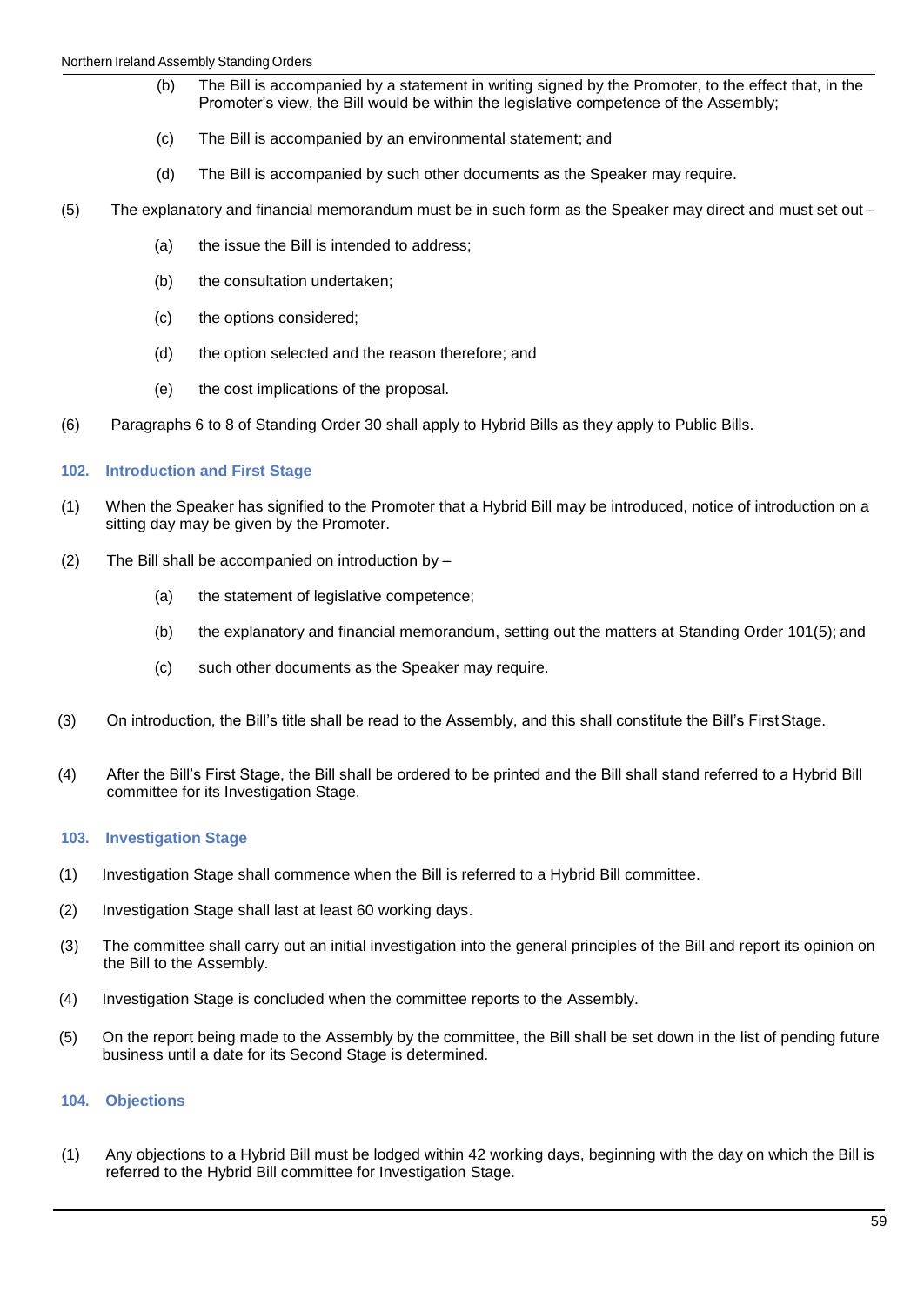- (2) An objection to a Hybrid Bill received outside the objection period may be lodged only if that objection is approved by resolution of the Assembly, and may not in any case be lodged after the Investigation Stage is concluded.
- (3) The Hybrid Bill committee shall consider an objection lodged in accordance with this order and admit it if  $-$ 
	- (a) the Objector has shown that his or her property or interests are directly and specially affected by the Bill;
	- (b) the objection is in such form and accompanied by such information as may be required by the committee; and
	- (c) the objection is accompanied by such fee as the Assembly Commission may determine.
- (4) An Objector may take no further part in committee proceedings unless the objection is admitted.
- (5) An Objector cannot subsequently raise any issue not contained in the initial objection.

#### **105. Second Stage**

Standing Order 32 shall apply to Hybrid Bills as it applies to Public Bills.

#### **106. Treatment as a Public Bill**

Where no objection is received or admitted to a Hybrid Bill during Investigation Stage, the Bill shall be treated as a Public Bill and shall proceed in accordance with Standing Orders 33-42.

#### **107. Treatment as a Hybrid Bill**

Where an objection to a Hybrid Bill is received and admitted during Investigation Stage, Standing Orders 88 to 95 and Standing Order 97 shall apply to that Bill as they apply to a Private Bill; and Standing Order 37A shall apply to that Bill as it applies to a Public Bill.

# **108. Hybrid Bill Committees**

- (1) The Assembly shall establish a Hybrid Bill committee in respect of each Hybrid Bill proposed to be introduced in the Assembly.
- (2) Each committee will discharge the functions conferred on it by Standing Order 103, and, where applicable, the functions conferred on it by Standing Orders 88 and 90.
- (3) A member with a personal or constituency interest in the Bill shall not be eligible to sit on the committee.
- (4) The committee shall consist of five members, and have a chairperson and deputy chairperson elected by the committee.
- (5) The quorum of the committee shall be three. Members linked by a video-conferencing facility shall not count towards the quorum.
- (6) All questions at the committee shall be decided by a simple majority. Voting shall be by a show of hands unless otherwise requested by a member of the committee. The chairperson shall have a casting vote.
- (7) Members of the committee shall normally attend all meetings of the committee and may be absent from a meeting of the committee only in exceptional circumstances.
- (8) A Hybrid Bill committee may exercise the power in section 44(1) of the Northern Ireland Act 1998.
- (9) A Hybrid Bill committee may permit the Promoter or an Objector to cross-examine any witness giving evidence to it.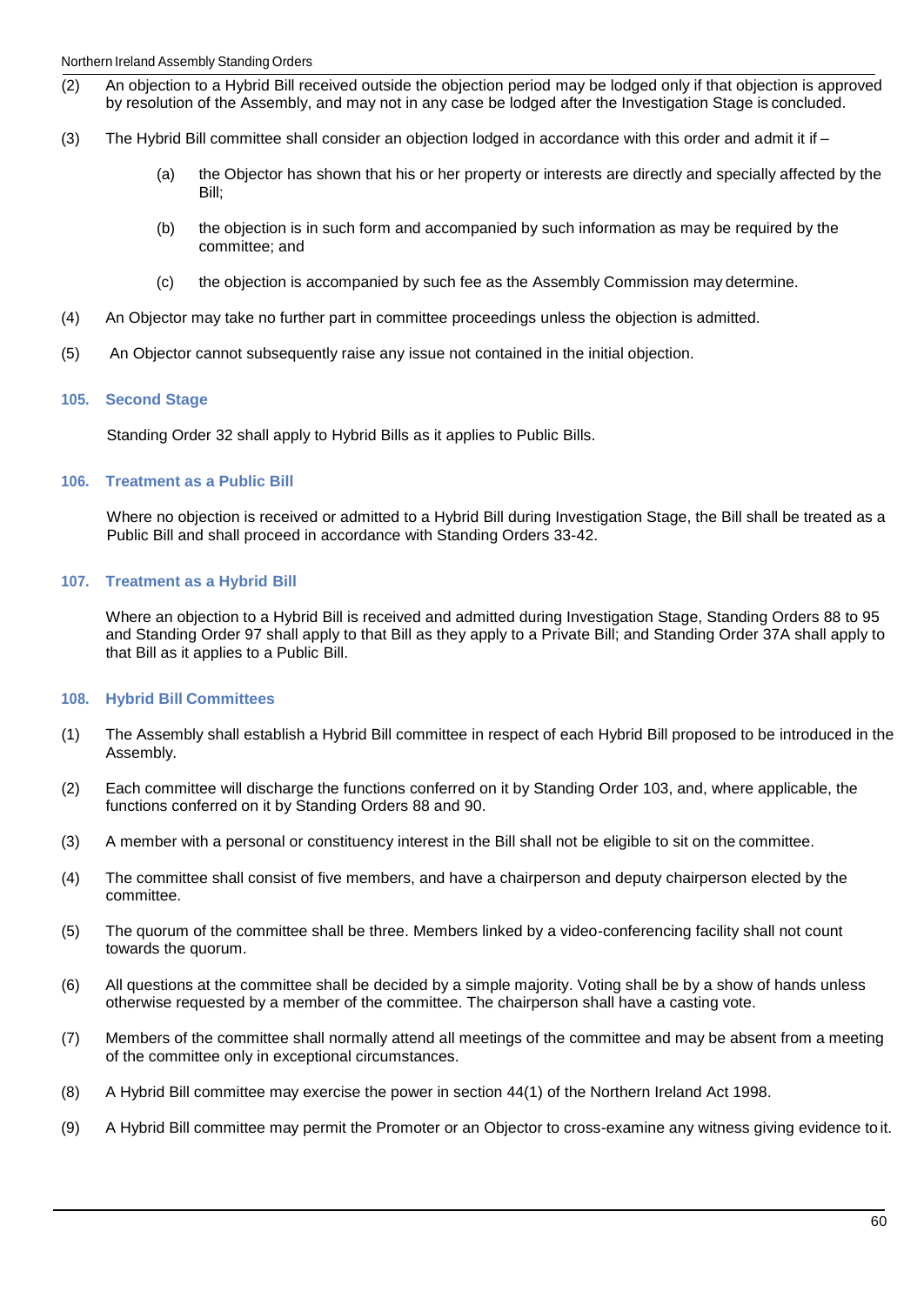# **109. Interpretation**

- (1) In these Standing Orders, **"Hybrid Bill"** means a Bill which affects a particular private interest in a manner different from the private interest of other persons or bodies of the same category or class.
- (2) In Standing Orders 100 to 108 –

**"Objector"** means a person objecting to a Hybrid Bill;

**"Objection period"** means the period of 42 working days following the referral of a Bill to a Hybrid Bill committee;

**"Hybrid Bill committee"** means a committee established in accordance with Standing Order 108;

**"Promoter"** means the member of the Assembly who proposes to introduce a Hybrid Bill.

**"Statement of legislative competence"** means a statement in writing signed by the member of the Assembly who proposes to introduce the Bill, which states that in the view of the member, the Bill would be within the legislative competence of the Assembly.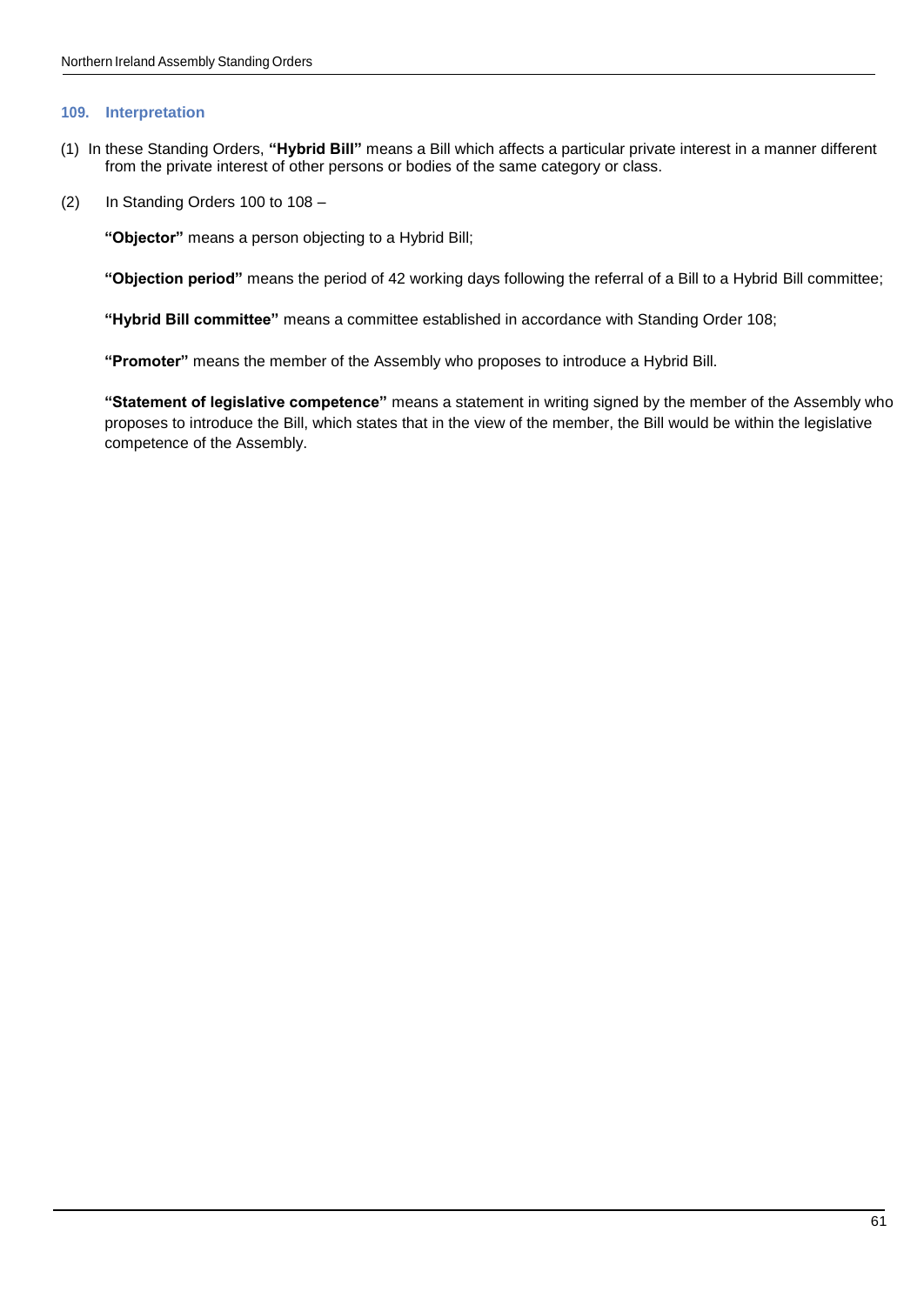# Temporary Provisions

#### **110. Temporary Provisions**

- (1) Unless the Assembly previously resolves, Standing Orders 110-116 ('the temporary provisions') apply in the period from 31st March 2020 to the end of July 2022.
- (2) A resolution under paragraph (1) shall require cross-community support.

# **110A. Hybrid Proceedings**

- (1) Hybrid proceedings are proceedings of the Assembly in which one or more members of the Assembly are present remotely by a video-link hosted on such platform as may be provided by the Assembly Commission.
- (2) The Speaker may make provision for hybrid proceedings of the Assembly.
- (3) The provision which may be made under paragraph (2) includes—
	- (a) provision for remote participation in debates and in the passage of legislation;
	- (b) provision for remote questions to Ministers and the Assembly Commission;
	- (c) provision for remote statements by Ministers;
	- (d) provision for matters under standing orders 22 and 24;
	- (e) provision for the purposes of preserving order and preventing conduct which could constitute a contempt of court.
- (4) Subject to paragraph (5), references in standing orders to "proceedings", "meetings", "sittings", "speaking", "rising to speak", "the chamber", "present in the chamber", and like terms, shall be construed so as to give effect to any provision made by the Speaker under paragraph (2).
- (5) Members participating remotely—
	- (a) are not present for the purposes of standing order 9 (quorum); and
	- (b) may not vote remotely, but may vote by proxy (see standing order 112).
- (6) In this standing order, "proceedings" do not include committee proceedings.
- (7) Save as provided by or under this standing order, hybrid proceedings shall be governed by the practice and standing orders of the Assembly.

# **111. Voting – General**

- (1) The temporary provisions of this Standing Order supersede those in Standing Order 26 (and see Standing Order 114).
- (2) The Speaker, or a Deputy Speaker when in the chair, shall not be entitled to vote on any decision.
- (3) A vote shall not be taken on any matter if a quorum is not present.
- (4) The Speaker shall judge whether a question is carried or not in accordance with Standing Order 113.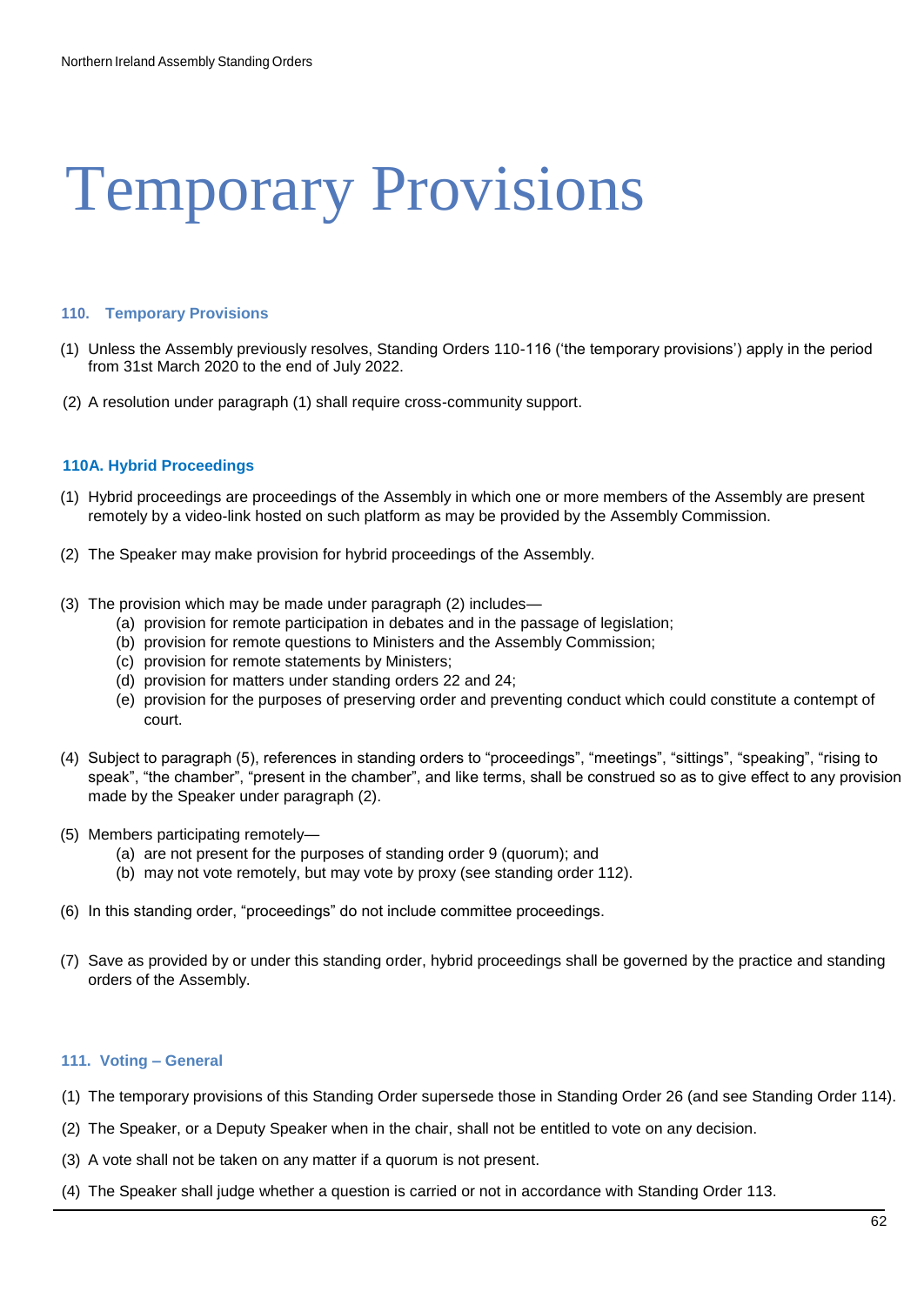Northern Ireland Assembly Standing Orders

- (5) Except where paragraph (6) applies, every decision of the Assembly shall be taken by a simple majority.
- (6) This paragraph applies to any decision where these Standing Orders or any statutory provision requires a decision to be taken with cross-community support or other form of enhanced majority.

# **112. Voting by Proxy**

- (1) This Standing Order contains temporary provisions for proxy voting.
- (2) A member may vote in person or by proxy.
- (3) A member who wishes to vote by proxy must give notice in writing to the Speaker.
- (4) A notice under paragraph (3) must contain–
	- (a) the name of the member who wishes to exercise the proxy vote (M);
	- (b) the identity of the member who will vote on M's behalf  $(P)$  see paragraph (6);
	- (c) confirmation that P is willing to vote on behalf of M; and
	- (d) details of the period for which P will vote on behalf of M see paragraph (7).
- (5) A notice under paragraph (3) may include confirmation from M that P is authorised to nominate another member to carry out P's functions.
- (6) P shall be–
	- (a) the whip or deputy whip of the party of which M is a member;
	- (b) another member; or
	- (c) where–
		- (i) M has identified a person under sub-paragraph (a) or (b);
		- (ii) that person is for any reason unable to act for M; and
		- (iii) M has provided confirmation under paragraph 5

such other member as that person may in writing to the Speaker identify as voting on behalf of M.

- (7) M may authorise P to exercise M's vote in the Assembly–
	- (a) in respect of one or more items of business;
	- (b) in respect of one or more sitting days; or
	- (c) until further notice.
- (8) Except where paragraph (8A) applies, a notice under paragraph (3) must be given to the Speaker's Office not later than 9:30am on the sitting day (or as the case may be the first sitting day) on which M intends P to vote on M's behalf.

(8A) This paragraph applies where M becomes aware, in the course of a sitting day, that he or she is required to selfisolate in order to comply with public health regulations or guidance. Where this paragraph applies a notice under paragraph (3) may be given to the Speaker after 9:30am but such notice:

- (a) must be given as soon as possible and in any event a reasonable time before any vote on the item or items of business to which the notice applies; and
- (b) must state when M became aware that he or she was required to self-isolate in order to comply with public health regulations or guidance
- (9) P shall exercise M's vote in the Assembly by communicating M's name to the lobby clerks and tellers and M's vote shall be included in the numbers counted.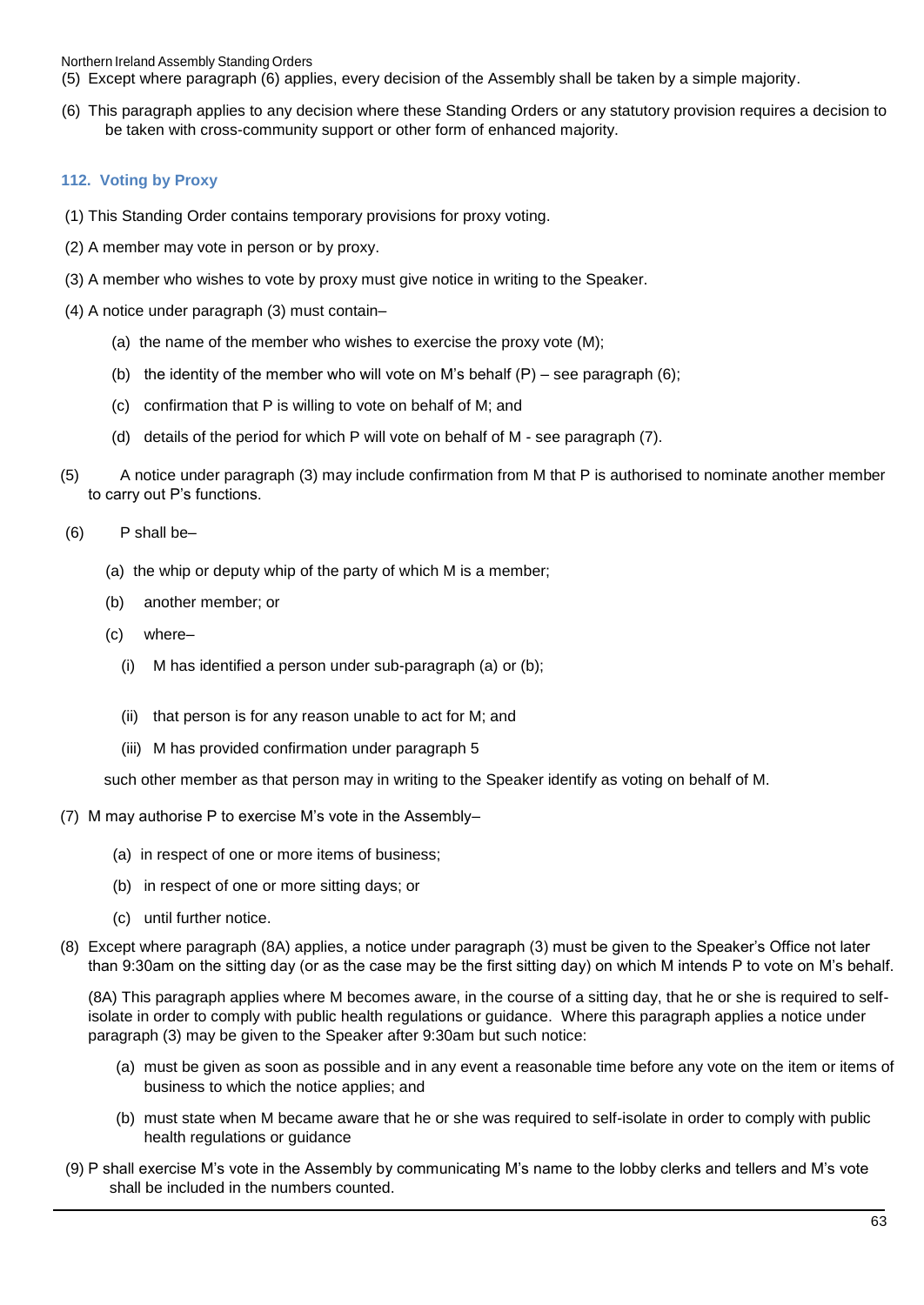#### **113 Voting – Divisions**

- (1) The temporary provisions of this Standing Order supersede those in Standing Order 27.
- (2) The Speaker shall first seek to judge whether a question is carried by collecting voices.
- (3) In collecting voices under paragraph (2) the Speaker may take account of the number of proxy votes exercised by any member.
- (4) Subject to paragraph (5), the Speaker shall direct that the lobbies be cleared and the division bells sounded if–
	- (a) the Speaker is unsure whether or not a question is carried following the collection of voices under paragraph (2); or
	- (b) the Speaker's judgement as to whether a question is so carried is challenged.
- (5) Where a question is put immediately after the result of a previous division is announced, and paragraph 4(a) or (b) applies–
	- (a) the Speaker may direct that the lobbies be cleared and the division bells sounded; or
	- (b) the Speaker may direct that the lobbies be cleared and proceed immediately in accordance with paragraphs (7) to (13)

and in deciding whether to direct that the lobbies be cleared and the division bells sounded under this paragraph, the Speaker shall have regard to any representations made by or on behalf of any party whip.

- (6) Three minutes after a direction under paragraph (4) or (5)(a), the Speaker shall put the question again, and if paragraph (4)(a) or (b) still applies, he or she shall proceed as set out below. Otherwise he or she shall judge whether the question be carried in accordance with paragraph (2).
- (7) The Speaker shall call for the nomination of two tellers for each side of the question but, if within a reasonable time after this call–
	- (a) two tellers for one side but not the other have been nominated, the determination of the Assembly shall be that of the side which has nominated the two tellers;
	- (b) two tellers for each side have not been nominated, the question shall not be carried.
- (8) After tellers have been nominated, the Speaker shall direct the Assembly to divide, "ayes" to the right and "noes" to the left, and that the division bells be again sounded.
- (9) Four minutes after this direction, the Speaker shall direct that the doors from the corridors to the Chamber and lobbies are secured.
- (10) When all members in the lobbies have voted, the tellers shall bring the division lists to the table clerks who will announce the result.
- (11) In a division, a member–
	- (a) is not obliged to vote;
	- (b) may vote although he or she did not hear the question put; and
	- (c) may vote by proxy (see Standing Order 112).
- (12) If the votes in a division are equal the question shall not be carried.
- (13) If any member is present within the precincts of the Assembly and is disabled by infirmity from passing through a lobby, his or her name may be communicated by his or her party whip to the lobby clerks and tellers and may be included in the numbers counted.
- **114. Financial Acts**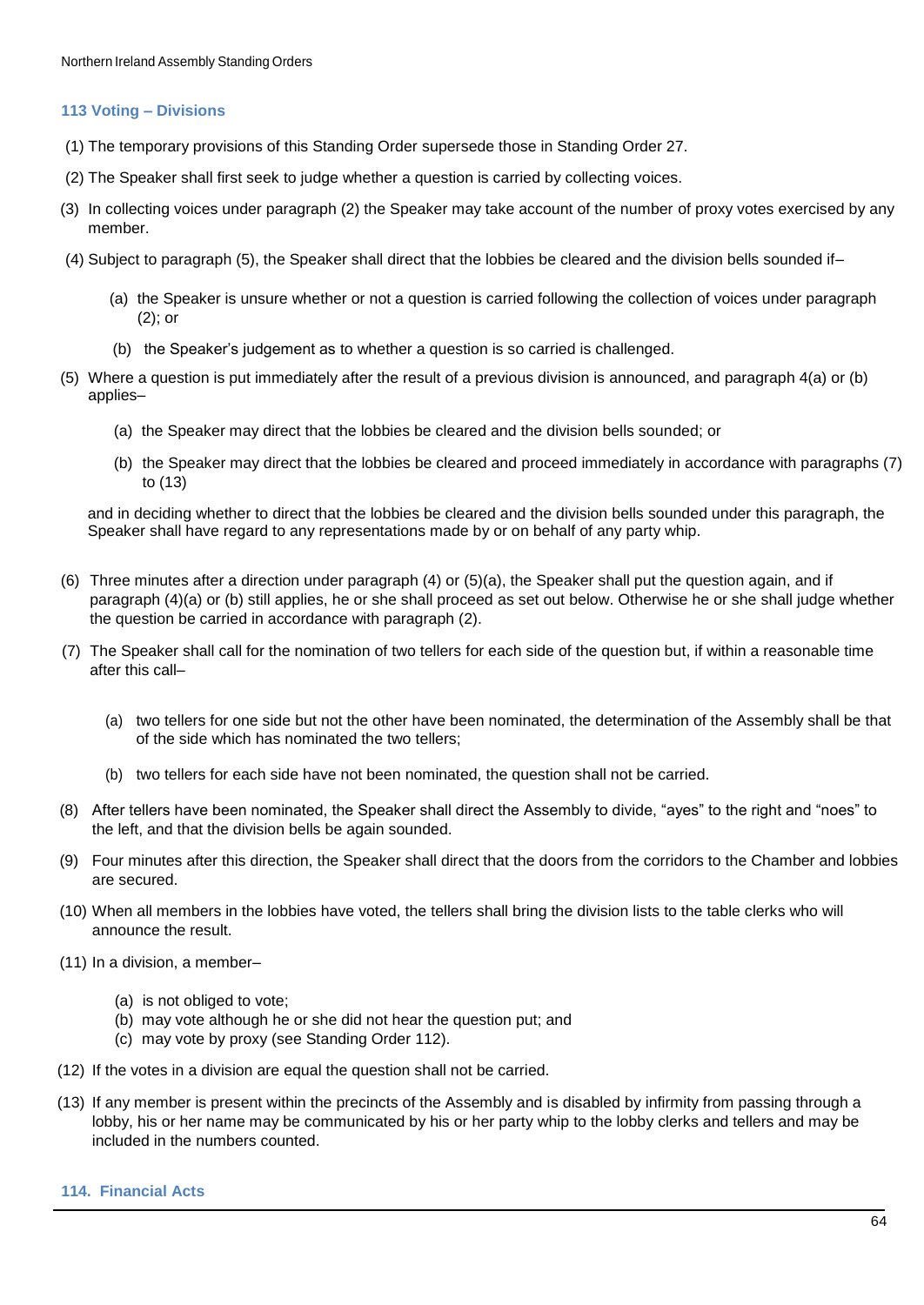- (1) This Standing Order makes temporary provision equivalent to Standing Order 26(1)(b).
- (2) A vote, resolution or Act which–
	- (a) appropriates a sum out of the Consolidated Fund of Northern Ireland or increases a sum to be appropriated; or
	- (b) imposes or increases a tax

shall require cross-community support (within the meaning of section 4(5) of the Northern Ireland Act 1998).

#### **115. Temporary provision for statutory committees**

- (1) This Standing Order contains temporary provisions relating to committees established under Standing Order 48, and supersedes paragraphs (3)-(6) of Standing Order 46 and paragraphs (5) and (7) of Standing Order 49.
- (2) A committee may meet on any day.
- (3) Any member(s) of a committee, including the chairperson and deputy chairperson may attend a meeting remotely, for example by video-link or telephone attendance.
- (4) Decisions taken by a committee shall be taken by consensus, and in the absence of consensus following a vote.
- (5) A member of a committee may vote in person, by video-link or by telephone.
- (6) A member of a committee who is for any reason unable to attend in person, or by video-link or telephone may delegate authority to another member of the committee, including the chairperson or deputy chairperson, to vote on his or her behalf.
- (7) The minimum number of members required for a decision, whether by consensus or vote (including delegated votes

under paragraph (6)) shall be five*.*

- (8) A committee may agree to make decisions (including a decision not to meet) without meeting.
- (9) This paragraph applies where a committee has agreed, or proposes to make, a decision without meeting:
	- (a) Before a decision is to be taken, the chairperson must:
		- (i) inform members of the subject matter of the decision;
		- (ii) provide members with such supporting information as the chairperson considers relevant;
		- (iii) allow a reasonable time for members to consider the subject matter and supporting information; and

seek consensus among members on the decision.

- (b) Where–
	- (i) there is no consensus on the decision; or
	- (ii) any member of the committee requires a vote to be taken on that decision the committee shall vote on that decision.
- (c) Committee members may communicate their views under sub-paragraph (b)(i), and their votes under subparagraph (b)(ii) to the Committee Clerk by telephone, video-link or e-mail.
- (d) A member of a committee who is for any reason unable to participate in decision-making under this paragraph may delegate authority to another member of the committee, including the chairperson or deputy chairperson, to act on his or her behalf.
- (e) The minimum number of votes required for a decision shall be five.